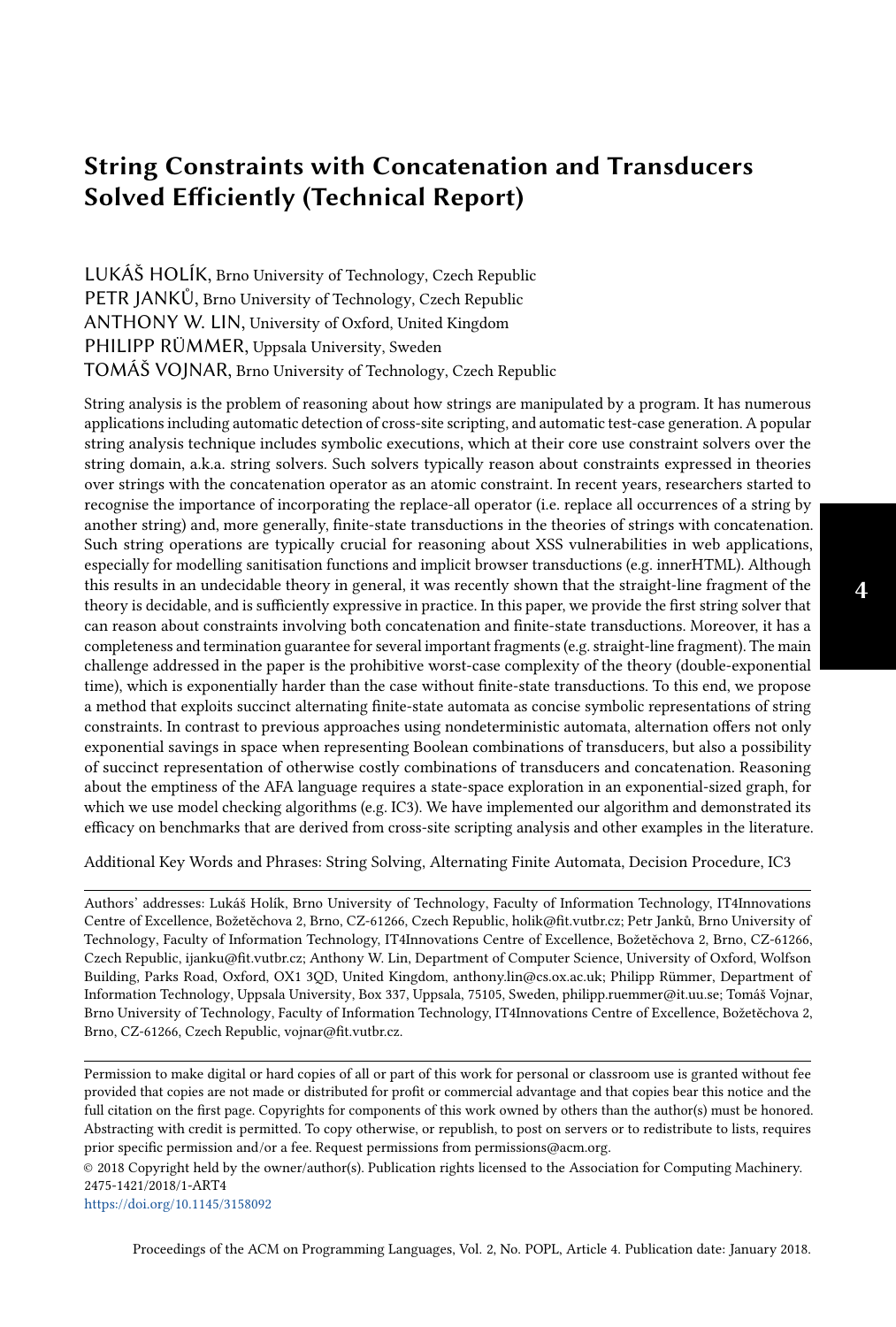#### ACM Reference Format:

Lukáš Holík, Petr Janků, Anthony W. Lin, Philipp Rümmer, and Tomáš Vojnar. 2018. String Constraints with Concatenation and Transducers Solved Efficiently (Technical Report). Proc. ACM Program. Lang. 2, POPL, Article 4 (January 2018), [33](#page-32-0) pages. <https://doi.org/10.1145/3158092>

## 1 INTRODUCTION

Strings are a fundamental data type in many programming languages. This statement is true now more than ever, especially owing to the rapidly growing popularity of scripting languages (e.g. JavaScript, Python, PHP, and Ruby) wherein programmers tend to make heavy use of string variables. String manipulations are often difficult to reason about automatically, and could easily lead to unexpected programming errors. In some applications, some of these errors could have serious security consequences, e.g., cross-site scripting (a.k.a. XSS), which are ranked among the top three classes of web application security vulnerabilities by OWASP [\[OWASP](#page-30-0) [2013\]](#page-30-0).

Popular methods for analysing how strings are being manipulated by a program include symbolic executions [\[Bjørner et al.](#page-28-0) [2009;](#page-28-0) [Cadar et al.](#page-28-1) [2008,](#page-28-1) [2011;](#page-28-2) [Godefroid et al.](#page-29-0) [2005;](#page-29-0) [Kausler and Sherman](#page-29-1) [2014;](#page-29-1) [Loring et al.](#page-30-1) [2017;](#page-30-1) [Redelinghuys et al.](#page-30-2) [2012;](#page-30-2) [Saxena et al.](#page-30-3) [2010;](#page-30-3) [Sen et al.](#page-30-4) [2013\]](#page-30-4) which at their core use constraint solvers over the string domain (a.k.a. string solvers). String solvers have been the subject of numerous papers in the past decade, e.g., see [\[Abdulla et al.](#page-28-3) [2014;](#page-28-3) [Balzarotti et al.](#page-28-4) [2008;](#page-28-4) [Barrett et al.](#page-28-5) [2016;](#page-28-5) [Bjørner et al.](#page-28-0) [2009;](#page-28-0) [D'Antoni and Veanes](#page-29-2) [2013;](#page-29-2) [Fu and Li](#page-29-3) [2010;](#page-29-3) [Fu et al.](#page-29-4) [2013;](#page-29-4) [Ganesh et al.](#page-29-5) [2013;](#page-29-5) [Hooimeijer et al.](#page-29-6) [2011;](#page-29-6) [Hooimeijer and Weimer](#page-29-7) [2012;](#page-29-7) [Kiezun et al.](#page-29-8) [2012;](#page-29-8) [Liang et al.](#page-30-5) [2014,](#page-30-5) [2016,](#page-30-6) [2015;](#page-30-7) [Lin and Barceló](#page-30-8) [2016;](#page-30-8) [Saxena et al.](#page-30-3) [2010;](#page-30-3) [Trinh et al.](#page-30-9) [2014,](#page-30-9) [2016;](#page-30-10) [Veanes](#page-30-11) [et al.](#page-30-11) [2012;](#page-30-11) [Wassermann et al.](#page-31-0) [2008;](#page-31-0) [Yu et al.](#page-31-1) [2010,](#page-31-1) [2014,](#page-31-2) [2009,](#page-31-3) [2011;](#page-31-4) [Zheng et al.](#page-31-5) [2013\]](#page-31-5) among many others. As is common in constraint solving, we follow the standard approach of Satisfiability Modulo Theories (SMT) [\[De Moura and Bjørner](#page-29-9) [2011\]](#page-29-9), which is an extension of the problem of satisfiability of Boolean formulae wherein each atomic proposition can be interpreted over some logical theories (typically, quantifier-free).

Unlike the case of constraints over integer/real arithmetic (where many decidability and undecidability results are known and powerful algorithms are already available, e.g., the simplex algorithm), string constraints are much less understood. This is because there are many different string operations that can be included in a theory of strings, e.g., concatenation, length comparisons, regular constraints (matching against a regular expression), and replace-all (i.e. replacing every occurrence of a string by another string). Even for the theory of strings with the concatenation operation alone, existing string solver cannot handle the theory (in its full generality) in a sound and complete manner, despite the existence of a theoretical decision procedure for the problem [\[Diekert](#page-29-10) [2002;](#page-29-10) [Gutiérrez](#page-29-11) [1998;](#page-29-11) [Jez](#page-29-12) [2016;](#page-29-12) [Makanin](#page-30-12) [1977;](#page-30-12) [Plandowski](#page-30-13) [2004,](#page-30-13) [2006\]](#page-30-14). This situation is exacerbated when we add extra operations like string-length comparisons, in which case even decidability is a long-standing open problem [\[Ganesh et al.](#page-29-5) [2013\]](#page-29-5). In addition, recent works in string solving have argued in favour of adding the replace-all operator or, more generally finite-state transducers, to string solvers [\[Lin and Barceló](#page-30-8) [2016;](#page-30-8) [Trinh et al.](#page-30-10) [2016;](#page-30-10) [Yu et al.](#page-31-1) [2010,](#page-31-1) [2014\]](#page-31-2) in view of their importance for modelling relevant sanitisers (e.g. backslash-escape) and implicit browser transductions (e.g. an application of HTML-unescape by innerHTML), e.g., see [\[D'Antoni and](#page-29-2) [Veanes](#page-29-2) [2013;](#page-29-2) [Hooimeijer et al.](#page-29-6) [2011;](#page-29-6) [Veanes et al.](#page-30-11) [2012\]](#page-30-11) and Example [1.1](#page-1-0) below. However, naively combining the replace-all operator and concatenation yields undecidability [\[Lin and Barceló](#page-30-8) [2016\]](#page-30-8).

<span id="page-1-0"></span>Example 1.1. The following JavaScript snippet—an adaptation of an example from [\[Kern](#page-29-13) [2014;](#page-29-13) [Lin and Barceló](#page-30-8) [2016\]](#page-30-8)—shows use of *both* concatenation and finite-state transducers:

```
var x = goog.string.htmlEscape(name);
var y = goes.string.escapeString(x);
nameElem.innerHTML = '<br/>button onclick= "viewPerson(\'' + y + '\')">' + x + '</button>';
```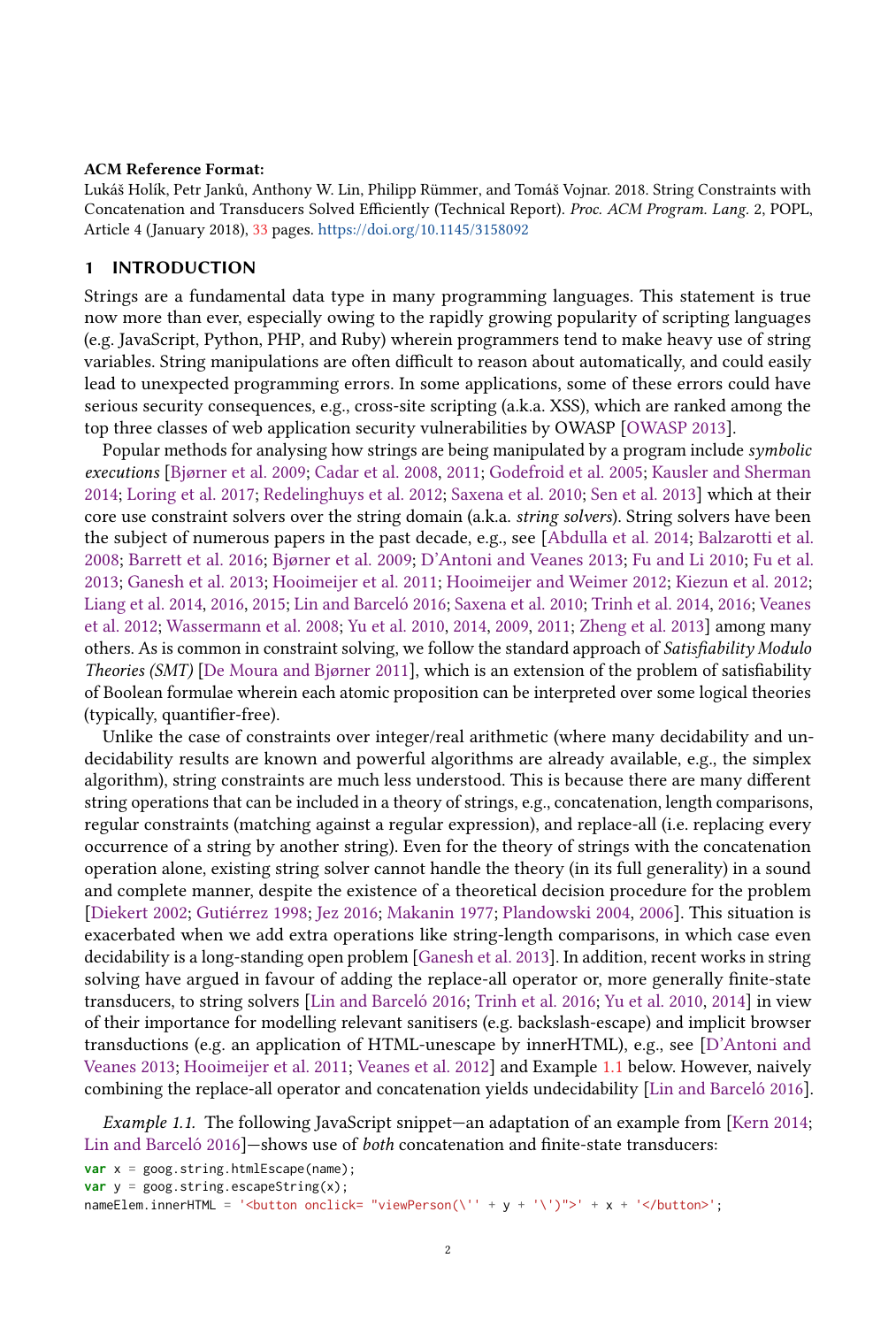The code assigns an HTML markup for a button to the DOM element nameElem. Upon click, the button will invoke the function viewPerson on the input name whose value is an untrusted variable. The code attempts to first sanitise the value of name. This is done via The Closure Library [\[co](#page-29-14) [2015\]](#page-29-14) string functions htmlEscape and escapeString. Inputting the value Tom & Jerry into name gives the desired HTML markup:

**<button** onclick="viewPerson('Tom & Jerry')"**>**Tom **&** Jerry**</button>**

On the other hand, inputting value ');attackScript();// to name, results in the markup:  $\text{Sub}$  onclick="viewPerson('');attackScript();//')">');attackScript();//')</button>

Before this string is inserted into the DOM via innerHTML, an implicit browser transduction will take place [\[Heiderich et al.](#page-29-15) [2013;](#page-29-15) [Weinberger et al.](#page-31-6) [2011\]](#page-31-6), i.e., HTML-unescaping the string inside the onclick attribute and then invoking the attacker's script attackScript() after viewPerson. This subtle DOM-based XSS bug is due to calling the right escape functions, but in wrong order. □

One theoretically sound approach proposed in [\[Lin and Barceló](#page-30-8) [2016\]](#page-30-8) for overcoming the undecidability of string constraints with both concatenation and finite-state transducers is to impose a straight-line restriction on the shape of constraints. This straight-line fragment can be construed as the problem of path feasibility [\[Bjørner et al.](#page-28-0) [2009\]](#page-28-0) in the following simple imperative language (with only assignment, skip, and assert) for defining non-branching and non-looping string-manipulating programs that are generated by symbolic execution:

$$
S ::= y := a | \text{ assert}(b) | \text{skip} | S_1; S_2, \qquad a ::= f(x_1, \ldots, x_n), \qquad b ::= g(x_1)
$$

where  $f : (\Sigma^*)^n \to \Sigma^*$  is either an application of concatenation  $x_1 \circ \cdots \circ x_n$  or an application of a finite-state transduction  $R(x_1)$  and a tests membership of x, in a regular language. Here of a finite-state transduction  $R(x_1)$ , and  $g$  tests membership of  $x_1$  in a regular language. Here,<br>some variables are undefined "input variables". Path feasibility asks if there exist input strings that some variables are undefined "input variables". Path feasibility asks if there exist input strings that satisfy all assertions and applications of transductions in the program. It was shown in [\[Lin and](#page-30-8) [Barceló](#page-30-8) [2016\]](#page-30-8) that such a path feasibility problem (equivalently, satisfiability for the aforementioned straight-line fragment) is decidable. As noted in [\[Lin and Barceló](#page-30-8) [2016\]](#page-30-8) such a fragment can express the program logic of many interesting examples of string-manipulating programs with/without XSS vulnerabilities. For instance, the above example can be modelled as a straight-line formula where the regular constraint comes from an attack pattern like the one below:

 $e1 =$  /<br/>button onclick=

"viewPerson\(' ( ' | [^']\*[^'\\] ' ) \); [^']\*[^'\\]' \)">.\*<\/button>/ Unfortunately, the decidability proof given in [\[Lin and Barceló](#page-30-8) [2016\]](#page-30-8) provides only a theoretical argument for decidability and complexity upper bounds (an exponential-time reduction to the acyclic fragment of intersection of rational relations<sup>[1](#page-2-0)</sup> whose decidability proof in turn is a highly intricate polynomial-space procedure using Savitch's trick [\[Barceló et al.](#page-28-6) [2013\]](#page-28-6)) and does not yield an implementable solution. Furthermore, despite its decidability, the string logic has a prohibitively high complexity (EXPSPACE-complete, i.e., exponentially higher than without transducers), which could severely limit its applicability.

Contributions. Our paper makes the following contributions to overcome the above challenges:

(1) We propose a fast reduction of satisfiability of formulae in the straight-line fragment and in the acyclic fragment to the emptiness problem of alternating finite-state automata (AFAs). The reduction is in the worst case exponential in the number of concatenation operations<sup>[2](#page-2-1)</sup>.

<span id="page-2-0"></span><sup>&</sup>lt;sup>1</sup>This fragment consists of constraints that are given as conjunctions of transducers  $\bigwedge_{i=1}^{m} R_i(x_i, y_i)$ , wherein the graph G<br>of variables does not contain a cycle. The graph G contains vertices corresponding to vari of variables does not contain a cycle. The graph G contains vertices corresponding to variables  $x_i$ ,  $y_i$  and that two variables  $x_i$  and that two variables  $x_i$  and that two variables  $x_i$  and that two variables  $x_i$  an x, y are linked by an edge if  $x = x_i$  and  $y = y_i$  for some  $i \in \{1, \ldots, m\}$ .

<span id="page-2-1"></span><sup>2</sup>This is an unavoidable computational limit imposed by EXPSPACE-hardness of the problem [\[Lin and Barceló](#page-30-8) [2016\]](#page-30-8).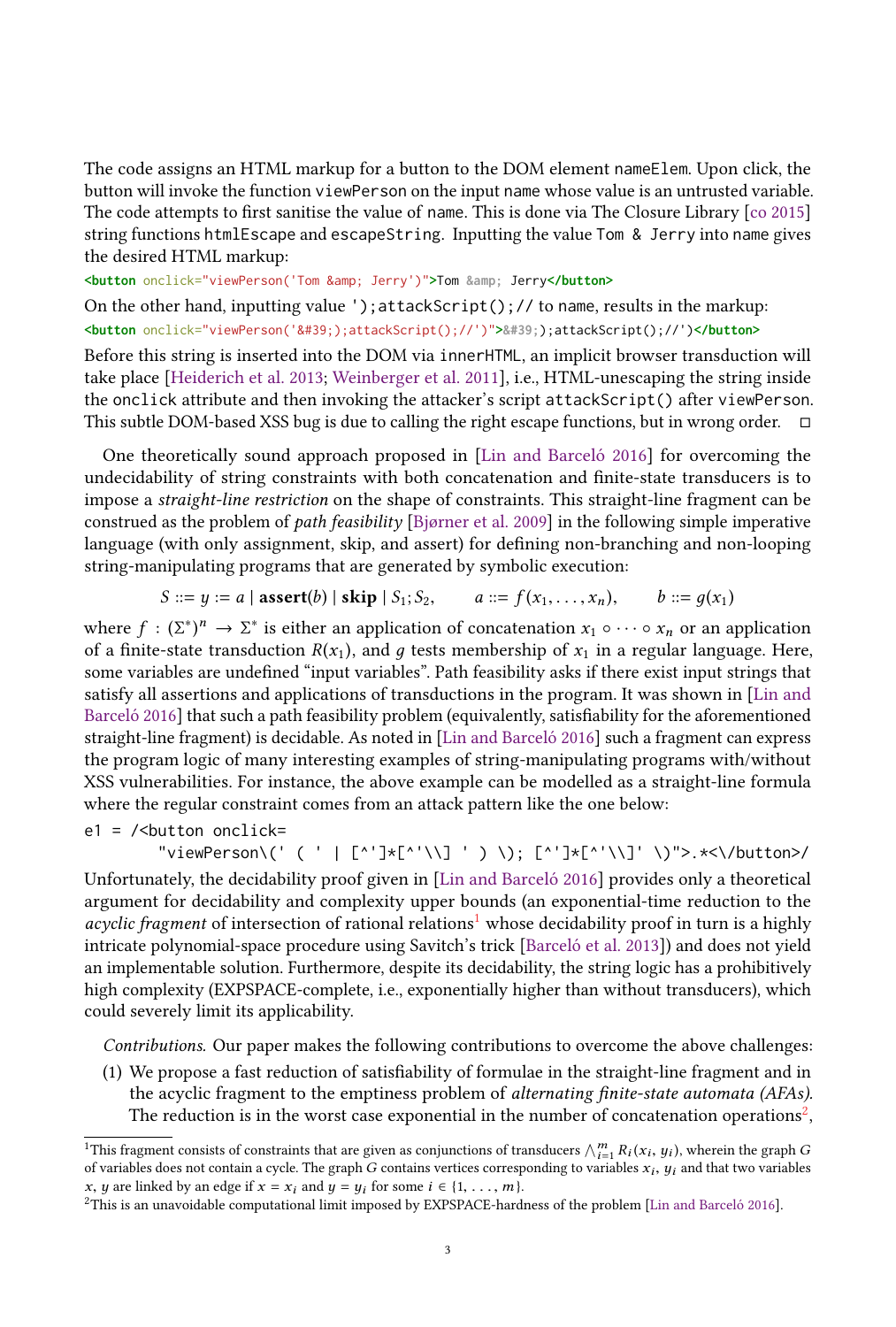but otherwise polynomial in the size of a formula. In combination with fast model checking algorithms (e.g. IC3 [\[Bradley](#page-28-7) [2012\]](#page-28-7)) to decide AFA emptiness, this yields the first practical algorithm for handling string constraints with concatenation, finite-state transducers (hence, also replace-all), and regular constraints, and a decision procedure for formulae within the straight-line and acyclic fragments.

- (2) We obtain a substantially simpler proof for the decidability and PSPACE-membership of the acyclic fragment of intersection of rational relations of [\[Barceló et al.](#page-28-6) [2013\]](#page-28-6), which was crucially used in [\[Lin and Barceló](#page-30-8) [2016\]](#page-30-8) as a blackbox in their decidability proof of the straight-line fragment.
- (3) We define optimised translations from AFA emptiness to reachability over Boolean transition systems (i.e. which are succinctly represented by Boolean formulae). We implemented our algorithm for string constraints in a new string solver called SLOTH, and provide an extensive experimental evaluation. SLOTH is the first solver that can handle string constraints that arise from HTML5 applications with sanitisation and implicit browser transductions. Our experiments suggest that the translation to AFAs can circumvent the EXPSPACE worst-case complexity of the straight-line fragment in many practical cases.

An overview of the results. The main technical contribution of our paper is a new method for exploiting alternating automata (AFA) as a succinct symbolic representation for representing formulae in a complex string logic admitting concatenation and finite-state transductions. In particular, the satisfiability problem for the string logic is reduced to AFA language emptiness, for which we exploit fast model checking algorithms. Compared to previous methods [\[Abdulla et al.](#page-28-3) [2014;](#page-28-3) [Lin and Barceló](#page-30-8) [2016\]](#page-30-8) that are based on nondeterministic automata (NFA) and transducers, we show that AFA can incur at most a linear blowup for each string operation permitted in the logic (i.e. concatenation, transducers, and regular constraints). While the product NFA representing the intersection of the languages of two automata  $A_1$  and  $A_2$  would be of size  $O(|A_1| \times |A_2|)$ , the language can be represented using an AFA of size  $|A_1| + |A_2|$  (e.g. see [\[Vardi](#page-30-15) [1995\]](#page-30-15)). The difficult cases are how to deal with concatenation and replace-all, which are our contributions to the paper. More precisely, a constraint of the form  $x := y.z \land x \in L$  (where L is the language accepted by an automaton A) was reduced in [\[Abdulla et al.](#page-28-3) [2014;](#page-28-3) [Lin and Barceló](#page-30-8) [2016\]](#page-30-8) to regular constraints on  $y$  and z by means of splitting A, which causes a cubic blow-up (since an "intermediate state" in A has to be guessed, and for each state a product of two automata has to be constructed). Similarly, taking the post-image  $R(L)$  of L under a relation R represented by a finite-state transducer T gives us an automaton of size  $O(|T| \times |A|)$ . A naïve application of AFAs is not helpful for those cases, since also projections on AFAs are computationally hard.

The key idea to overcome these difficulties is to *avoid* applying projections altogether, and instead use the AFA to represent general k-ary rational relations (a.k.a. k-track finite-state transductions [\[Barceló et al.](#page-28-6) [2013;](#page-28-6) [Berstel](#page-28-8) [1979;](#page-28-8) [Sakarovitch](#page-30-16) [2009\]](#page-30-16)). This is possible because we focus on formulae without negation, so that the (implicit) existential quantifications for applications of transducers can be placed outside the constraint. This means that our AFAs operate on alphabets that are exponential in size (for k-ary relations, the alphabet is  $\{\epsilon, 0, 1\}^k$ ). To address this problem, we introduce a succinct flavour of AEA with symbolically represented transitions. Our definition is introduce a succinct flavour of AFA with symbolically represented transitions. Our definition is similar to the concept of alternating symbolic automata in [\[D'Antoni et al.](#page-29-16) [2016\]](#page-29-16) with one difference. While symbolic AFA take a transition  $q \rightarrow \psi \varphi$  from a state q to a set of states satisfying a formula  $\varphi$ if the input symbol satisfies a formula  $\psi$ , our succinct AFA can mix constraints on successor states with those on input symbols within a single transition formula (similarly to the symbolic transition representation of deterministic automata in MONA [\[Klarlund et al.](#page-29-17) [2002\]](#page-29-17), where sets of transitions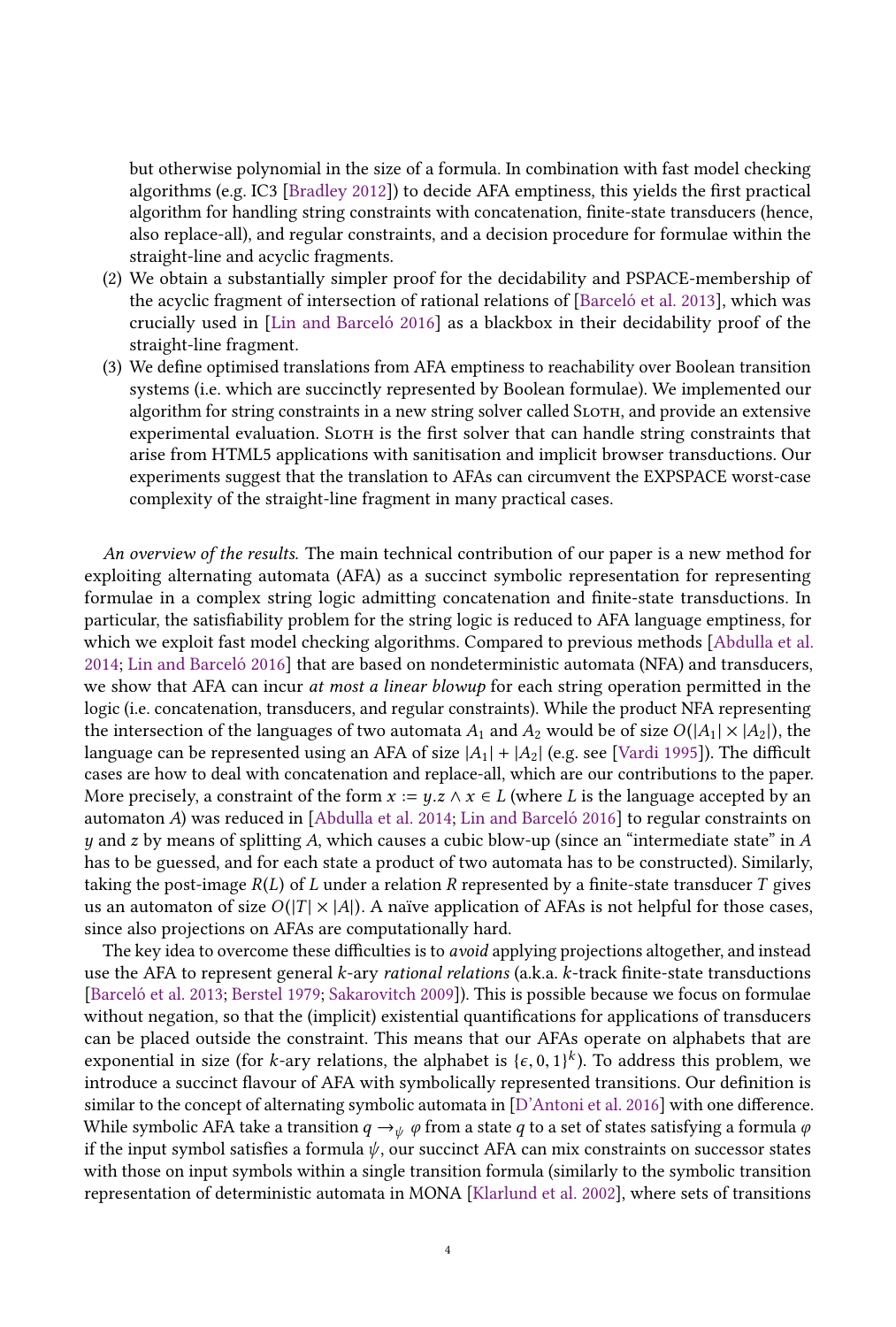are represented as multi-terminal BDDs with states as terminal nodes). We show how automata splitting can be achieved with at most linear blow-up.

The succinctness of our AFA representation of string formulae is not for free since AFA language emptiness is a PSPACE-complete problem (in contrast to polynomial-time for NFA). However, modern model checking algorithms and heuristics can be harnessed to solve the emptiness problem. In particular, we use a linear-time reduction to reachability in Boolean transition systems similar to [\[Cox and Leasure](#page-29-18) [2017;](#page-29-18) [Wang et al.](#page-30-17) [2016\]](#page-30-17), which can be solved by state of the art model checking algorithms, such as IC3 [\[Bradley](#page-28-7) [2012\]](#page-28-7), k-induction [\[Sheeran et al.](#page-30-18) [2000\]](#page-30-18), or Craig interpolationbased methods [\[McMillan](#page-30-19) [2003\]](#page-30-19), and tools like nuXmv [\[Cavada et al.](#page-29-19) [2014\]](#page-29-19) or ABC [\[Brayton and](#page-28-9) [Mishchenko](#page-28-9) [2010\]](#page-28-9).

An interesting by-product of our approach is an efficient decision procedure for the acyclic fragment. The acyclic logic does not a priori allow concatenation, but is more liberal in the use of transducer constraints (which can encode complex relations like string-length comparisons, and the subsequence relation). In addition, such a logic is of interest in the investigation of complex path-queries for graph databases [\[Barceló et al.](#page-28-6) [2013;](#page-28-6) [Barceló et al.](#page-28-10) [2012\]](#page-28-10), which has been pursued independently of strings for verification. Our algorithm also yields an alternative and substantially simpler proof of PSPACE upper bound of the satisfiability problem of the logic.

We have implemented our AFA-based string solver as the tool SLOTH, using the infrastructure provided by the SMT solver Princess [\[Rümmer](#page-30-20) [2008\]](#page-30-20), and applying the nuXmv [\[Cavada et al.](#page-29-19) [2014\]](#page-29-19) and ABC [\[Brayton and Mishchenko](#page-28-9) [2010\]](#page-28-9) model checkers to analyse succinct AFAs. SLOTH is a decision procedure for the discussed fragments of straight-line and acyclic string formulae, and is able to process SMT-LIB input with CVC4-style string operations, augmented with operations str.replace, str.replaceall<sup>[3](#page-4-0)</sup>, and arbitrary transducers defined using sets of mutually recursive functions. Sloth is therefore extremely flexible at supporting intricate string operations, including escape operations such as the ones discussed in Example [1.1.](#page-1-0) Experiments with string benchmarks drawn from the literature, including problems with replace, replace-all, and general transducers, show that SLOTH can solve problems that are beyond the scope of existing solvers, while it is competitive with other solvers on problems with a simpler set of operations.

Organisation. We recall relevant notions from logic and automata theory in Section [2.](#page-4-1) In Section [3,](#page-5-0) we define a general string constraint language and mention several important decidable restrictions. In Section [4,](#page-7-0) we recall the notion of alternating finite-state automata and define a succinct variant that plays a crucial role in our decision procedure. In Section [5,](#page-11-0) we provide a new algorithm for solving the acyclic fragment of the intersection of rational relations using AFA. In Section [7,](#page-16-0) we provide our efficient reduction from the straight-line fragment to the acyclic fragment that exploits AFA constructions. To simplify the presentation of this reduction, we first introduce in Section [6](#page-14-0) a syntactic sugar of the acyclic fragment called acyclic constraints with synchronisation parameters. In Section [8,](#page-20-0) we provide our reduction from the AFT emptiness to reachability in a Boolean transition system. Experimental results are presented in Section [9.](#page-25-0) Our tool SLOTH can be obtained from [https://github.com/uuverifiers/sloth/wiki.](https://github.com/uuverifiers/sloth/wiki) Finally, we conclude in Section [10.](#page-27-0) Missing proofs can be found in the appendix.

#### <span id="page-4-1"></span>2 PRELIMINARIES

*Logic.* Let  $\mathbb{B} = \{0, 1\}$  be the set of Boolean values, and A a set of Boolean variables. We write  $\mathbb{F}_A$ to denote the set of *Boolean formulae* over A. In this context, we will sometimes treat subsets A' of  $A$  as the corresponding truth assignments  $\{s \mapsto 1 | s \in A' \}$   $\{1 | s \in A' \}$  and write for A as the corresponding truth assignments  $\{s \mapsto 1 \mid s \in A'\} \cup \{s \mapsto 0 \mid s \in A \setminus A'\}$  and write, for

<span id="page-4-0"></span><sup>3</sup>str.replaceall is the SMT-LIB syntax for the replace-all operation. On the other hand, str.replace represents the operation of replacing the first occurrence of the given pattern. In case there is no such occurrence, the string stays intact.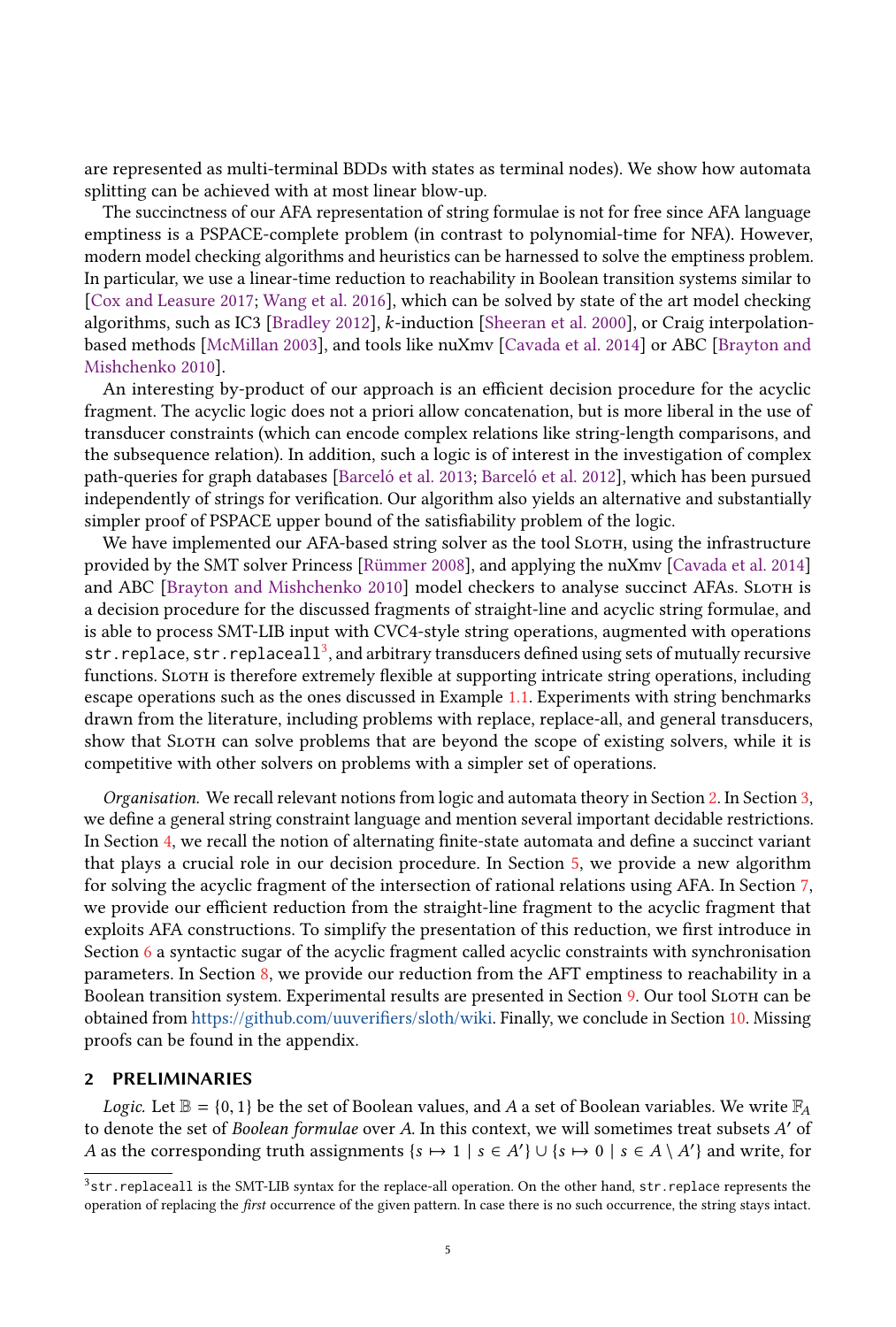instance,  $A' \models \varphi$  for  $\varphi \in \mathbb{F}_A$  if the assignment satisfies  $\varphi$ . An *atom* is a Boolean variable; a *literal* is ejection a formula is in *disjunctive normal form* (DNF) if it is a disjunction either a atom or its negation. A formula is in disjunctive normal form (DNF) if it is a disjunction of conjunctions of literals, and in negation normal form (NNF) if negation only occurs in front of atoms. We denote the set of variables in a formula  $\varphi$  by var( $\varphi$ ). We use  $\bar{x}$  to denote sequences  $x_1, \ldots, x_n$  of length  $|\bar{x}| = n$  of propositional variables, and we write  $\varphi(\bar{x})$  to denote that  $\bar{x}$  are the variables of  $\varphi$ . If we do not fix the order of the variables, we write  $\varphi(X)$  for a formula with X being its set of variables. For a variable vector  $\bar{x}$ , we denote by  $\{\bar{x}\}\$  the set of variables in the vector.

We say that  $\varphi$  is *positive* (*negative*) on an atom  $\alpha \in A$  if  $\alpha$  appears under an even (odd) number of negations only. A formula that is positive (negative) on all its atoms is called positive (negative), respectively. The constant formulae true and false are both positive and negative. We use  $\mathbb{F}^{\text{+}}_{\text{S}}$  and  $\mathbb{F}_S^-$  to denote the sets of all positive and negative Boolean formulae over S, respectively.<br>Given a formula  $\alpha$  we write  $\tilde{\alpha}$  to denote a formula obtained by replacing (1) every co

Given a formula  $\varphi$ , we write  $\tilde{\varphi}$  to denote a formula obtained by replacing (1) every conjunction by a disjunction and vice versa and (2) every occurrence of true by false and vice versa. Note that  $\tilde{x} = x$ , which means that  $\tilde{\varphi}$  is not the same as the negation of  $\varphi$ .

Strings and languages. Fix a finite alphabet Σ. Elements in  $\Sigma^*$  are interchangeably called words extrings where the empty word is denoted by  $\epsilon$ . The concatenation of strings u zi is denoted by or strings, where the empty word is denoted by  $\epsilon$ . The concatenation of strings u, v is denoted by  $u \circ v$ , occasionally just by uv to avoid notational clutter. We denote by  $|w|$  the lenght of a word  $w \in \Sigma^*$ . For any word  $w = a_1 \dots a_n$ ,  $n \ge 1$ , and any index  $1 \le i \le n$ , we denote by w[i] the language is a subset of  $\Sigma^*$ . The concatenation of two languages *I I'* is the language letter  $a_i$ . A language is a subset of  $\Sigma^*$ . The concatenation of two languages L, L' is the language  $I \circ I' = Iw \circ w' \mid w \in I \wedge w' \in I'$  and the iteration  $I^*$  of a language L is the smallest language  $L \circ L' = \{w \circ w' \mid w \in L \wedge w' \in L'\}$ , and the iteration  $L^*$  of a language L is the smallest language closed under a and containing L and  $\epsilon$ closed under  $\circ$  and containing L and  $\epsilon$ .

Regular languages and rational relations. A regular language over a finite alphabet  $\Sigma$  is a subset of and union from the languages { $\epsilon$ } and {a},  $a \in \Sigma$ . An n-ary rational relation R over  $\Sigma$  is a subset of  $(S^*)^n$  that can be obtained from a regular language L over the alphabet of n-tuples  $(S \cup \{k\})^n$  as ∗ that can be built by a finite number of applications of the operations of concatenation, iteration, follows. Include  $(w_1, \ldots, w_n)$  in R iff for some  $(a_1^1, \ldots, a_n^1), \ldots, (a_1^k, \ldots, a_n^k) \in L$ ,  $w_i = a_1 \circ \cdots \circ a_k$ <br>for all  $1 \le i \le n$ . Here  $\circ$  is a concatenation over the alphabet  $\Sigma$  and k denotes the length of the <sup>\*</sup>)<sup>n</sup> that can be obtained from a regular language L over the alphabet of *n*-tuples  $(\Sigma \cup {\epsilon})^n$  as<br>lows Include  $(w_i, \ldots, w_i)$  in *R* iff for some  $(a^1, \ldots, a^k) \in I, w_i = a, 0, \ldots, 0, a$ . for all  $1 \le i \le n$ . Here,  $\circ$  is a concatenation over the alphabet  $\Sigma$ , and k denotes the length of the words  $w_i$ . In practice, regular languages and rational relations can be represented using various words  $w_i$ . In practice, regular languages and rational relations can be represented using various flavours of finite-state automata, which are discussed in detail in Section 4. flavours of finite-state automata, which are discussed in detail in Section [4.](#page-7-0)

## <span id="page-5-0"></span>3 STRING CONSTRAINTS

We start by recalling a general string constraint language from [\[Lin and Barceló](#page-30-8) [2016\]](#page-30-8) that supports concatenations, finite-state transducers, and regular expression matching. We will subsequently state decidable fragments of the language for which we design our decision procedure.

## 3.1 String Language

We assume a vocabulary of countably many *string variables x, y, z, ...* ranging over  $\Sigma^*$ . A *string* formula over  $\Sigma$  is a Boolean combination  $\omega$  of *word equations x – t* whose right-hand side t might formula over  $\Sigma$  is a Boolean combination  $\varphi$  of word equations  $x = t$  whose right-hand side t might contain the concatenation operator, *regular constraints*  $P(x)$ , and *rational constraints*  $R(\bar{x})$ :

$$
\varphi \ ::= x = t \mid P(x) \mid \mathcal{R}(\bar{x}) \mid \varphi \wedge \varphi \mid \varphi \vee \varphi \mid \neg \varphi, \qquad t \ ::= x \mid a \mid t \circ t \ .
$$

In the grammar, x ranges over string variables,  $\bar{x}$  over vectors of string variables, and  $a \in \Sigma$  over letters.  $R \subseteq (\Sigma^*)^n$  is assumed to be an *n*-ary rational relation on words of  $\Sigma^*$ , and  $P \subseteq \Sigma^*$  is a regular language. We will represent regular languages and rational relations by succinct automata and  $\sum_{i=1}^{\infty}$  ) is accurated by constraint and relations of the state  $\sum_{i=1}^{\infty}$  and  $\sum_{i=1}^{\infty}$  and  $\sum_{i=1}^{\infty}$  and  $\sum_{i=1}^{\infty}$  and  $\sum_{i=1}^{\infty}$  and relations by succinct automata and transducers denoted as  $R$  and  $R$ , respectively. The automata and transducers will be formalized in Section [4.](#page-7-0) When the transducer  $\mathcal R$  or automaton  $\mathcal A$  representing a rational relation R or regular language P is known, we write  $\mathcal{R}(\bar{x})$  or  $\mathcal{A}(\bar{x})$  instead of  $R(\bar{x})$  or  $P(\bar{x})$  in the formulae, respectively.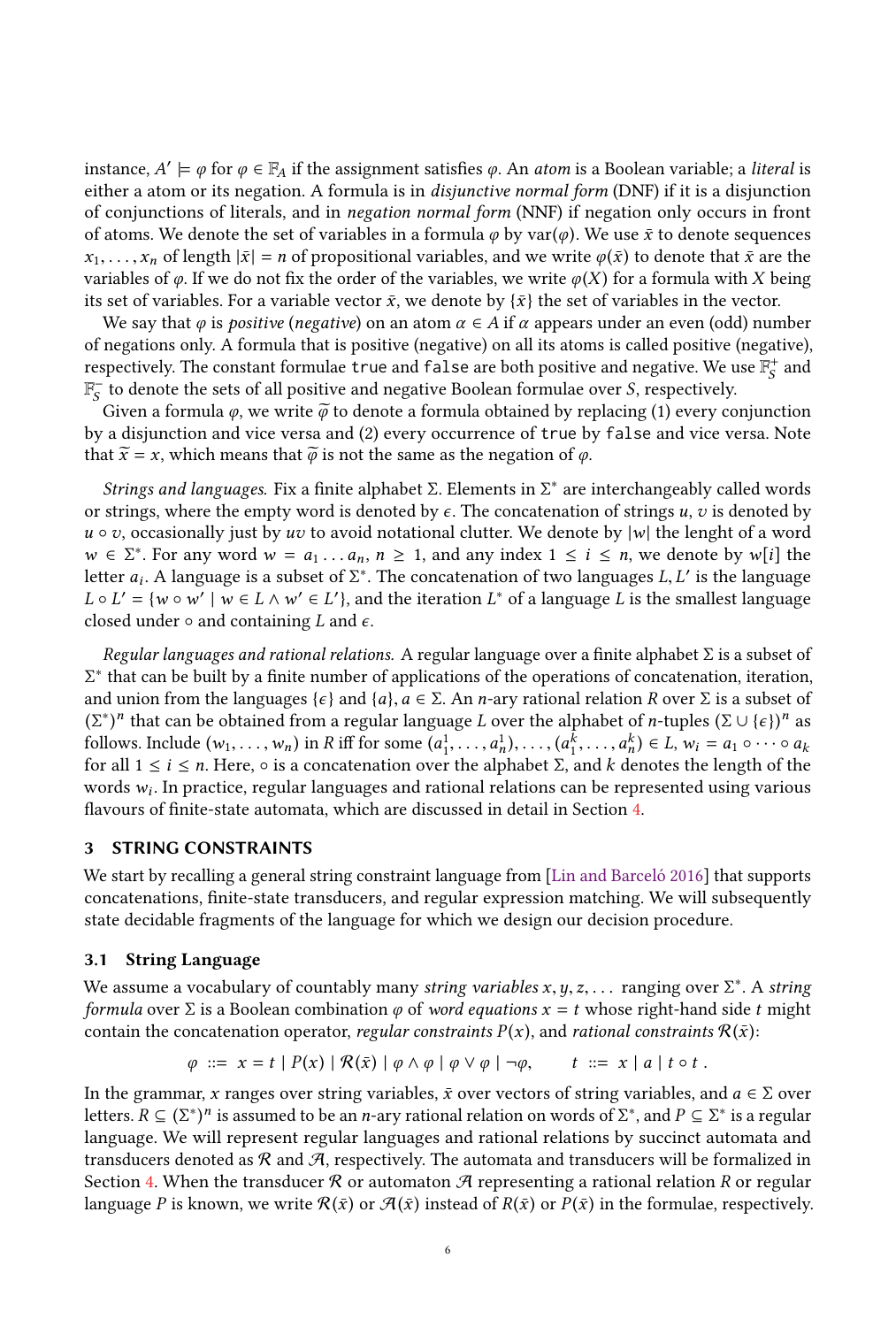A formula  $\varphi$  is interpreted over an *assignment*  $\iota : var(\varphi) \to \Sigma^*$  of its variables to strings over<br>It satisfies  $\varphi$  written  $\iota \models \varphi$  iff the constraint  $\varphi$  becomes true under the substitution of each variable x by  $\iota(x)$ . We formalise the satisfaction relation for word equations, rational constraints, <sup>\*</sup>. It *satisfies* φ, written  $\iota \models \varphi$ , iff the constraint φ becomes true under the substitution of each prichle x by  $\iota(x)$ . We formalise the satisfaction relation for word equations, rational constraints and regular constraints, assuming the standard meaning of Boolean connectives:

- (1) *ι* satisfies the equation  $x = t$  if  $\iota(x) = \iota(t)$ , extending  $\iota$  to terms by setting  $\iota(a) = a$  and  $\iota(t_1 \circ t_2) = \iota(t_1) \circ \iota(t_2).$
- (2) *ι* satisfies the rational constraint  $\mathcal{R}(x_1, \ldots, x_n)$  iff  $(\iota(x_1), \ldots, \iota(x_n))$  belongs to  $\mathcal{R}$ .
- (3) *ι* satisfies the regular constraint  $P(x)$ , for P a regular language, if and only if  $\iota(x) \in P$ .

A satisfying assignment for  $\varphi$  is also called a *solution* for  $\varphi$ . If  $\varphi$  has a solution, it is *satisfiable*. The unrestricted string logic is undecidable, e.g., one can easily encode Post Correspondence Problem (PCP) as the problem of checking satisfiability of the constraint  $\mathcal{R}(x, x)$ , for some rational transducer  $\mathcal{R}$  [\[Morvan](#page-30-21) [2000\]](#page-30-21). We therefore concentrate on practical decidable fragments.

## 3.2 Decidable Fragments

Our approach to deciding string formulae is based on two major insights. The first insight is that alternating automata can be used to efficiently decide positive Boolean combinations of rational constraints. This yields an algorithm for deciding (an extension of) the acyclic fragment of [\[Barceló](#page-28-6) [et al.](#page-28-6) [2013\]](#page-28-6). The minimalistic definition of acyclic logic restricts rational constraints and does not allow word equations (in Section [5.1](#page-13-0) a limited form of equations and arithmetic constraints over lengths will be shown to be encodable in the logic). Our definition of the acyclic logic AC below generalises that of [\[Barceló et al.](#page-28-6) [2013\]](#page-28-6) by allowing k-ary rational constraints instead of binary.

Definition 3.1 (Acyclic formulae). Particularly, we say that a string formula  $\varphi$  is acyclic if it does not contain word equations, rational constraints  $\mathcal{R}(x_1, \ldots, x_n)$  only appear positively and their variables  $x_1, \ldots, x_n$  are pairwise distinct, and for every sub-formula  $\psi \wedge \psi'$  at a positive position of  $φ$  (and also every  $ψ ∨ ψ'$  at a negative position) it is the case that  $|free(ψ) ∩ free(ψ')| ≤ 1$ , i.e.,  $ψ$ <br>and  $ψ'$  have at most one variable in common. We denote by AC the set of all acyclic formulae and  $\psi'$  have at most one variable in common. We denote by AC the set of all acyclic formulae.

The second main insight we build on is that alternation allows a very efficient encoding of concatenation into rational constraints and automata (though only equisatisfiable, not equivalent). Efficient reasoning about concatenation combined with rational relations is the main selling point of our work from the practical perspective—this is what is most needed and was so far missing in applications like security analysis of web-applications. We follow the approach from [\[Lin](#page-30-8) [and Barceló](#page-30-8) [2016\]](#page-30-8) which defines so called straight-line conjunctions. Straight-line conjunctions essentially correspond to sequences of program assignments in the single static assignment form, possibly interleaved with assertions of regular properties. An equation  $x = y_1 ∘···∘y_n$  is understood as an assignment to a program variable x. A rational constraint  $\mathcal{R}(x, y)$  may be interpreted as an assignment to x as well, in which case we write it as  $x = \mathcal{R}(y)$  (though despite the notation,  $\mathcal R$  is not required to represent a function, it can still mean any rational relation).

Definition 3.2 (Straight-line conjunction). A conjunction of string constraints is then defined to be *straight-line* if it can be written as  $\psi \wedge \bigwedge_{i=1}^{m} x_i = P_i$  where  $\psi$  is a conjunction of regular and regular constraints and each  $P_i$  is either of the form  $u_i \circ \cdots \circ u_j$  or  $R(u)$  and importantly negated regular constraints and each  $P_i$  is either of the form  $y_1 \circ \cdots \circ y_n$ , or  $R(y)$  and, importantly,  $P_i$  cannot contain variables  $x_i$ .  $P_i$  cannot contain variables  $x_i, \ldots, x_m$ . We denote by SL the set of all straight-line conjunctions.

<span id="page-6-0"></span>*Example 3.3.* The program snippet in Example [1.1](#page-1-0) would be expressed as  $x = \mathcal{R}_1$  (name)  $\wedge y =$  $\mathcal{R}_2(x) \wedge z = w_1 \circ y \circ w_2 \circ x \circ w_3 \wedge u = \mathcal{R}_3(z)$ . The transducers  $\mathcal{R}_i$  correspond to the string operations at the respective lines:  $\mathcal{R}_1$  is the htmlEscape,  $\mathcal{R}_2$  is the escapeString, and  $\mathcal{R}_3$  is the implicit transduction within innerHTML. Line 3 is translated into a conjunction of the concatenation and the third rational constraint encoding the implicit string operation at the assignment to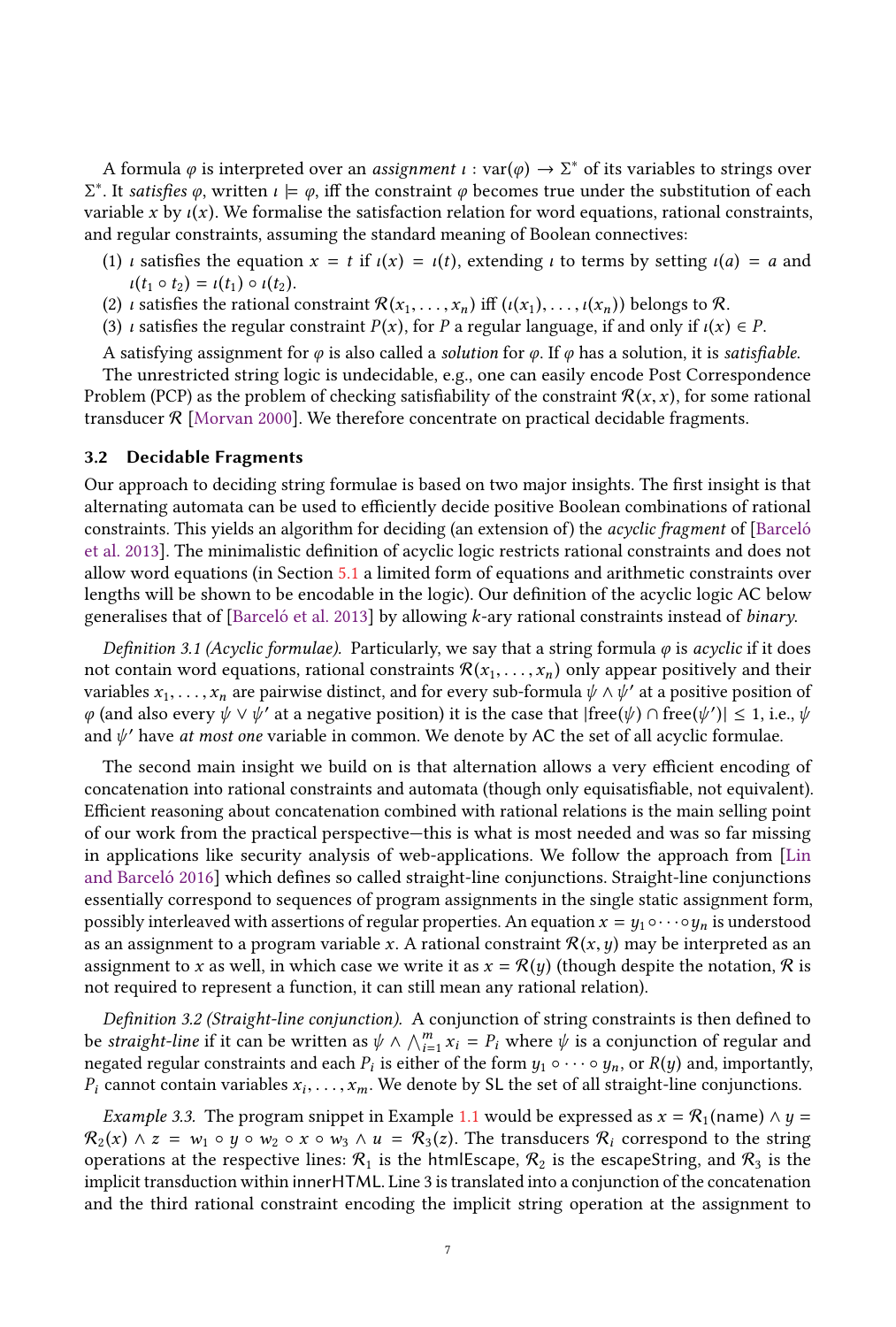innerHTML. In the concatenation,  $w_1, w_2, w_3$  are words that correspond to the three constant strings concatenated with x and y on line 3. To test vulnerability, a regular constraint  $\mathcal{A}(u)$ encoding the pattern e1 is added as a conjunct.

The fragment of straight-line conjunctions can be straightforwardly extended to disjunctive formulae. We say that a string formula is straight-line if every clause in its DNF is straightline. A decision procedure for straight-line conjunctions immediately extends to straight-line formulae: instantiate the DPLL(T) framework [\[Nieuwenhuis et al.](#page-30-22) [2004\]](#page-30-22) with a solver for straightline conjunctions.

The straight-line and acyclic fragments are clearly syntactically incomparable: AC does not have equations, SL restricts more strictly combinations of rational relations and allows only binary ones. Regarding expressive power, SL can express properties which AC cannot: the straight-line constraint  $x = yy$  cannot be expressed by any acyclic formula. On the other hand, whether or not AC formulae can be expressed in SL is not clear. Every AC formula can be expressed by a single n-ary acyclic rational constraint (c.f. Section [5\)](#page-11-0), hence acyclic formulae and acyclic rational constraints are of the same power. It is not clear however whether straight-line formulae, which can use only binary rational constraints, can express arbitrary n-ary acyclic rational constraint.

## <span id="page-7-0"></span>4 SUCCINCT ALTERNATING AUTOMATA AND TRANSDUCERS

We introduce a succinct form of alternating automata and transducers that operate over bit vectors, i.e., functions  $b: V \to \mathbb{B}$  where V is a finite, totally ordered set of bit variables. This is a variant of the recent automata model in [\[D'Antoni et al.](#page-29-16) [2016\]](#page-29-16) that is tailored to our problem. Bit vectors can of course be described by strings over  $\mathbb B$ , conjunctions of literals over V, or sets of those elements  $v \in V$  such that  $b(v) = 1$ . In what follows, we will use all of these representations interchangeably. Referring to the last mentioned possibility, we denote the set of all bit vectors over V by  $\mathcal{P}(V)$ .

An obvious advantage of this approach is that encoding symbols of large alphabets, such as UTF, by bit vectors allows one to succinctly represent sets of such symbols using Boolean formulae. In particular, symbols of an alphabet of size  $2^k$  can be encoded by bit vectors of size  $k$  (or, alternatively,<br>as Boolean formulae over  $k$  Boolean variables). We use this fact when encoding transitions of our as Boolean formulae over k Boolean variables). We use this fact when encoding transitions of our alternating automata.

<span id="page-7-1"></span>*Example 4.1.* To illustrate the encoding, assume the alphabet  $\Sigma = \{a, b, c, d\}$  consisting of symbols a, b, c, and d. We can deal with this alphabet by using the set  $V = \{v_0, v_1\}$  and representing, e.g., a as  $\neg v_1 \wedge \neg v_0$ , b as  $\neg v_1 \wedge v_0$ , c as  $v_1 \wedge \neg v_0$ , and d as  $v_1 \wedge v_0$ . This is, a, b, c, and d are encoded as the bit vectors 00, 01, 10, and 11 (for the ordering  $v_0 < v_1$ ), or the sets  $\emptyset$ ,  $\{v_0\}$ ,  $\{v_1\}$ ,  $\{v_0, v_1\}$ , respectively.<br>The set of symbols  $\{c, d\}$  can then be encoded simply by the formula  $v_1$ . The set of symbols  $\{c, d\}$  can then be encoded simply by the formula  $v_1$ .

## 4.1 Succinct Alternating Finite Automata

A succinct alternating finite automaton (AFA) over Boolean variables V is a tuple  $\mathcal{A} = (V, Q, \Delta, I, F)$ where Q is a finite set of states, the transition function  $\Delta: Q \to \mathbb{F}_{V \cup Q}$  assigns to every state a Boolean formula over Boolean variables and states that is positive on states,  $I \in \mathbb{F}_Q^+$  is a positive *initial*<br>formula and  $E \subseteq \mathbb{F}_q^-$  is a positive final formula Let  $\cup_{p \in \mathbb{F}_q} h = \emptyset$ ,  $h \in \mathbb{F}_Q$  word where each h formula, and  $F \in \mathbb{F}_Q^-$  is a negative final formula. Let  $w = b_1 \dots b_m$ ,  $m \ge 0$ , be a word where each  $b_i$ ,  $1 \le i \le m$  is a bit vector encoding the *i*th letter of  $w$ ,  $\Delta$  run of the  $\Delta FA$ ,  $\mathcal{A}$  over wis a sequence  $1 \le i \le m$ , is a bit vector encoding the *i*-th letter of w. A *run* of the AFA  $\mathcal A$  over w is a sequence  $0 \le k \le m$ , where  $h \in \mathcal P(V)$  for every  $1 \le i \le m$ ,  $0 \le O$  for every  $0 \le i \le m$ , and  $\rho = \rho_0 b_1 \rho_1 \dots b_m \rho_m$  where  $b_i \in \mathcal{P}(V)$  for every  $1 \le i \le m$ ,  $\rho_i \subseteq Q$  for every  $0 \le i \le m$ , and  $b_i \cup \rho_i \models \bigwedge_{q \in \rho_{i-1}} \Delta(q)$  for every  $1 \leq i \leq m$ . The run is accepting if  $\rho_0 \models I$  and  $\rho_m \models F$ , in which case the word is accepted. The *language* of  $\mathcal A$  is the set  $L(\mathcal A)$  of accepted words.

Notice that instead of the more usual definition of ∆, which would assign a positive Boolean formula over Q to every pair from  $Q \times \mathcal{P}(V)$  or to a pair  $Q \times \mathbb{F}_V$  as in [\[D'Antoni et al.](#page-29-16) [2016\]](#page-29-16), we let ∆ assign to states formulae that talk about both target states and Boolean input variables. This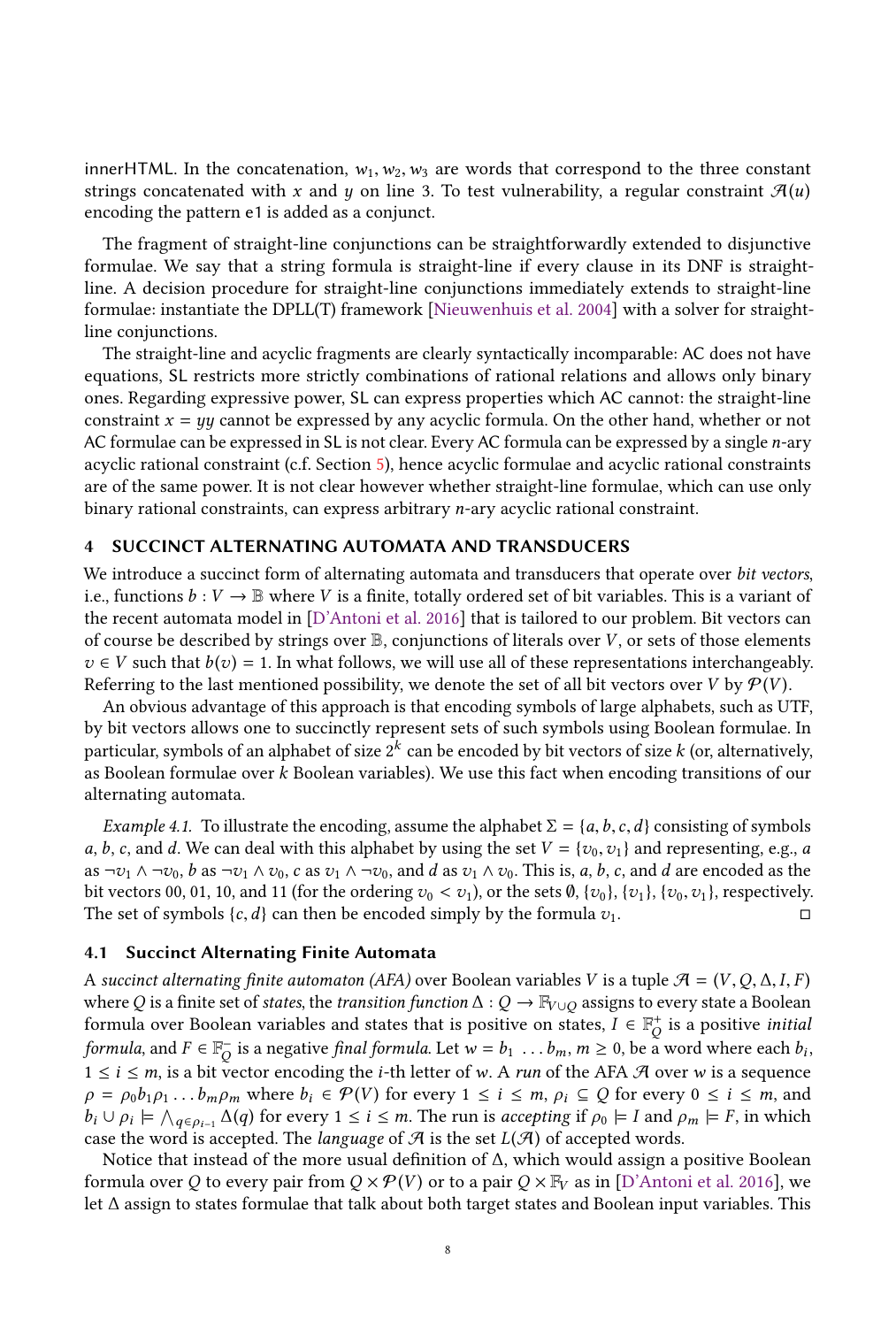is closer to the encoding of the transition function as used in MONA [\[Klarlund et al.](#page-29-17) [2002\]](#page-29-17). It allows for additional succinctness and also for a more natural translation of the language emptiness problem into a model checking problem (cf. Section  $8$ ).<sup>[4](#page-8-0)</sup> Moreover, compared with the usual AFA definition, we do not have just a single initial state and a single set of accepting states, but we use initial and final formulae. As will become clear in Section [5,](#page-11-0) this approach allows us to easily translate the considered formulae into AFAs in an inductive way.

Note that standard nondeterministic finite automata (NFAs), working over bit vectors, can be obtained as a special case of our AFAs as follows. An AFA  $\mathcal{A} = (V, Q, \Delta, I, F)$  is an NFA iff (1) *I* is of the form  $\bigvee_{q \in Q'} q$  for some  $Q' \subseteq Q$ , (2) F is of the form  $\bigwedge_{q \in Q''} \neg q$  for some  $Q'' \subseteq Q$ , and (3) for every  $q \in Q$ .  $\bigwedge(q)$  is of the form  $\bigvee_{q \in Q'} (V) \wedge q$ , where  $m > 0$  and for all  $1 \le i \le m$ ,  $q_1(V)$  is every  $q \in Q$ ,  $\Delta(q)$  is of the form  $\bigvee_{1 \leq i \leq m} \varphi_i(V) \wedge q_i$  where  $m \geq 0$  and, for all  $1 \leq i \leq m$ ,  $\varphi_i(V)$  is a formula over the input bit variables and  $q_i \in Q$ .

<span id="page-8-1"></span>*Example 4.2.* To illustrate our notion of AFAs, we give an example of an AFA  $\mathcal A$  over the alphabet  $\Sigma = \{a, b, c, d\}$  from Example [4.1](#page-7-1) that accepts the language  $\{w \in \Sigma^* \mid |w| \mod 35 = 0 \land y \neq 0\}$  $\forall i \exists j : (1 \le i \le |w| \land w[i] \in \{a, b\}) \rightarrow (i \le j \le |w| \land w[j] \in \{c, d\})\}$ , i.e., the length of the words is a multiple of 35, and every letter  $a$  or  $b$  is eventually followed by a letter  $c$  or  $d$ . In particular, we let  $\mathcal{A} = (\{v_0, v_1\}, \{q_0, \ldots, q_4, p_0, \ldots, p_6, r_1, r_2\}), \Delta, I, F)$  where  $I = q_0 \wedge p_0, F =$  $\neg q_1 \wedge \ldots \wedge \neg q_4 \wedge \neg p_1 \wedge \ldots \wedge \neg p_6 \wedge \neg r_1$  (i.e., the accepting states are  $q_0, p_0$ , and  $r_2$ ), and  $\Delta$  is defined as follows:

- $\forall 0 \leq i < 5 : \Delta(q_i) = (\neg v_1 \wedge q_{(i+1) \mod 5} \wedge r_1) \vee (v_1 \wedge q_{(i+1) \mod 5}),$
- $\forall 0 \le i < 7 : \Delta(p_i) = p_{(i+1) \mod 7}$ <br>•  $\Delta(r_i) = (r_i, \Delta(r_i)) \vee (\neg r_i, \Delta(r_i))$
- $\Delta(r_1) = (v_1 \wedge r_2) \vee (\neg v_1 \wedge r_1)$  and  $\Delta(r_2) = r_2$ .

Intuitively, the q states check divisibility by 5. Moreover, whenever, they encounter an  $a$  or  $b$  symbol (encoded succinctly as checking  $\neg v_1$  in the AFA), they spawn a run through the r states, which checks that eventually a c or d symbol appears. The p states then check divisibility by 7. The desired language is accepted due to the requirement that all these runs must be synchronized. Note that encoding the language using an NFA would require quadratically more states since an explicit product of all the branches would have to be done.  $□$ 

The additional succinctness of AFA does not influence the computational complexity of the emptiness check compared to the standard variant of alternating automata.

Lemma 4.3. The problem of language emptiness of AFA is PSPACE-complete.

The lemma is witnessed by a linear-space transformation of the problem of emptiness of an AFA language to the PSPACE-complete problem of reachability in a Boolean transition system. This transformation is shown in Section [8.](#page-20-0)

## <span id="page-8-2"></span>4.2 Boolean Operations on AFAs

From the standard Boolean operations over AFAs, we will mainly need conjunction and disjunction in this paper. These operations can be implemented in linear space and time in a way analogous to [\[D'Antoni et al.](#page-29-16) [2016\]](#page-29-16), slightly adapted for our notion of initial/final formulae, as follows. Given two AFAs  $\mathcal{A} = (V, Q, \Delta, I, F)$  and  $\mathcal{A}' = (V, Q', \Delta', I', F')$  with  $Q \cap Q' = \emptyset$ , the automaton accepting<br>the union of their languages can be constructed as  $\mathcal{A} \cup \mathcal{A}' = (V, Q) \cup Q' \land \cup \wedge' I \lor I' \in \wedge F'$ the union of their languages can be constructed as  $\mathcal{A} \cup \mathcal{A}' = (V, Q \cup Q', \Delta \cup \Delta', I \vee I', F \wedge F')$ ,<br>and the automaton accenting the intersection of their languages can be constructed as  $\mathcal{A} \cap \mathcal{A}'$ . and the automaton accepting the intersection of their languages can be constructed as  $\mathcal{A} \cap \mathcal{A}' =$  $(V, Q \cup Q', \Delta \cup \Delta', I \wedge I', F \wedge F')$ . Seeing correctness of the construction of  $\mathcal{A} \cap \mathcal{A}'$  is immediate.

<span id="page-8-0"></span><sup>4</sup> [\[D'Antoni et al.](#page-29-16) [2016\]](#page-29-16) also mentions an implementation of symbolic AFAs that uses MONA-like BDDs and is technically close to our AFAs.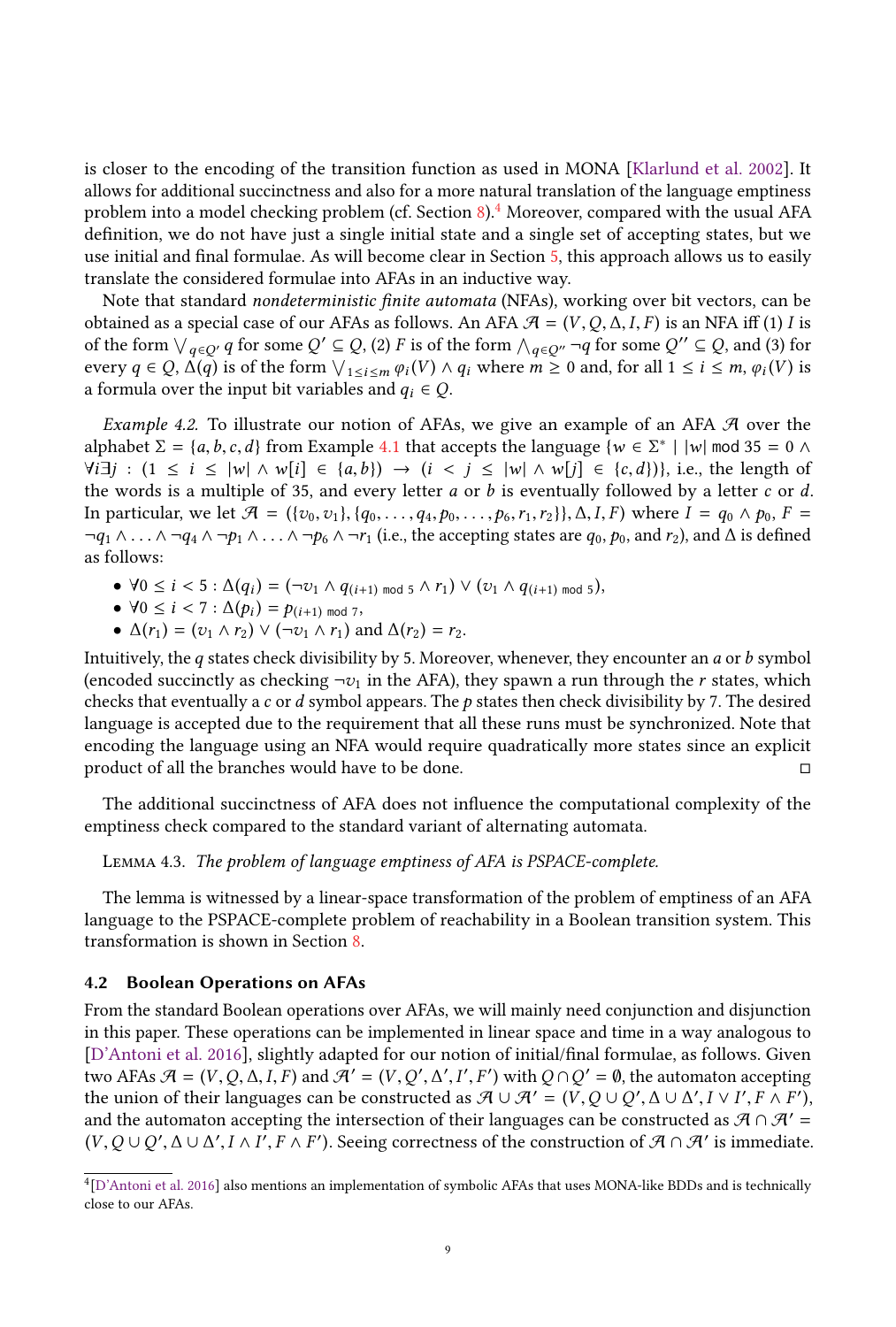Indeed, the initial condition enforces that the two AFAs run in parallel, disjointness of their statespaces prevents them from influencing one another, and the final condition defines their parallel runs as accepting iff both of the runs accept. To see correctness of the construction of  $\mathcal{A} \cup \mathcal{A}'$ , it is enough to consider that one of the automata can be started with the empty set of states (corresponding to the formula  $\bigwedge_{q \in Q} \neg q$  for A and likewise for A'). This is possible since only one of the initial formulae L and I' needs to be satisfied. The automaton that was started with the empty of the initial formulae I and I' needs to be satisfied. The automaton that was started with the empty<br>set of states will stay with the empty set of states throughout the entire run and thus trivially set of states will stay with the empty set of states throughout the entire run and thus trivially satisfy the (negative) final formula.

Example 4.4. Note that the AFA in Example [4.2](#page-8-1) can be viewed as obtained by conjunction of two AFAs: one consisting of the q and r states and the second of the p states.  $\Box$ 

To complement an AFA  $\mathcal{A} = (V, Q, \Delta, I, F)$ , we first transform the automaton into a form corresponding to the symbolic AFA of [\[D'Antoni et al.](#page-29-16) [2016\]](#page-29-16) and then use their complementation procedure. More precisely, the transformation to the symbolic AFA form requires two steps:

- $\bullet$  The first step simplifies the final condition. The final formula F is converted into DNF, yielding a formula  $\overline{F_1} \vee \ldots \vee F_k$ ,  $k \ge 1$ , where each  $F_i$ ,  $1 \le i \le k$ , is a conjunction of negative literals over  $\Omega$ . The AEA  $\mathcal{A}$  is then transformed into a union of AEAs  $\mathcal{A}_i = (V, \Omega, \Lambda, I, F_i)$ ,  $1 \le i \le k$ over Q. The AFA  $\mathcal A$  is then transformed into a union of AFAs  $\mathcal A_i = (V, Q, \Delta, I, \overline{F_i})$ ,  $1 \le i \le k$ ,<br>where each  $\mathcal A_i$  is a conv of  $\mathcal A$  except that it uses one of the disjuncts  $F_i$  of the DNF form of where each  $\mathcal{A}_i$  is a copy of  $\mathcal A$  except that it uses one of the disjuncts  $F_i$  of the DNF form of the original final formula  $F$  as its final formula. Each resulting AFAs hence have a purely the original final formula  $F$  as its final formula. Each resulting AFAs hence have a purely conjunctive final condition that corresponds a set of final states of [\[D'Antoni et al.](#page-29-16) [2016\]](#page-29-16).
- The second step simplifies the structure of the transitions. For every  $q \in Q$ , the transition formula  $\Delta(q)$  is transformed into a disjunction of formulae of the form  $(\varphi_1(V) \wedge \psi_1(Q)) \vee \ldots \vee$  $(\varphi_m(V) \wedge \psi_m(Q))$  where the  $\varphi_i(V)$  formulae, called *input formulae* below, speak about input<br>bit variables only while the  $\psi_i(Q)$  formulae, called *target formulae* below, speak exclusively bit variables only, while the  $\psi_i(Q)$  formulae, called *target formulae* below, speak exclusively about the target states, for  $1 \le i \le m$ . For this transformation, a slight modification of transforming a formula into DNF can be used.

The complementation procedure of [\[D'Antoni et al.](#page-29-16) [2016\]](#page-29-16) then proceeds in two steps: the normalisation and the complementation itself. We sketch them below:

- For every  $q \in Q$ , normalisation transforms the transition formula  $\Delta(q) = (\varphi_1(V) \wedge \psi_1(Q))$   $\vee$ ... ∨  $(\varphi_m(V) \wedge \psi_m(Q))$  so that every two distinct input formulae  $\varphi(V)$  and  $\varphi'(V)$  of the resulting formula describe disjoint sets of bit vectors i.e.  $\neg(\varphi(V) \wedge \varphi'(V))$  holds. To achieve resulting formula describe disjoint sets of bit vectors, i.e.,  $\neg(\varphi(V) \land \varphi'(V))$  holds. To achieve<br>this (without trying to optimize the algorithm as in  $\Gamma$ ) antoni et al. 2016), one can consider this (without trying to optimize the algorithm as in [\[D'Antoni et al.](#page-29-16) [2016\]](#page-29-16)), one can consider generating all Boolean combinations of the original  $\varphi(V)$  formulae, conjoining each of them with the disjunction of those state formulae whose input formulae are taken positively in the given case. More precisely, one can take  $\bigvee_{I \subseteq \{1,...,m\}} (\bigwedge_{i \in I} \varphi_i)) \wedge (\bigwedge_{i \in \{1,...,m\}} \neg \varphi_i)) \wedge \bigvee_{i \in I} \psi_i$ .
- Finally, to complement the AFAs normalized in the above way, one proceeds as follows: (1) The initial formula *I* is replaced by *I*. (2) For every  $q \in Q$  and every disjunct  $\varphi(V) \wedge \psi(Q)$ of the transition formula  $\Delta(q)$ , the target formula  $\psi(Q)$  is replaced by  $\psi(Q)$ . (3) The final formula of the form  $\bigwedge_{q \in Q'} \neg q, Q' \subseteq Q$ , is transformed to the formula  $\bigwedge_{q \in Q \setminus Q'} \neg q$ , and false is swapped for true and vice versa.

Clearly, the complementation contains three sources of exponential blow-up: (1) the simplification of the final condition, (2) the simplification of transitions and (3) the normalization of transitions. Note, however, that, in this paper, we will apply complementation exclusively on AFAs obtained by Boolean operations from NFAs derived from regular expressions. Such AFAs already have the simple final conditions, and so the first source of exponential blow-up does not apply. The second and the third source of exponential complexity can manifest themselves but note that it does not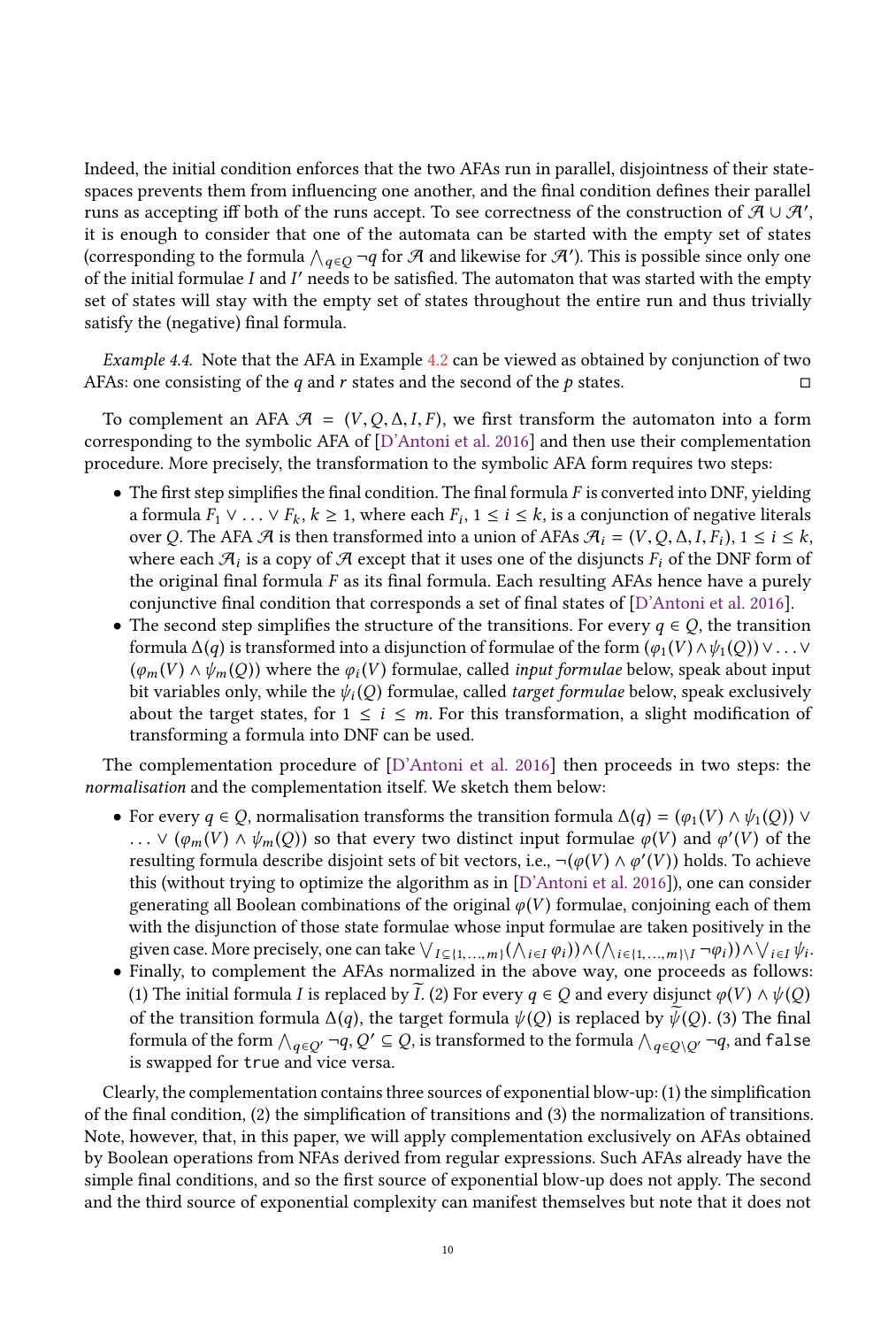show up in the number of states. Finally, note that if we used AFAs with explicit alphabets, the second and the third problem would disappear (but then the AFAs would usually be bigger anyway).

## 4.3 Succinct Alternating Finite Transducers

In our alternating finite transducers, we will need to use epsilon symbols representing the empty word. Moreover, as we will explain later, in order to avoid some undesirable synchronization when composing the transducers, we will need more such symbols—differing just syntactically. Technically, we will encode the epsilon symbols using a set of epsilon bit variables E, containing one new bit variable for each epsilon symbol. We will draw the epsilon bit variables from a countably infinite set  $\mathcal E$ . We will also assume that when one of these bits is set, other bits are not important.

Let W be a finite, totally ordered set of bit variables, which we can split to the set of input bit variables  $V(W) = W \setminus \mathcal{E}$  and the set of epsilon bit variables  $E(W) = W \cap \mathcal{E}$ . Given a word <sup>w</sup> <sup>=</sup> <sup>b</sup><sup>1</sup> . . . <sup>b</sup>m ∈ P(<sup>W</sup> ) ∗ , m <sup>≥</sup> 0, we denote by ⟩w⟨ the word that arises from w by erasing all those  $b_i$ ,  $1 \le i \le m$ , in which some epsilon bit variable is set, i.e.,  $b_i \cap \mathcal{E} \neq \emptyset$ . Further,  $\det k > 1$  and let  $W/k$  –  $W \times [k]$  assuming it to be ordered in the lexicographic way. The let  $k \ge 1$ , and let  $W\langle k \rangle = W \times [k]$ , assuming it to be ordered in the lexicographic way. The indexing of the bit variables will be used to express the track on which they are read. Finally, given a word  $w = b_1 \dots b_m \in \mathcal{P}(W(k))$ <sup>\*</sup>,  $m \geq 0$ , we denote by  $w \downarrow_i$ ,  $1 \leq i \leq k$ , the word  $b' = \mathcal{P}(W)^*$  that arises from w by keeping the contents of the *i*-th track (without the index *i*) only, i.e.,  $b'_j \times \{i\} = b_j \cap (W \times \{i\})$  for  $1 \le j \le m$ .<br>A k-track succinct elternating finite transduc  $\gamma'_{1} \dots b'_{m} \in \mathcal{P}(W)^{*}$  that arises from w by keeping the contents of the *i*-th track (without the index *i*)<br>ply i.e.  $b' \times bi - b \cdot O(W \times iii)$  for  $1 \le i \le m$ 

<sup>A</sup> k-track succinct alternating finite transducer (AFT) over W is syntactically an alternating automaton  $\mathcal{R} = (W \langle k \rangle, Q, \Delta, I, F), k \ge 1$ . Let  $V = V(W)$ . The relation  $Rel(\mathcal{R}) \subseteq (\mathcal{P}(V))^*$  recognised<br>by  $\mathcal{R}$  contains a k-tuple of words  $(x, \ldots, x_k)$  over  $\mathcal{P}(V)$  iff there is a word  $w \in I(\mathcal{R})$  such that by R contains a k-tuple of words  $(x_1, ..., x_k)$  over  $P(V)$  iff there is a word  $w \in L(R)$  such that  $x_i = |w_i|$  (for each  $1 \le i \le k$  $x_i = \forall w \downarrow_i \langle \text{ for each } 1 \leq i \leq k.$ 

Below, we will sometimes say that the word w encodes the k-tuple of words  $(x_1, \ldots, x_k)$ . Moreover, for simplicity, instead of saying that R has a run over w that encodes  $(x_1, \ldots, x_k)$ , we will sometimes directly say that R has a run over  $(x_1, \ldots, x_k)$  or that R accepts  $(x_1, \ldots, x_k)$ .

Finally, note that classical nondeterministic finite transducers (NFTs) are a special case of our AFTs that can be defined by a similar restriction as the one used when restricting AFAs to NFAs. In particular, the first track (with letters indexed with 1) can be seen as the input track, and the second track (with letters indexed with 2) can be seen as the output track. AFTs as well as NFTs recognize the class of rational relations [\[Barceló et al.](#page-28-6) [2013;](#page-28-6) [Berstel](#page-28-8) [1979;](#page-28-8) [Sakarovitch](#page-30-16) [2009\]](#page-30-16).

Example 4.5. We now give a simple example of an AFT that implements escaping of every apostrophe by a backlash in the UTF-8 encoding. Intuitively, the AFT will transform an input string  $x'$ xx to the string  $x'\cdot xx$ , i.e., the relation it represents will contain the couple  $(x'xx,x'\cdot xx)$ . All the symbols should, however, be encoded in UTF-8. In this encoding, the apostrophe has the binary code 00100111, and the backlash has the code 00101010. We will work with the set of bit variables  $V_8 = \{v_0, \ldots, v_7\}$  and a single epsilon bit variable e. We will superscript the bit variables by the track on which they are read (hence, e.g.,  $v_1^2$  is the same as  $(v_1, 2)$ , i.e.,  $v_1$  is read on the second<br>track) Let an<sup>t</sup>  $= v_1^i \wedge v_1^i \wedge v_1^i \wedge v_1^j \wedge v_1^j \wedge v_1^j \wedge v_1^j \wedge v_1^j \wedge v_1^j \wedge v_1^j$ track). Let  $ap^i = v_0^i \wedge v_1^i \wedge v_2^i \wedge \neg v_3^i \wedge \neg v_4^i \wedge v_5^i \wedge \neg v_6^i \wedge \neg v_7^i \wedge \neg e_4^i$  represent an apostrophe read on the *i*-th track. Next, let bc<sup>*i*</sup> =  $\neg v_0^i \wedge v_1^i \wedge \neg v_2^i \wedge v_3^i \wedge \neg v_4^i \wedge v_5^i \wedge \neg v_6^i \wedge \neg v_7^i \wedge \neg e^i$  represent a backlash read on the *i*-th track. Finally, let eq<sup>i, j</sup> =  $e^i \leftrightarrow e^j \land \bigwedge_{0 \leq k < 8} v^i_k \leftrightarrow v^j_k$  denote that the<br>same symbol is read on the *i*-th and *i*-th track. The AFT that implements the described escaping can same symbol is read on the *i*-th and *j*-th track. The AFT that implements the described escaping can<br>be constructed as follows:  $\mathcal{R} = ((V_1 + (e))/2)$   $\{a_2, a_1\}$   $\Lambda$   $a_2, \neg a_1$ ) where the transition formulae are be constructed as follows:  $\mathcal{R} = ((V_8 \cup \{e\})\langle 2\rangle, \{q_0, q_1\}, \Delta, q_0, \neg q_1)$  where the transition formulae are defined by  $\Delta(q_0) = (\neg a p^1 \wedge \text{eq}^{1,2} \wedge q_0) \vee (\text{ap}^1 \wedge \text{bc}^2 \wedge q_1)$  and  $\Delta(q_1) = e^1 \wedge \text{ap}^2 \wedge q_0$ . defined by  $\Delta(q_0) = (\neg \text{ap}^1 \wedge \text{eq}^{1,2} \wedge q_0) \vee (\text{ap}^1 \wedge \text{bc}^2 \wedge q_1)$  and  $\Delta(q_1) = e^1 \wedge \text{ap}^2 \wedge q_0$ .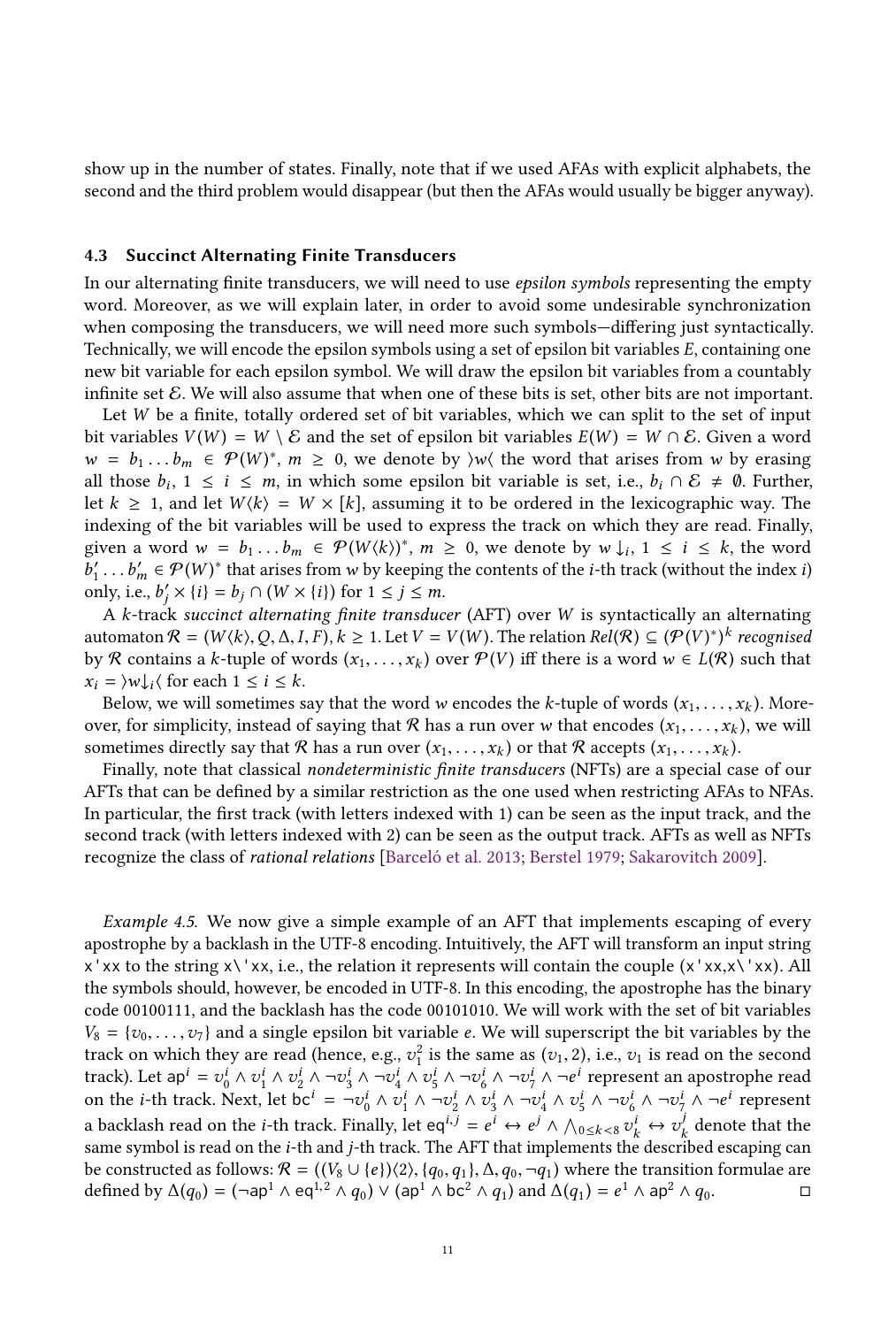## <span id="page-11-0"></span>5 DECIDING ACYCLIC FORMULAE

Our decision procedure for AC formulae is based on translating them into AFTs. For simplicity, we assume that the formula is negation free (after transforming to NNF, negation at regular constraints can be eliminated by AFA complementation). Notice that with no negations, the restriction AC puts on disjunctions never applies. We also assume that the formula contains rational constraints only (regular constraint can be understood as unary rational constraints).

Our algorithm then transforms a formula  $\varphi(\bar{x})$  into a rational constraint  $\mathcal{R}_{\varphi}(\bar{x})$  inductively on the structure of  $\varphi$ . As the base case, we get rational constraints  $\mathcal{R}(\bar{x})$ , which are already represented as AFTs, and regular constraints  $\mathcal{A}(x)$ , already represented by AFAs. Boolean operations over regular constraints can be treated using the corresponding Boolean operations over AFAs described in Section [4.2.](#page-8-2) The resulting AFAs can then be viewed as rational constraints with one variable (and hence as a single-track AFT).

Once constraints  $\mathcal{R}_{\varphi}(\bar{x})$  and  $\mathcal{R}_{\psi}(\bar{y})$  are available, the induction step translates formulae  $\mathcal{R}_{\varphi}(\bar{x}) \wedge$  $\mathcal{R}_{\psi}(\bar{y})$  and  $\mathcal{R}_{\psi}(\bar{x}) \vee \mathcal{R}_{\psi}(\bar{y})$  to constraints  $\mathcal{R}_{\varphi \wedge \psi}(\bar{z})$  and  $\mathcal{R}_{\varphi \vee \psi}(\bar{z})$ , respectively. To be able to describe this step in detail, let  $\mathcal{R}_{\varphi} = (\langle V \cup E_{\varphi} \rangle \langle |\bar{x}| \rangle, Q_{\varphi}, \Delta_{\varphi}, I_{\varphi}, F_{\varphi})$  and  $\mathcal{R}_{\psi} = (\langle V \cup E_{\psi} \rangle \langle |\bar{y}| \rangle, Q_{\psi}, \Delta_{\psi}, I_{\psi}, F_{\psi})$ such that w.l.o.g.  $Q_{\varphi} \cap Q_{\psi} = \emptyset$  and  $E_{\varphi} \cap E_{\psi} = \emptyset$ .

Translation of conjunctions to AFTs. The construction of  $\mathcal{R}_{\varphi \wedge \psi}$  has three steps:

- (1) Alignment of tracks that ensures that distinct variables are assigned different tracks and that the transducers agree on the track used for the shared variable.
- (2) Saturation by  $\epsilon$ -self loops allowing the AFTs to synchronize whenever one of them makes an  $\epsilon$  move on the shared track.
- (3) Conjunction on the resulting AFTs viewing them as AFAs.

Alignment of tracks. Given constraints  $\mathcal{R}_{\varphi}(\bar{x})$  and  $\mathcal{R}_{\psi}(\bar{y})$ , the goal of the alignment of tracks is to assign distinct tracks to distinct variables of  $\bar{x}$  and  $\bar{y}$ , and to assign the same track in both of the transducers to the shared variable—if there is one (recall that, by acyclicity,  $\bar{x}$  and  $\bar{y}$  do not contain repeating variables and share at most one common variable). This is implemented by choosing a vector  $\bar{z}$  that consists of exactly one occurrence of every variable from  $\bar{x}$  and  $\bar{y}$ , i.e.,  $\{\bar{z}\} = {\bar{x}} \cup {\bar{y}}$ , and by subsequently re-indexing the bit vector variables in the transition relations. Particularly, in  $\Delta_{\varphi}$ , every indexed bit vector variable  $v^i$  (including epsilon bit variables) is replaced by  $v^j$  with j<br>being the position of x, in z, and analogously in  $\Delta_{i}$ , every indexed bit variable  $v^i$  is replaced by being the position of  $x_i$  in  $\bar{z}$ , and analogously in  $\Delta_{\psi}$ , every indexed bit variable  $v^i$  is replaced by  $v^j$ <br>with *i* being the position of  $u$ , in  $\bar{z}$ . Both AFTs are then considered to have  $|\bar{z}|$  track with *j* being the position of  $y_i$  in  $\bar{z}$ . Both AFTs are then considered to have  $|\bar{z}|$  tracks.

*Saturation by ∈-self loops.* This step is needed if  $\bar{x}$  and  $\bar{y}$  share a variable, i.e.,  $\{\bar{x}\} \cap {\{\bar{y}\}} \neq \emptyset$ . The two input transducers then have to synchronise on reading its symbols. However, it may happen that, at some point, one of them will want to read from the non-shared tracks exclusively, performing an  $\epsilon$  transition on the shared track. Since reading of the non-shared tracks can be ignored by the other transducer, it should be allowed to perform an  $\epsilon$  move on all of its tracks. However, that needs not be allowed by its transition function. To compensate for this, we will saturate the transition function by  $\epsilon$ -self loops performed on all tracks. Unfortunately, there is one additional problem with this step: If the added  $\epsilon$  transitions were based on the same epsilon bit variables as those already used in the given AFT, they could enable some additional synchronization within the given AFT, thus allowing it to accept some more tuples of words. We give an example of this problem below (Example [5.2\)](#page-12-0). To resolve the problem, we assume that the two AFTs being conjuncted use different epsilon bit variables (more of such variables can be used due the AFTs can be a result of several previous conjunctions). Formally, for any choice  $\sigma, \sigma' \in {\varphi, \psi}$  such that  $\sigma \neq \sigma'$ , and for<br>every state  $\sigma \in \Omega$ , the transition formula  $\Lambda$ , (a) is replaced by  $\Lambda$ , (a)  $\vee$  (a)  $\wedge'$ ,  $\sigma$ ,  $\Lambda$ , respec every state  $q \in Q_{\sigma}$ , the transition formula  $\Delta_{\sigma}(q)$  is replaced by  $\Delta_{\sigma}(q) \vee (q \wedge \vee_{e \in E_{\sigma'}} \wedge_{i \in [|\bar{z}|]} e^{i}).$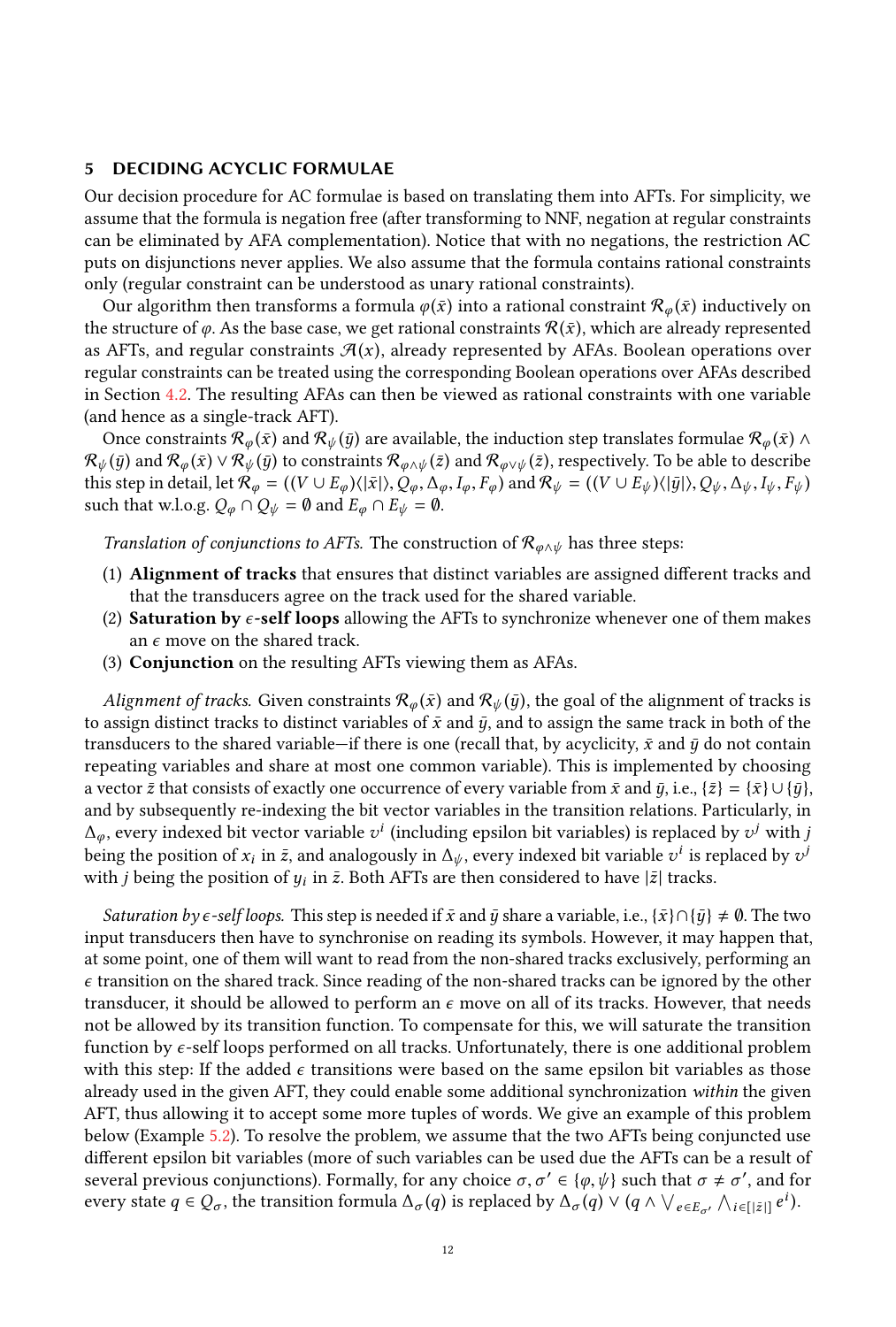Conjunction of AFTs viewed as AFAs. In the last step, the input AFTs with aligned tracks and saturated by  $\epsilon$ -self loops are conjoined using the automata intersection construction from Section [4.2.](#page-8-2)

LEMMA 5.1. Let  $\mathcal{R}'_{\varphi}$  and  $\mathcal{R}'_{\psi}$  be the AFTs obtained from the input AFTs  $\mathcal{R}_{\varphi}$  and  $\mathcal{R}_{\psi}$  by track alignment and  $\epsilon$ -self-loop saturation, and let  $\mathcal{R}_{\varphi \wedge \psi} = \mathcal{R}'_{\varphi} \cap \mathcal{R}'_{\psi}$ . Then,  $\mathcal{R}_{\varphi \wedge \psi}(\bar{z})$  is equivalent to  $\mathcal{R}_{\varphi}(\bar{x}) \wedge \mathcal{R}_{\psi}(\bar{y})$ . ψ

To see that the lemma holds, note that both  $\mathcal{R}'_{\omega}$  and  $\mathcal{R}'_{\omega}$  have the same number of tracks—namely,  $|\bar{z}|$ . This number can be bigger than the original number of tracks ( $|\bar{x}|$  or  $|\bar{y}|$ , resp.), but the AFTs still represent the same relations over the original tracks (the added tracks are unconstrained) still represent the same relations over the original tracks (the added tracks are unconstrained). The  $\epsilon$ -self loop saturation does not alter the represented relations either as the added transitions represent empty words across all tracks only, and, moreover, they cannot synchronize with the original transitions, unblocking some originally blocked runs. Finally, due to the saturation, the two AFTs cannot block each other by an epsilon move on the shared track available in one of them only.<sup>[5](#page-12-1)</sup>

<span id="page-12-0"></span>Example 5.2. We now provide an example illustrating the conjunction of AFTs, including the need to saturate the AFTs by  $\epsilon$ -self loops with different  $\epsilon$  symbols. We will assume working with the input alphabet  $\Sigma = \{a, b\}$  encoded using a single input bit variable  $v_0$ : let a correspond to  $\neg v_0$ and b to  $v_0$ . Moreover, we will use two epsilon bit variables, namely,  $e_1$  and  $e_2$ . We consider the following two simple AFTs, each with two tracks:

- $\mathcal{R}_1 = (\{v_0, e_1\} \langle 2 \rangle, \{q_0, q_1, q_2\}, \Delta_1, q_0, \neg q_0 \wedge \neg q_2)$  with  $\Delta_1(q_0) = (a^1 \wedge b^2 \wedge q_1) \vee (a^1 \wedge a^2 \wedge q_1 \wedge q_2)$ ,<br> $\Delta_1(q_1) = f_1 \circ g_2$  and  $\Delta_1(q_2) = e^1 \wedge q_1$ . Note that  $Rel(\mathcal{R}_1) = f(a, b)$  since the run tha  $\Delta_1(q_1)$  = false, and  $\Delta_1(q_2) = e_1^1 \wedge q_1$ . Note that  $Rel(R_1) = \{(a, b)\}$  since the run that starts<br>with  $a^1 \wedge a^2$  gets stuck in one of its branches, namely the one that goes to  $a_2$ . This is because with  $a^1 \wedge a^2$  gets stuck in one of its branches, namely the one that goes to  $q_2$ . This is because<br>we require branches of a single run of an AET to synchronize even on ensilon bit variables we require branches of a single run of an AFT to synchronize even on epsilon bit variables, and the transition from  $q_2$  cannot synchronize with any move from  $q_1$ .
- $R_2 = (\{v_0, e_2\}\langle 2), \{p_0, p_1, p_2\}, \Delta_2, p_0, \neg p_0 \wedge \neg p_1)$  such that  $\Delta_2(p_0) = (a^1 \wedge b^2 \wedge p_1), \Delta_2(p_1) =$ <br> $a^1 \wedge b^2 \wedge p_2$  and  $\Delta_2(p_2) = 5$  is exploring  $Rel(\mathcal{R}_2) = l(a, bb)$  $\frac{1}{2} \wedge b^2 \wedge p_2$ , and  $\Delta_2(p_2) = \text{false}$ . Clearly,  $Rel(\mathcal{R}_2) = \{(a, bb)\}$ .

Let  $Q_i$ ,  $I_i$ ,  $F_i$  denote the set of states, initial constraint, and final constraint of  $\mathcal{R}_i$ ,  $i \in \{1, 2\}$ ,<br>respectively. Assume that we want to construct an AFT for the constraint  $\mathcal{R}_i(x, u) \wedge \mathcal{R}_i(x, z)$ respectively. Assume that we want to construct an AFT for the constraint  $\mathcal{R}_1(x,y) \wedge \mathcal{R}_2(x,z)$ . This constraint represents the ternary relation  $\{(a,b,bb)\}$ . It can be seen that if we apply the above described construction for intersection of AFTs to  $\mathcal{R}'_1$  and  $\mathcal{R}'_2$ , where  $\mathcal{R}'_1 = \mathcal{R}_1$  and  $\mathcal{R}'_2$ is the same as  $\mathcal{R}_2$  up to all symbols from track to 2 are moved to track 3, we will get an AFT  $\mathcal{R} = (\{v_0, e_1, e_2\}\langle 3\rangle, Q_1 \cup Q_2, \Delta, I_1 \wedge I_2, F_1 \wedge F_2)$  representing exactly this relation. We will not list here the entire ∆ but let us note the below:

- ∆ will contain the following transition obtained by  $\epsilon$ -self-loop saturation of  $\mathcal{R}_1$ :  $\Delta(q_1)$  = Without the saturation, this would not be possible, and  $Rel(R)$  would be empty.<br>On the other hand, if a single ensilon bit variable e was used in both AFTs a  $\frac{1}{2} \wedge e_2^2 \wedge q_1$ ). This will allow R to synchronize its run through  $q_1$  with its run from  $p_1$  to  $p_2$ .<br>Given the saturation this would not be possible and  $Rel(\mathcal{R})$  would be empty
- On the other hand, if a single epsilon bit variable  $e$  was used in both AFTs as well as in their saturation, the saturated  $\Delta_1$  would include the transition  $\Delta_1(q_1) = (e^1 \wedge e^2 \wedge q_1)$ . This transition could synchronize with the transition  $\Delta_1(q_2) = e^1 \wedge q_2$ , and the relation represented transition could synchronize with the transition  $\Delta_1(q_2) = e^1 \wedge q_1$ , and the relation represented<br>by the saturated  $\mathcal{R}_1$ , would grow to  $Rel(\mathcal{R}_1) = I(q, h)$  (q, q)). The result of the intersection by the saturated  $\mathcal{R}_1$  would grow to  $Rel(\mathcal{R}_1) = \{(a, b), (a, a)\}$ . The result of the intersection would then (wrongly) represent the relation  $\{(a, b, bb), (a, a, bb)\}$ . would then (wrongly) represent the relation  $\{(a, b, bb), (a, a, bb)\}.$

Translation of disjunctions to AFTs. The construction of an AFT for a disjunction of formulae is slightly simpler. The alignment of variables is immediately followed by an application of the AFA disjunction construction. That is, the AFT  $\mathcal{R}_{\varphi \lor \psi}$  is constructed simply as  $\mathcal{R}'_{\varphi} \cup \mathcal{R}'_{\psi}$  from the constraints  $\mathcal{R}'_{\omega}(\bar{z})$  and  $\mathcal{R}'_{\omega}(\bar{z})$  produced by the alignment of the vectors of variables  $\bar{x}$  $\psi'_{\varphi}(\bar{z})$  and  $\mathcal{R}'_{\psi}(\bar{z})$  produced by the alignment of the vectors of variables  $\bar{x}$  and  $\bar{y}$  in

ψ

<span id="page-12-1"></span><sup>5</sup>Note that the same approach cannot be used for AFTs sharing more than one track. Indeed, by intersecting two general rational relations, one needs not obtain a rational relation.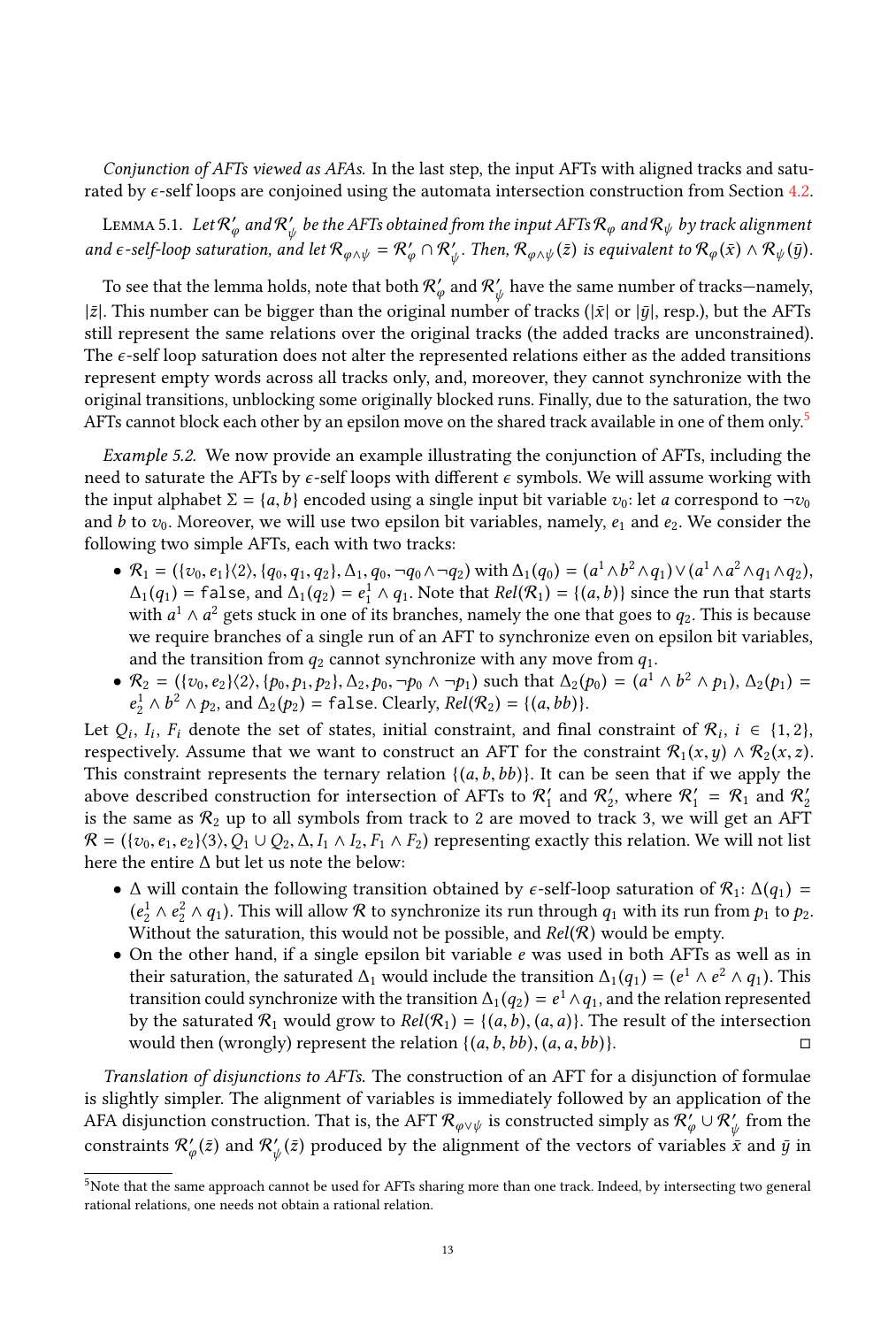$\mathcal{R}_{\varphi}(\bar{x})$  and  $\mathcal{R}_{\psi}(\bar{y})$ . The construction of  $\mathcal{R}'_{\varphi}$  and  $\mathcal{R}'_{\psi}$  does not require the saturation by  $\epsilon$ -self loops because the two transducers do not need to synchronise on reading shared variables. The vectors  $\bar{x}$ and  $\bar{y}$  are allowed to share any number of variables.

<span id="page-13-1"></span>THEOREM 5.3. Every acyclic formula  $\varphi(\bar{x})$  can be transformed into an equisatisfiable rational constraint  $\mathcal{R}(\bar{x})$  represented by an AFT R. The transformation can be done in polynomial time unless φ contains a negated regular constraint represented by a non-normalized succinct NFA.

<span id="page-13-2"></span>Corollary 5.4. Checking satisfiability of acyclic formulae is in PSPACE unless the formulae contain a negated regular constraint represented by a non-normalized succinct NFA.

PSPACE membership of satisfiability of acyclic formulae with binary rational constraints (without negations of regular constraints and without considering succinct alphabet encoding) is proven already in [\[Barceló et al.](#page-28-6) [2013\]](#page-28-6). Apart from extending the result to k-ary rational constraints, we obtain a simpler proof as a corollary of Theorem [5.3,](#page-13-1) avoiding a need to use the highly intricate polynomial-space procedure based on the Savitch´s trick used in [\[Barceló et al.](#page-28-6) [2013\]](#page-28-6). Not considering the problem of negating regular constraints, our PSPACE algorithm would first construct a linear-size AFT for the input  $\varphi$ . We can then use the fact that the standard PSPACE algorithm for checking emptiness of AFAs/AFTs easily generalises to succinct AFAs/AFTs. This is proved by our linear-space reduction of emptiness of the language of succinct AFAs to reachability in Boolean transition systems, presented in Section [8.](#page-20-0) Reachability in Boolean transition systems is known to be PSPACE-complete.

## <span id="page-13-0"></span>5.1 Decidable Extensions of AC

The relatively liberal condition that AC puts on rational constraints allow us to easily extend AC with other features, without having to change the decision procedure. Namely, we can add Presburger constraints about word length, as well as word equations, as long as overall acyclicity of a formula is preserved. Length constraints can be added in the general form  $\varphi_{\text{Pres}}(|x_1|, \ldots, |x_k|)$ , where  $\varphi_{\text{Pres}}$  is a Presburger formula.

Definition 5.5 (Extended acyclic formulae). A string formula φ augmented with length constraints  $\varphi_{\text{Pres}}(|x_1|, \ldots, |x_k|)$  is extended acyclic if every word equation or rational constraint contains each variable at most once, rational constraints  $\mathcal{R}(x_1, \ldots, x_n)$  only appear at positive positions, and for every sub-formula  $\psi \wedge \psi'$  at a positive position of  $\varphi$  (and also every  $\psi \vee \psi'$  at a negative position)<br>it is the case that  $|{\rm free}(\psi) \cap {\rm free}(\psi')| \le 1$  i.e.,  $\psi$  and  $\psi'$  have at most one variable in common it is the case that  $|free(\psi) \cap free(\psi')| \leq 1$ , i.e.,  $\psi$  and  $\psi'$  have *at most one* variable in common.

Any extended AC formula  $\varphi$  can be turned into a standard AC formula by translating word equations and length constraints to rational constraints. Notice that, although quite powerful, extended AC still cannot express SL formulae such as  $x = yy$ , and does not cover practical properties such as, e.g., those in Example [3.3](#page-6-0) (where two conjuncts contain both x and  $y$ ).

Word equations to rational constraints. For simplicity, assume that equations do not contain letters  $a \in \Sigma$ . This can be achieved by replacing every occurrence of a constraint b by a fresh variable constrained by the regular language {b}. An equation  $x = x_1 \circ \cdots \circ x_n$  without multiple occurrences of any variables is translated to a rational constraint  $\mathcal{R}(x, x_1, \ldots, x_n)$  with  $\mathcal{R} = (W(n+1), Q =$  ${q_0, \ldots, q_n}, \Delta, I = q_0, F = q_n$ . The transitions for  $i \in [n]$  are

$$
\Delta(q_{i-1})=(q_{i-1}\vee q_i)\wedge\bigwedge_{j\in[n]\setminus\{i\}}e^j\wedge\bigwedge_{v\in W\langle n+1\rangle}(v^i\leftrightarrow v^0).
$$

and  $\Delta(q_n)$  = false. That is, the symbol on the first track is copied to the *i*th track while all the other tracks read  $\epsilon$ . Negated word equations can be translated to AFTs in a similar way.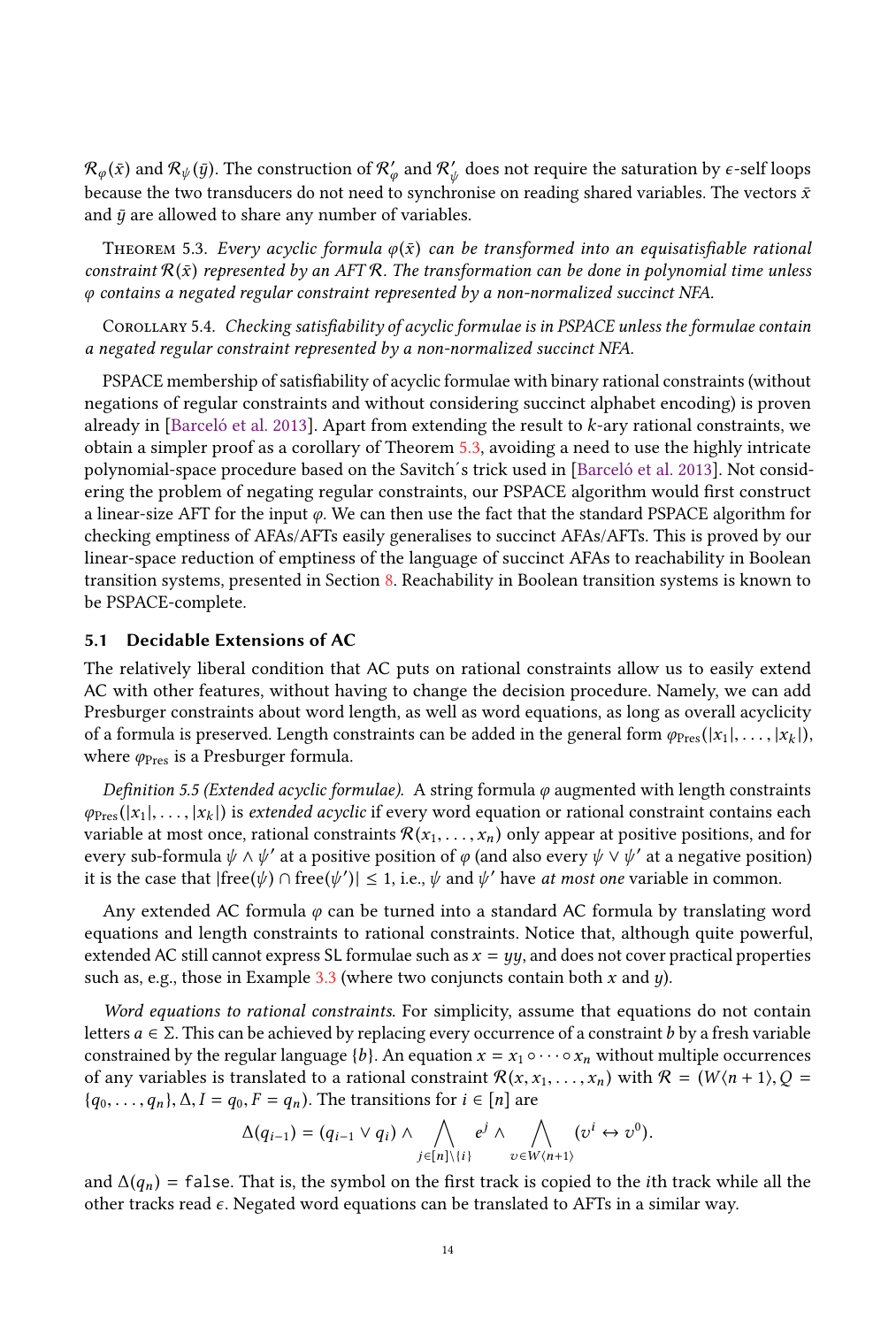Length constraints to rational constraints. The translation of length constraints to rational constraints is similarly straightforward. Suppose an extended AC formula contains a length constraint  $\varphi_{\text{Pres}}(|x_1|, \ldots, |x_k|)$ , where  $\varphi_{\text{Pres}}$  is a Presburger formula over k variables  $y_1, \ldots, y_k$  ranging over natural numbers. It is a classical result that the solution space of  $\varphi_{\text{Pres}}$  forms a semi-linear set [\[Ginsburg and Spanier](#page-29-20) [1966\]](#page-29-20), i.e., can be represented as a finite union of linear sets  $L_j$  =  $\{\bar{y}_0 + \sum_{i=1}^m \lambda_i \bar{y}_i \mid \lambda_1, \dots, \lambda_m \in \mathbb{N}\} \subseteq \mathbb{N}^k$  with  $\bar{y}_0, \dots \bar{y}_m \in \mathbb{N}^k$ . Every linear set  $L_j$  can directly be translated to a succinct k-track AFT recognising the relation  $\{(x_1, \ldots, x_k) \in (\Sigma^*)^k \mid (|x_1|, \ldots, |x_k|) \in L_j\}$ , and the union of AFTs be constructed as shown in Section 4.2, resulting in an AFT  $\mathcal{R}$  (x, x,) and the union of AFTs be constructed as shown in Section [4.2,](#page-8-2) resulting in an AFT  $\mathcal{R}_{\varphi_{\text{Pres}}}(x_1, \ldots, x_k)$ that is equivalent to  $\varphi_{\text{Pres}}(|x_1|, \ldots, |x_k|)$ .

## <span id="page-14-0"></span>6 RATIONAL CONSTRAINTS WITH SYNCHRONISATION PARAMETERS

In order to simplify the decision procedure for SL, which we will present in Section [7,](#page-16-0) we introduce an enriched syntax of rational constraints. We will then extend the AC decision procedure from Section [5](#page-11-0) to the new type of constraints such that it can later be used as a subroutine in our decision procedure of SL. Before giving details, we will outline the main idea behind the extension.

The AC decision procedure expects acyclicity, which prohibits formulae that are, e.g., of the form  $(\varphi(x) \wedge \varphi'(y)) \wedge \psi(x, y)$ . Indeed, after replacing the inner-most conjunction by an equivalent rational constraint, the formula turns into the conjunction  $\mathcal{R}_{\varphi}(x, y) \wedge \mathcal{R}_{\varphi}(x, y)$ , which is a conjunction of constraint, the formula turns into the conjunction  $\mathcal{R}_{\varphi \wedge \varphi'}(x,y) \wedge \mathcal{R}_{\psi}(x,y)$ , which is a conjunction of the form  $\mathcal{R}(x, y) \wedge \mathcal{S}(x, y)$ . In general, satisfiability of such conjunctions is not decidable, and they cannot be expressed as a single AFT since synchronisation of  $\epsilon$ -moves on multiple tracks is not always possible. However, our example conjunction does not compose two arbitrary AFTs. By its construction,  $\mathcal{R}_{\varphi \wedge \varphi'}(x, y)$  actually consists of two disjoint AFT parts. Each of the parts constrains symbols read on one of the two tracks only and is completely oblivious of the other part. Due to this, an AFT equivalent to  $\mathcal{R}_{\varphi \wedge \varphi'}(x,y) \wedge \mathcal{R}_{\psi}(x,y)$  can be constructed (let us outline, without so far going into details, that the construction would saturate  $\epsilon$ -moves for each track of  $\mathcal{R}_{\varphi \wedge \varphi'}$  separately). Indeed, the original formula can also be rewritten as  $\varphi(x) \wedge (\varphi(y) \wedge \psi(x, y))$ , which is AC and can be solved by the algorithm of Section [5.](#page-11-0)

The idea of exploiting the independence of tracks within a transducer can be taken a step further. The two independent parts do not have to be totally oblivious of each other, as in the case of  $\mathcal{R}_{\varphi \wedge \varphi'}$ above, but can communicate in a certain limited way. To define the allowed form of communication and to make the independent communicating parts syntactically explicit within string formulae, we will introduce the notion of synchronisation parameters of AFTs. We will then explain how formulae built from constraints with synchronisation parameters can be transformed into a single rational constraint with parameters by a simple adaptation of the AC algorithm, and how the parameters can be subsequently eliminated, leading to a single standard rational constraint.

Definition 6.1 (AFT with synchronisation parameters). An AFT with parameters  $\bar{s} = s_1, \ldots, s_n$  is defined as a standard AFT  $\mathcal{R} = (V, Q, \Delta, I, F)$  with the difference that the initial and the final formula can talk apart from states about so-called synchronisation parameters too. That is,  $I, F \subseteq \mathbb{F}_{Q \cup \{s\}}$ where  $I$  is still positive on states and  $F$  is still negative on states, but the synchronisation parameters can appear in  $I$  and  $F$  both positively as well as negatively. The synchronisation parameters put an additional constraint on accepting runs. A run  $\rho = \rho_0 \dots \rho_m$  over a k-tuple of words  $\bar{w}$  is accepting only if there is a truth assignment  $v : \{\bar{s}\} \to \mathbb{B}$  of parameters such that  $v \models I$  and  $v \models F$ . We then say that  $\bar{w}$  is accepted with the parameter assignment  $v$ .

String formulae can be built on top of AFTs with parameters in the same way as before. We write  $\varphi[\bar{s}](\bar{x})$  to denote a string formula that uses AFTs with synchronisation parameters from  $\bar{s}$  in its rational constraints. Such a formula is interpreted over a union  $\iota \cup \nu$  of an assignment  $\iota : \text{var}(\varphi) \rightarrow$  $\mathcal{P}(V)^*$  from string variables to strings, as usual, and a parameter assignment  $v : \{\bar{s}\} \to \mathbb{B}$ . An atomic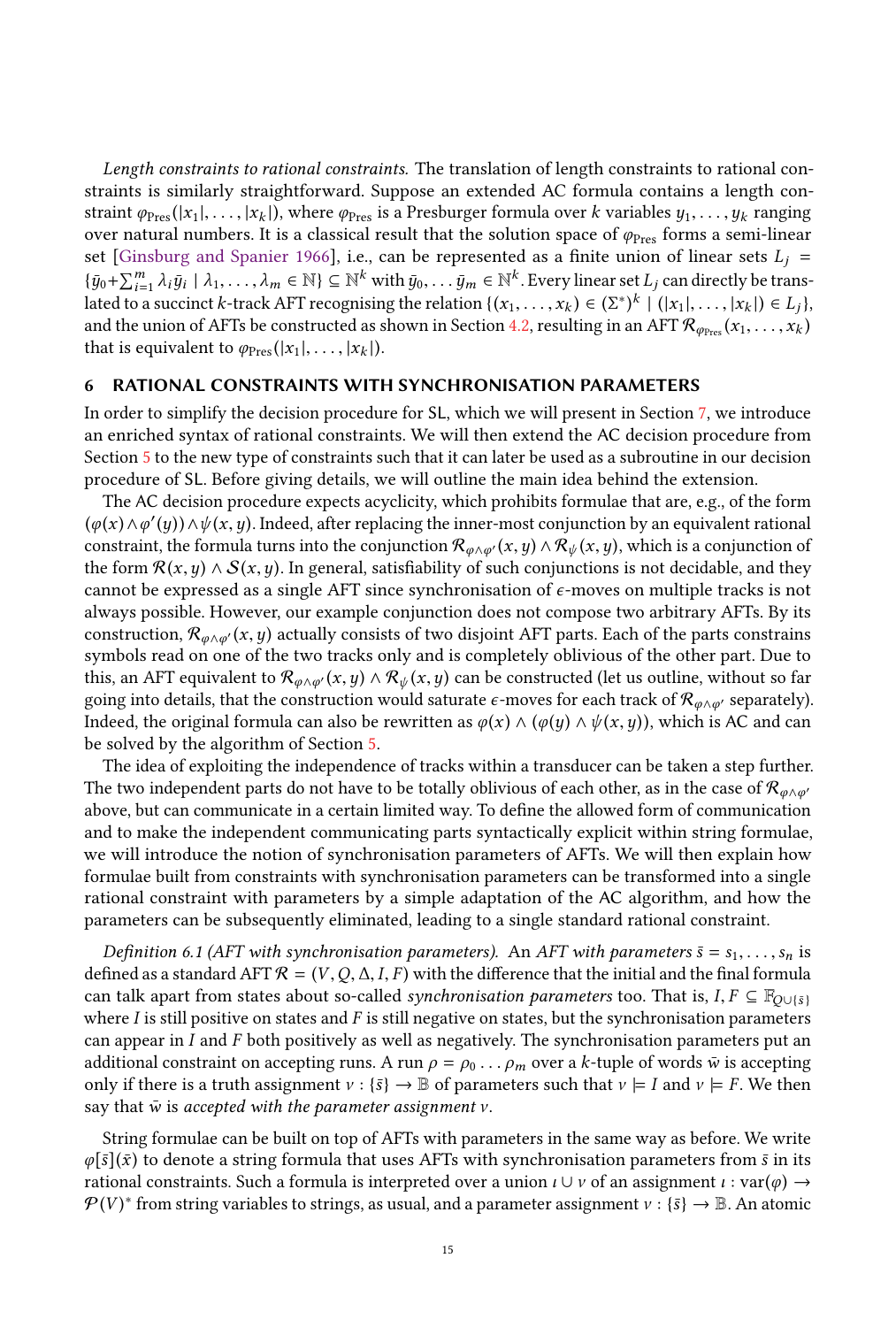constraint  $\mathcal{R}[\bar{s}](\bar{x})$  is satisfied by  $\iota \cup \nu$ , written  $\iota \cup \nu \models \mathcal{R}[\bar{s}](\bar{x})$ , if  $\mathcal{R}$  accepts  $(\iota(x_1), \dots, \iota(x_{|\bar{x}|}))$  with the parameter assignment  $\nu$ , Atomic string constraints without parameters are s the parameter assignment v. Atomic string constraints without parameters are satisfied by  $\iota \cup \nu$  iff they are satisfied by *ι*. The satisfaction  $\iota \cup \nu \models \varphi$  of a Boolean combination  $\varphi$  of atomic constraints is then defined as usual.

Notice that within a non-trivial string formula, parameters may be shared among AFTs of several rational constraints. They then not only synchronise initial and final configuration of a single transducer run, but provide the aforementioned limited way of communication among AFTs of the rational constraints within the formula.

Definition 6.2 (ACwith synchronisation parameters—ACsp). The definition of AC extends quite straightforwardly to rational constraints with parameters. There is no other change in the definition except for allowing rational constraints to use synchronisation parameters as defined above.

Notice that since we do not consider regular constraints with parameters, constraints with parameters in ACsp formulae are never negated.

The synchronisation parameters allow for an easier transformation of string formulae into AC. For instance, consider a formula of the form  $\varphi(x, y) \wedge \psi(x, y)$  where one of the conjuncts, say  $\varphi$ , can be rewritten as  $\varphi_1[\bar{s}_1](x) \wedge \varphi_2[\bar{s}_2](y)$ . The whole formula can be written as  $\varphi_1[\bar{s}_1](x) \wedge (\varphi_2[\bar{s}_2](y) \wedge$  $\psi(x,y)$ , which falls into ACsp. An example of such a formula  $\varphi(x,y)$ , commonly found in the benchmarks we experimented with as presented later on, is a formula saying that  $x \circ y$  belongs to a regular language, expressed by an AFA A. This can be easily expressed by a conjunction  $\mathcal{R}_1[\bar{s}](x) \wedge \mathcal{R}_2[\bar{s}](y)$  of two unary rational constraints with parameters. Intuitively, the AFTs  $\mathcal{R}_1$  and  $\mathcal{R}_2$  are two copies of  $\mathcal{A}$ .  $\mathcal{R}_1$  nondeterministicaly chooses a configuration where the prefix of a run of  $A$  reading a word  $x$  ends, accepts, and remembers the accepting configuration in parameter values (it will have a parameter per state).  $\mathcal{R}_2$  then reads the suffix of x, using the information contained in parameter values to start from the configuration where  $\mathcal{R}_1$  ended. We explain this construction in detail in Section [7.](#page-16-0)

An ACsp formula  $\varphi$  with parameters can be translated into a single, parameter-free, rational constraint and then decided by an AFA language emptiness check described in Section [8.](#page-20-0) The translation is done in two steps:

- (1) A **generalised** AC **algorithm** translates  $\varphi(\bar{x})$  to  $\mathcal{R}_{\varphi}[\bar{s}](\bar{x})$ .
- (2) **Parameter elimination** transforms  $\mathcal{R}_{\varphi}[\bar{s}](\bar{x})$  to a normal rational constraint  $\mathcal{R}'_{\varphi}(\bar{x})$ .

φ

Generalised AC algorithm. To enable eliminations of conjunctions and disjunctions from ACsp formulae, just a small modification of the procedure from Section [5](#page-11-0) is enough. The presence of parameters in the initial and final formulae does not require any special treatment, except that, unlike for states (which are implicitly renamed), it is important that sets of synchronisation parameters stay the same even if they intersect, so that the synchronisation is preserved in the resulting AFT. That is, for  $\square \in \{\land, \lor\}$ ,  $\mathcal{R}_{\varphi}[\bar{r}](\bar{x})$ , and  $\mathcal{R}_{\psi}[\bar{s}](\bar{y})$ , the constraint  $\mathcal{R}_{\varphi \square \psi}[\bar{t}](\bar{z})$  is created in the same way as described in Section [5,](#page-11-0) the parameters within the initial and the final formulae of the input AFTs are passed to the AFA construction  $\Box$  unchanged, and  $\{\bar{t}\} = \{\bar{r}\} \cup \{\bar{s}\}.$ 

LEMMA 6.3.  $\mathcal{R}_{\varphi}[\bar{r}](\bar{x}) \square \mathcal{R}_{\psi}[\bar{s}](\bar{y})$  is equivalent to  $\mathcal{R}_{\varphi \square \psi}[\bar{t}](\bar{z})$ .

Elimination of parameters. The previous steps transform the formula into a single rational constraint with synchronisation parameters. Within such a constraint, every parameter communicates one bit of information between the initial and final configuration of a run. The bit can be encoded by an additional automata state passed from a configuration to a configuration via transitions through the entire run, starting from an initial configuration where the parameter value is decided in accordance with the initial formula, to the final configuration where it is checked against the final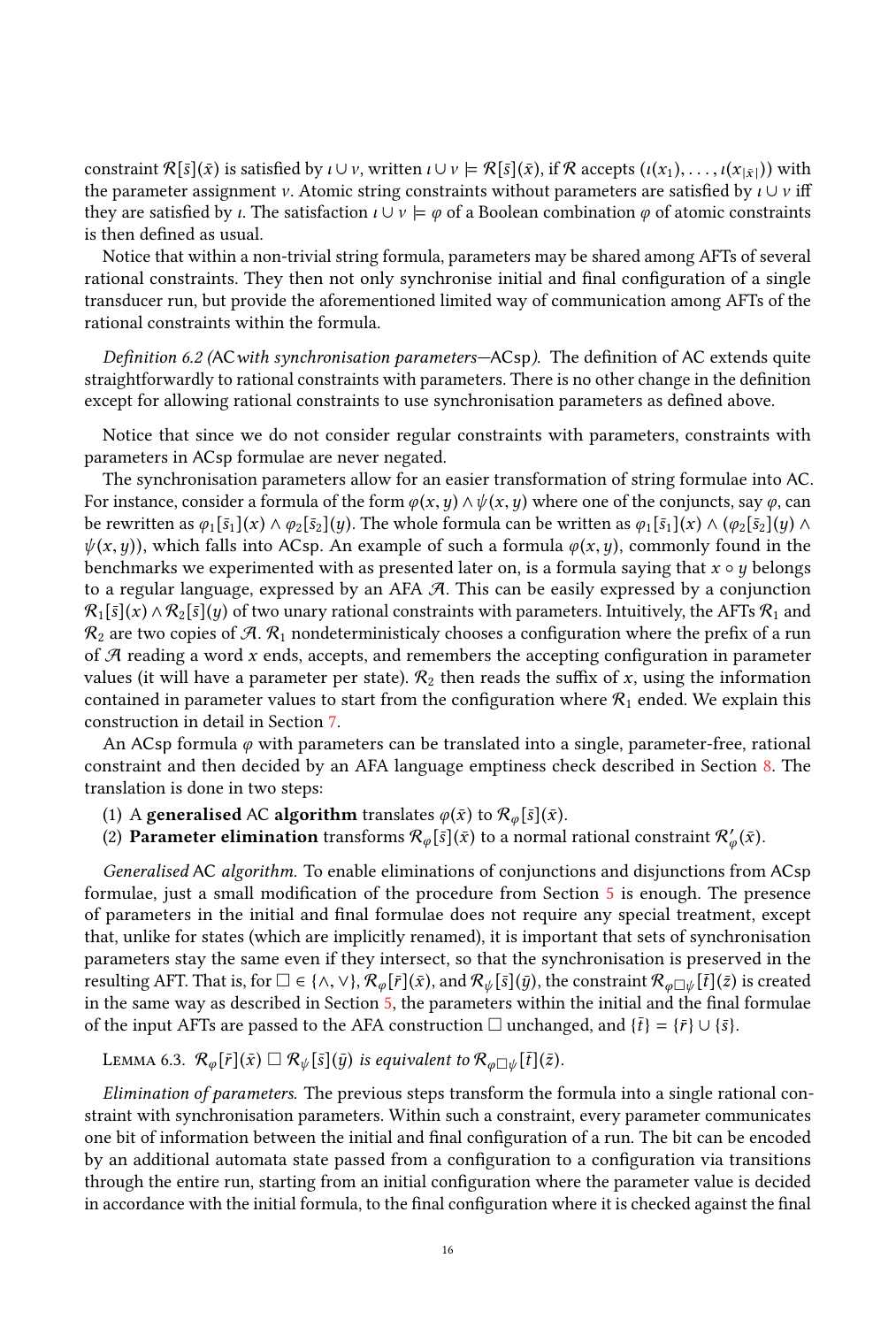formula. A technical complication, however, is that automata transitions are monotonic (positive on states). Hence, they cannot prevent arbitrary states from appearing in target configurations even though their presence is not enforced by the source configuration. For instance, starting from a single state  $q_1$  and executing a transition  $\Delta(q_1) = q_2$  can yield a configuration  $q_2 \wedge q_3$ . The assignment of 0 to a parameter cannot therefore be passed through the run in the form of absence of a single designated state as it can be overwritten anywhere during the run.

To circumvent the above, we use a so-called *two rail encoding* of parameter values: every parameter s is encoded using a pair of value indicator states, the positive value indicator  $s^+$  and the negative value indicator  $s^-$  Addition of unnecessary states into target configurations during a run then cannot value indicators − . Addition of unnecessary states into target configurations during a run then cannot cause that a parameter silently changes its value. One of the indicators can still get unnecessarily set, but the other indicator will stay in the configuration too (states can be added into the configurations reached, but cannot be removed). The parameter value thus becomes ambiguous—both  $s^-$  and  $s^+$  are<br>present. The perstive final formula can exclude all runs which arrive with ambiguous parameters present. The negative final formula can exclude all runs which arrive with ambiguous parameters by enforcing that at least one of the indicators is false.

Formally, the parameter elimination replaces a constraint  $\mathcal{R}(\bar{x})[\bar{s}]$  with  $\mathcal{R} = (W\langle |\bar{x}|), Q, \Delta, I, F)$ and  $|\bar{s}| = n$  by a parameter free constraint  $\mathcal{R}'(\bar{x})$  with  $\mathcal{R}' = (W(|\bar{x}|), Q')$  $, -$ ′  $, -$ ′  $, -$ ′ ) where

- $Q' = Q \cup \{s_i^+, s_i^- \mid 1 \le i \le n\}$  (parameters are added to Q), and<br>•  $A' = A \cup \{s^+ \mapsto s^+ \mid s^- \mapsto s^- \mid 1 \le i \le n\}$  (once active value inc
- $\sum_{i=1}^{\infty}$   $\sum_{i=1}^{\infty}$   $\sum_{i=1}^{\infty}$   $\sum_{i=1}^{\infty}$   $\sum_{i=1}^{\infty}$  i  $\sum_{i=1}^{\infty}$  (once active value indicators stay active).<br>
►  $I' = I^+ \wedge$  Choose where  $I^+$  is a positive formula that arises from L by replac
- $I' = I^+ \wedge Choose$  where  $I^+$  is a positive formula that arises from I by replacing every negative occurrence of a parameter  $\neg$ s by a positive occurrence of its negative indicator  $s^-$  and the occurrence of a parameter  $\neg s$  by a positive occurrence of its negative indicator  $s^-$ , and the positive formula *Choose* =  $\wedge^h \cdot s^+ \vee s^-$  enforces that every parameter has a value positive formula Choose =  $\bigwedge_{i=1}^{n} s$ <br> $F' = F^- \land Disambipuate$  where F  $\frac{i}{i} \vee s_i^-$ <br>- is a n enforces that every parameter has a value.
- i •  $F' = F^- \wedge Disambiguate$  where  $F^-$  is a negative formula that arises from F by replacing every negative occurrence of a parameter s by a negative occurrence of its negative indicator  $-\varepsilon^$ positive occurence of a parameter s by a negative occurrence of its negative indicator  $\neg s$ ,  $\Box$ <br>and the negative formula *Disambiquate*  $= \wedge^n$ ,  $\Box s^+ \vee \Box s^-$  enforces that indicators determine and the negative formula *Disambiguate* =  $\bigwedge_{i=1}^{\overline{n}} \neg s_i^+ \vee \neg s_i^-$  enforces that indicators determine narameter values unambiguously i.e., at most one indicator per parameter is set i parameter values unambiguously, i.e., at most one indicator per parameter is set.

LEMMA 6.4.  $\exists \bar{s} : \mathcal{R}(\bar{x})[\bar{s}]$  is equivalent to  $\mathcal{R}'(\bar{x})$ .

## <span id="page-16-0"></span>7 DECIDING STRAIGHT-LINE FORMULAE

Our algorithm solves string formulae using the DPLL(T) framework [\[Nieuwenhuis et al.](#page-30-22) [2004\]](#page-30-22)<sup>[6](#page-16-1)</sup>. where T is a sound and complete solver for AC and SL. Loosely speaking, DPLL(T) can be construed as a collaboration between a DPLL-based SAT-solver and theory solvers, wherein the input formula is viewed as a Boolean formula by the SAT solver, checked for satisfiability by the SAT-solver, and if satisfiable, theory solvers are invoked to check if the Boolean assignment found by the SAT solver can in fact be realised in the involved theories. The details of the DPLL(T) framework are not so important for our purpose. However, the crucial point is that all queries that a DPLL(T) solver asks a T-theory solver are conjunctions from the CNF of the input formula (or their parts), enabling us to concentrate on solving SL conjunctions only.

Our decision procedure for SL conjunctions transforms the input SL conjunction into an equisatisfiable ACsp formula, which is then decided as discussed in Section [6.](#page-14-0) The rest of the section is thus devoted to a translation of a positive SL conjunction  $\varphi$  to an ACsp formula. The translation internally combines rational constraints and equations into a more general kind of constraints in which rational relations are mixed with concatenations and synchronisation parameters.

<span id="page-16-2"></span>Example 7.1. As a running example for the section, we use an SL conjunction that captures the essence of the vulnerability pattern from Example [1.1:](#page-1-0) A sanitizer is applied on an input string to get rid of symbols c, replacing them by d, hoping that this will prevent a dangerous situation which

<span id="page-16-1"></span><sup>6</sup>Also see [\[Kroening and Strichman](#page-29-21) [2008\]](#page-29-21) for a gentle introduction to DPLL(T).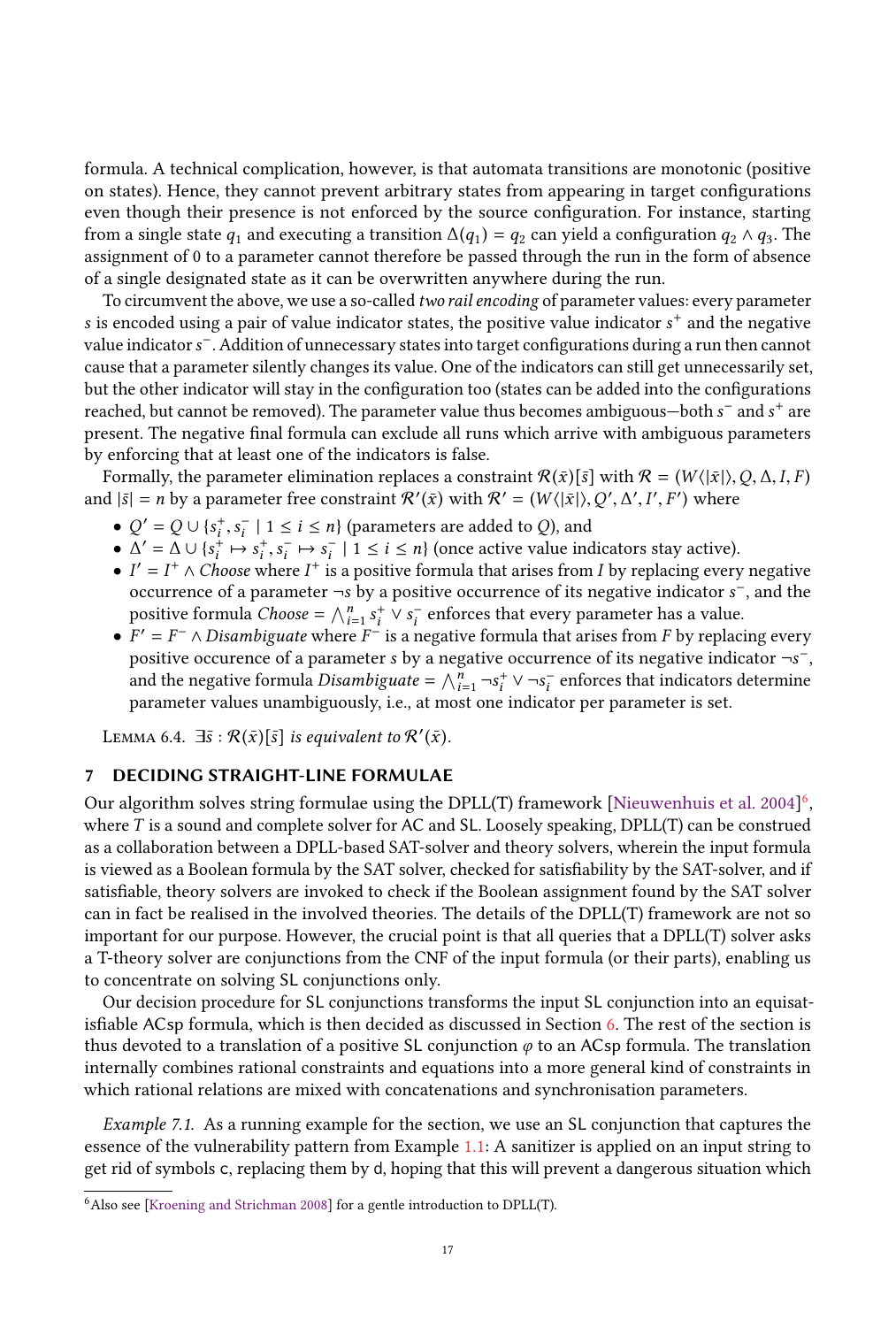arises when a symbol d apears in a string somewhere behind c. However, the dangerous situation will not be completely avoided since it is forgotten that the sanitized string will be concatenated with another string that can still contain c.<sup>[7](#page-17-0)</sup>

To formalize the example, assume a bit-vector encoding of an alphabet  $\Sigma$  which contains the symbols c and d. Assume that each  $a \in \Sigma$  denotes the conjunction of (negated) bit variables encoding it. As our running example, we will then consider the formula  $\varphi : y = \mathcal{R}(x) \wedge z = x \circ y \wedge \mathcal{A}(z)$ . The AFT  $\mathcal{R} = (W(2), Q = \{q\}, \Delta = \{q \mapsto q \wedge \neg d^1 \wedge (c^1 \rightarrow d^2) \wedge \bigwedge_{a \in \Sigma \setminus \{c\}} (a^1 \leftrightarrow a^2)\}\)$ ,  $I = q, F = \text{true}$ ) AFT  $\mathcal{R} = (W \langle 2 \rangle, Q = \{q\}, \Delta = \{q \mapsto q \land \neg q \land (C \rightarrow q) \land (\neg q \in \mathcal{R}(\epsilon) \mid (a \leftrightarrow a \rightarrow))\}, I = q, F = \text{true}\}$ <br>is a sanitizer that produces y by replacing all occurrences of c in its input string x by d, and it also<br>makes sure that x does makes sure that x does not include d. The AFA  $\mathcal{A} = (V, Q' = \{r_0, r_1, r_2\}, \Delta', I' = r_0, F' = \neg r_0 \wedge \neg r_1)$ <br>where  $\Delta'(r_0) = (r_0 \wedge \neg r_1) \Delta'(r_0) = (r_0 \wedge \neg r_1) \vee (r_0 \wedge \neg r_1)$ where  $\Delta'(r_0) = (r_0 \land \neg c) \lor (r_1 \land c), \Delta'(r_1) = (r_1 \land \neg d) \lor (r_2 \land d),$  and  $\Delta'(r_2) =$  true is the specification. It checks whether the opening symbol c can be later followed by the closing symbol d in the string  $z$ . The formula is satisfiable.

*Definition 7.2 (Mixed constraints).* A *mixed constraint* is of the form  $x = \mathcal{R}[\bar{s}](y_1 \circ \cdots \circ y_n)$  where  $\mathcal R$  is a binary AFT, with a concatenation of variables as the right-hand side argument, and  $\bar{s}$  is a vector of synchronisation parameters. Such constraint has the expected meaning: it is satisfied by the union  $\nu \cup \iota$  of an assignment  $\iota$  to string variables and an assignment  $\nu$  to parameters iff  $(\iota(x), \iota(y_1) \circ \cdots \circ \iota(y_n))$  is accepted by  $\mathcal{R}[\bar{s}]$  with the parameter assignment  $\nu$ .

All steps of our translation of the input SL formula  $\varphi$  to an ACsp formula preserve the SL fragment, naturally generalised to mixed constraints as follows.

Definition 7.3 (Generalised straight-line conjunction). A conjunction of string constraints is defined to be generalised *straight-line* if it can be written as  $\psi \wedge \bigwedge_{i=1}^{m} x_i = F_i$  where  $\psi$  is a conjunction<br>over regular and negated regular constraints and each  $F_i$  is either of the form  $y_i \wedge \cdots \wedge y_j$  or over regular and negated regular constraints and each  $F_i$  is either of the form  $y_1 \circ \cdots \circ y_n$  or  $\mathcal{R}[\bar{\varepsilon}](y_1 \circ \cdots \circ y_n)$  such that it does not contain variables  $x_i$ .  $\mathcal{R}[\bar{s}](y_1 \circ \cdots \circ y_n)$  such that it does not contain variables  $x_i, \ldots, x_m$ .

For simplicity, we assume that  $\varphi$  has gone through two preprocessing steps. First, all negations were eliminated by complementing regular constraints, resulting in a purely positive conjunction. Second, all the—now only positive—regular constraints were replaced by equivalent rational constraints. Particularly, a regular constraint  $\mathcal{A}(x)$  is replaced by a rational constraint  $x' = \mathcal{R}'$ <br>where x' is a fresh variable and  $\mathcal{R}'$  is an AFT with  $Bel(\mathcal{R}') = \mathcal{Q}(V)^* \times I(\mathcal{A})$ . The AFT  $\mathcal{R}'$  is created where x' is a fresh variable and R' is an AFT with  $Rel(R') = P(V)^* \times L(H)$ . The AFT R' is created<br>from A by indexing all propositions in the transition relation by the index 2 of the second track from A by indexing all propositions in the transition relation by the index 2 of the second track. It is not difficult to see that since x' is fresh, the replacement preserves SL, and also satisfiability,<br>since  $P(x) \wedge \psi$  is equivalent to  $\exists x' : x' = R(x) \wedge \psi$  for every  $\psi$ since  $P(x) \wedge \psi$  is equivalent to  $\exists x' : x' = \mathcal{R}(x) \wedge \psi$  for every  $\bar{\psi}$ .

<span id="page-17-1"></span>Example 7.4. In Example [7.1,](#page-16-2) the preprocessing replaces the conjunct  $\mathcal{A}(z)$  by  $z' = \mathcal{S}(z)$  where<br>is the same as  $\mathcal{A}$  except occurrences of bit-vector variables in  $\Lambda'$  are indexed by 2 since z will be S is the same as A, except occurrences of bit-vector variables in  $\Delta'$  are indexed by 2 since z will be read on its second track. We obtain  $a' : u - \mathcal{R}(x) \wedge z = x \circ u \wedge z' = S(z)$  where z' is free read on its second track. We obtain  $\varphi'_0: y = \mathcal{R}(x) \wedge z = x \circ y \wedge z' = \mathcal{S}(z)$  where  $z'$  is free.  $\Box$ 

Due to the preprocessing, we are starting with a formula  $\varphi'_0$  in the form of an SL conjunction of tional constraints and equations. The translation to  $ACs$  will be carried out in the following rational constraints and equations. The translation to ACsp will be carried out in the following three steps, which will be detailed in the rest of the section:

- (1) **Substitution** transforms  $\varphi'_0$  to a conjunction  $\varphi_1$  of mixed constraints.<br>(2) **Splitting** transforms  $\varphi_0$  to a conjunction  $\varphi_0$  of rational constraints will
- (2) Splitting transforms  $\varphi_1$  to a conjunction  $\varphi_2$  of rational constraints with parameters.
- (3) Ordering transforms  $\varphi_2$  to an AC conjunction  $\varphi_3$  with parameters.

<span id="page-17-0"></span>The reality, where one undesirably concatenates a string command('... with some string ...'); attack(); the situation is, of course a proportion is more conhisticated. However, buting a real life example, such as these us course, more complex and sanitization is more sophisticated. However, having a real-life example, such as those used in our experiments, as a running example would be too complex to understand.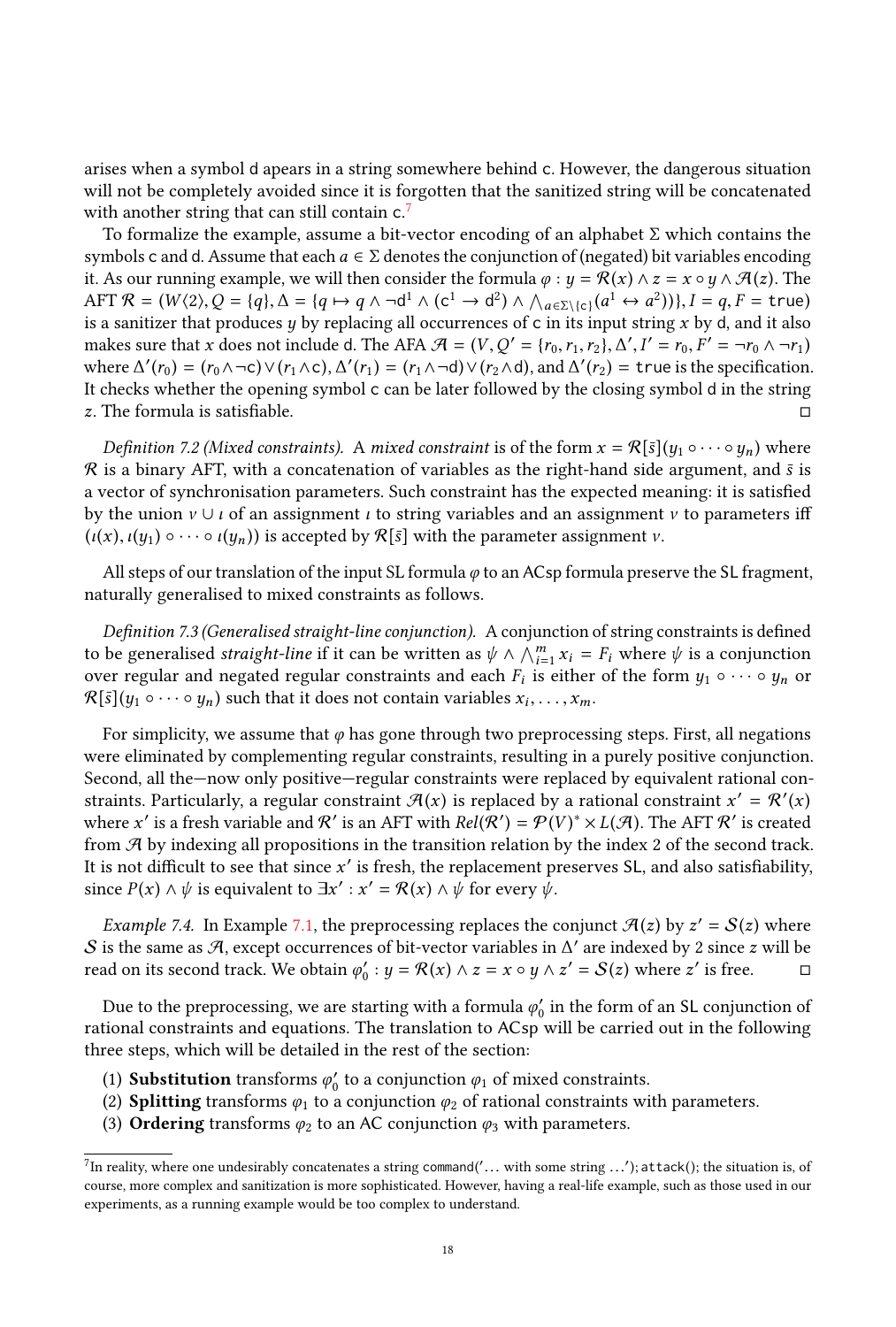*Substitution*. Equations in  $\varphi_0'$  are combined with rational constraints into mixed constraints by training terms of the constraints of the straining terms of the constraints of the constraints of the constraints of t a straightforward substitution. In one substitution step, a conjunction  $x = y_1 \circ \cdots \circ y_n \wedge \psi$  is replaced by  $\psi[y_1 \circ \cdots \circ y_n/x]$  where all occurrences of x are replaced by  $y_1 \circ \cdots \circ y_n$ . The substitution preserves the generalised straight-line fragment.

LEMMA 7.5. If 
$$
x = y_1 \circ \cdots \circ y_n \wedge \psi
$$
 is SL, then  $\psi[y_1 \circ \cdots \circ y_n/x]$  is equisatisfiable and SL.

The substitution steps are iterated eagerly in an arbitrary order until there are no equations. Every substitution step obviously decreases the number of equations, so the iterative process terminates after a finitely many steps with an equation-free SL conjunction of mixed constraints  $\varphi_1$ .

<span id="page-18-0"></span>Example 7.6. The substitution eliminates the equation  $z = x \circ y$  in  $\varphi'_0$  from Example [7.4,](#page-17-1) trans-<br>region is to  $\varphi_0 : y = \mathcal{R}(x) \wedge y = S(x \circ y)$ forming it to  $\varphi_1 : y = \mathcal{R}(x) \wedge u = \mathcal{S}(x \circ y)$ .

Splitting. We will now explain how synchronisation parameters are used to eliminate concatenation within mixed constraints. The operation of binary splitting applied to an SL conjunction of mixed constraints,  $\varphi : x = \mathcal{R}(y_1 \circ \cdots \circ y_m \circ z_1 \circ \cdots \circ z_n) [\bar{s}] \wedge \psi$ , where  $\mathcal{R} = (W \langle 2 \rangle, Q, \Delta, I, F)$  and  $Q = \{q_1, \ldots, q_l\}$  splits the mixed constraint and substitutes x by a concatenation of fresh variables  $x_1 \circ x_2$  in  $\psi$ . That is, it outputs the conjunction  $\varphi' : \zeta \wedge \psi[x_1 \circ x_2/x]$  of mixed constraints, where<br>the rational constraint was split into the following conjunction  $\zeta$  of two constraints: the rational constraint was split into the following conjunction  $\zeta$  of two constraints:

$$
\zeta: x_1 = \mathcal{R}_1(y_1 \circ \cdots \circ y_m)[\overline{s}, \overline{t}] \wedge x_2 = \mathcal{R}_2(z_1 \circ \cdots \circ z_n)[\overline{s}, \overline{t}]
$$

The vector  $\bar{t}$  consists of l fresh parameters,  $x_1$  and  $x_2$  are fresh string variables, and each AFT with parameters  $\mathcal{R}_i = (W(2), Q, \Delta, I_i, F_i), i \in \{1, 2\}$ , is derived from  $\mathcal{R}$  by choosing initial/final formulae:

$$
I_1 = I
$$
,  $F_1 = \bigwedge_{i=1}^{l} q_i \to t_i$ ,  $I_2 = \bigwedge_{i=1}^{l} t_i \to q_i$ ,  $F_2 = F$ .

Intuitively, each run  $\rho$  of  $\mathcal R$  is split into a run  $\rho_1$  of  $\mathcal R_1$ , which corresponds to the first part of  $\rho$  in which  $y_1 \circ \cdots \circ y_m$  is read along with a prefix  $x_1$  of  $x$ , and a run  $\rho_2$  of  $\mathcal{R}_2$ , which corresponds to the part of  $\rho$  in which  $z_1 \circ \cdots \circ z_n$  is read along with the suffix  $x_2$  of x. Using the new synchronisation parameters  $\bar{t}$ , the formulae  $F_1$  and  $I_2$  ensure that the run  $\rho_1$  of  $\mathcal{R}_1$  must indeed start in the states in which the run  $\rho_2$  of  $\mathcal{R}_2$  ended, that is, the original run  $\rho$  of  $\mathcal{R}$  can be reconstructed by connecting  $\rho_1$  and  $\rho_2$ . Every occurrence of x in  $\psi$  is replaced by the concatenation  $x_1 \circ x_2$ .

LEMMA 7.7. In the above,  $\varphi$  is equivalent to  $\exists x_1x_2\bar{t}:\varphi'.$ 

The resulting formula  $\varphi'$  is hence equisatisfiable to the original  $\varphi$ . Moreover,  $\varphi'$  is still generalised the two new constraints defining  $x_i$ , and  $x_i$  can be placed at the position of the original SL—the two new constraints defining  $x_1$  and  $x_2$  can be placed at the position of the original constraint defining x that was split, and the substitution  $[x_1 \circ x_2/x]$  in the rest of the formula only applies to the right-hand sides of constraints (since  $x$  can be defined only once).

# LEMMA 7.8. If  $\varphi$  is an SL conjunction of mixed constraints, then so is  $\varphi'$ .

Moreover, by applying binary splitting steps eagerly in an arbitrary order on  $\varphi_1$ , we are guaranteed that all concatenations will be eliminated after a finite number of steps, thus arriving at the SL conjunction of rational constraints with parameters  $\varphi_2$ . The termination argument relies on the straight-line restriction. Although it cannot be simply said that every step reduces the number of concatenations because the substitution  $x_1 \circ x_2$  introduces new ones, the new concatenations  $x_1 \circ x_2$  are introduced only into constraints defining variables that are higher in the straight-line ordering than x. It is therefore possible to define a well-founded (integer) measure on the formulae that decreases with every application of the binary splitting steps.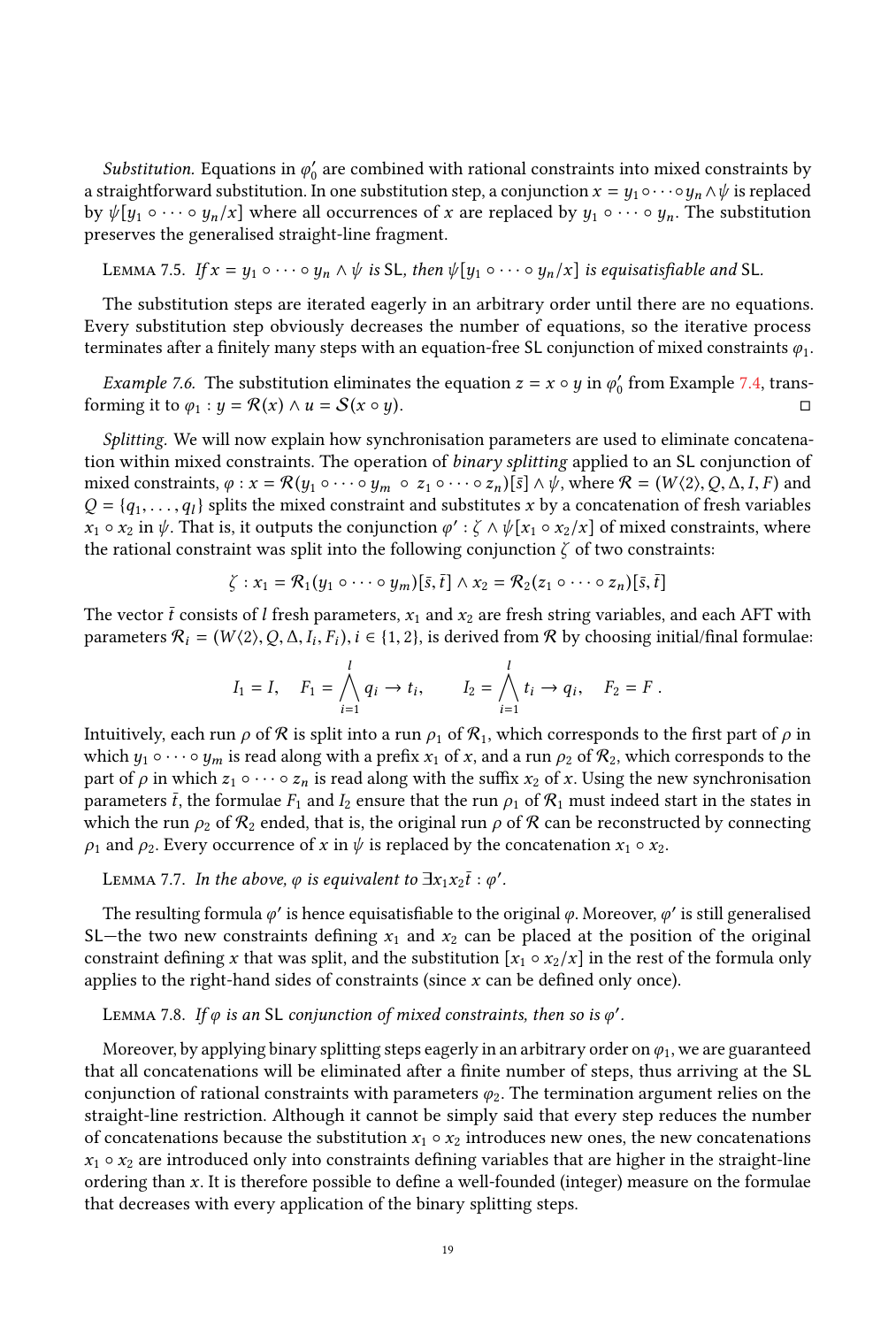<span id="page-19-0"></span>LEMMA 7.9. All concatenations in the SL conjunction of mixed constraints  $\varphi_1$  will be eliminated after a finite number of binary splitting steps.

We note that our implementation actually uses a slightly more efficient *n*-ary splitting instead of the described binary. It splits a mixed constraint in one step into the number of conjuncts equal to the length of the concatenation in its right-hand side. We present the simpler binary variant, which eventually achieves the same effect.

*Example 7.10.* The formula from Example [7.6](#page-18-0) would be transformed into  $\varphi_2 : y = \mathcal{R}(x) \wedge u_1 =$  $S_1[\bar{s}](x) \wedge S_2[\bar{s}](y)$  where  $S_1, S_2$  are as S up to that  $S_1$  has the final formula  $I' \wedge \bigwedge_{i=0}^{2} (r_i \rightarrow s_0)$ <br>and S<sub>2</sub> has the final formula  $F' \wedge \bigwedge^2 (s_i \rightarrow r_i)$  Notice that  $y_i = S_i[\bar{s}](x) \wedge y_0 = S_i[\bar{s}](y)$  still  $S_1[s](x) \wedge S_2[s](y)$  where  $S_1, S_2$  are as  $S$  up to that  $S_1$  has the final formula  $I' \wedge \bigwedge_{i=0}^{x} (r_i \rightarrow s_0)$ <br>and  $S_2$  has the final formula  $F' \wedge \bigwedge_{i=0}^{2} (s_i \rightarrow r_i)$ . Notice that  $u_1 = S_1[s](x) \wedge u_2 = S_2[s](y)$  still enforce that *x* ◦ *y* has c eventually followed by d. The parameters remember where  $S_1$  ended its run and force  $\mathcal{R}_2$  to continue from the same state. run and force  $\mathcal{R}_2$  to continue from the same state.

Reordering modulo associativity. Substitution and splitting transform  $\varphi_0$  to a straight-line conjunction  $\varphi_2$  of rational constraints with parameters. Before delegating it to the ACsp formulae solver, it must be reorganized modulo associativity to achieve a structure satisfying the definition of AC. One way of achieving this is to order the formula into a conjunction  $\bigwedge_{i=1}^{m} x_i = \mathcal{R}[\bar{s}^i](y_i)$ <br>satisfying the condition in the definition of SL (the definition of SL only requires that the formul satisfying the condition in the definition of SL (the definition of SL only requires that the formula can be assumed). An simple way is discussed in [\[Lin and Barceló](#page-30-8) [2016\]](#page-30-8). It consists of drawing the dependency graph of  $\varphi$ , a directed graph with the variables var( $\varphi$ ) as vertices which has an edge  $x \to y$  if and only if  $\varphi$  contains a conjunct  $x = \mathcal{R}(y)$ . Due to the straight-line restriction, the graph must be acyclic. The ordering of variables can be then obtained as a topological sort of the graphs vertices, which is computable in linear time (e.g. [\[Cormen et al.](#page-29-22) [2009\]](#page-29-22), for instance by a depth-first traversal). The final acyclic formula  $\varphi_3$  then arises when letting  $\bigwedge_{i=1}^m$  associate from the right:

$$
\varphi_3:(x_1=\mathcal{R}_1(y_1)\wedge(x_2=\mathcal{R}_2(y_2)\wedge(\ldots\wedge(x_{m-1}=\mathcal{R}_{m-1}(y_{m-1})\wedge x_m=\mathcal{R}_m(y_m))\ldots))).
$$

To see that  $\varphi_3$  is indeed ACsp, observe that every conjunctive sub-formula is of the form  $(\bigwedge_{i \leq k} x_i = \mathcal{R}_i(y_i)) \wedge x_i = \mathcal{R}_i(y_i)$  where  $x_i$  is by the definition of SI not present in the left conjunct. The left  $\mathcal{R}_i(y_i) \wedge x_k = \mathcal{R}_k(y_k)$  where  $x_k$  is by the definition of SL not present in the left conjunct. The left and right conjuncts can therefore share at most one variable  $y_i$ and right conjuncts can therefore share at most one variable,  $y_k$ .

THEOREM 7.11. The formula  $\varphi_3$  obtained by substitution, splitting, and reordering from  $\varphi_0$  is equisatisfiable and acyclic.

*Example 7.12.* The ACsp formula  $\varphi_3 : y = \mathcal{R}(x) \wedge u_1 = S_1[\bar{s}](x) \wedge S_2[\bar{s}](y)$  would be the final result of the SL to ACsp translation. Let us use  $\varphi_3$  to also briefly illustrate the decision procedure for ACsp of Section [6.](#page-14-0) The first step is the transformation to a single rational constraint with parameters by induction over formula structure. This will produce  $\mathcal{R}'[\bar{s}](x,y,z)$  with states and<br>transitions consisting of those in  $\mathcal{R} \cdot S$ , with indexes of alphabet hits incremented by one (y, and transitions consisting of those in  $\mathcal{R}, \mathcal{S}_1$  with indexes of alphabet bits incremented by one  $(y, \text{ and})$ z are now not the first and the second, but the second and the third track), and a copy  $S_2^{\prime}$  of  $S_2$ <br>with states replaced by their primed variant (so that they are disjoint from that of S.) and also with states replaced by their primed variant (so that they are disjoint from that of  $S_1$ ) and also incremented indexes of alphabet bits. The initial and final configuration will be the conjunctions of those of R,  $S_1$  and  $S_2'$ . The last step, eliminating of parameters, will lead to the addition of positive<br>and negative indicator states for parameters  $\bar{s} = s_1$  see Se with the universal self-loops and the and negative indicator states for parameters  $\bar{s} = s_1, s_2, s_3$  with the universal self-loops and the update of the initial and final formula as in Section [6.](#page-14-0) The rest is solved by the emptiness check discussed in Section [8.](#page-20-0) Notice the small size of the resulting AFT. Compared to the original formula from Example [7.1,](#page-16-2) it contains only one additional copy of  $\mathcal{A}$  (the  $\mathcal{S}'_2$ ), the six additional parameter indicator states with self-loops and the initial and final condition on the parameter indicators. indicator states with self-loops and the initial and final condition on the parameter indicators.  $\Box$ 

A note on the algorithm of [\[Lin and Barceló](#page-30-8) [2016\]](#page-30-8). We will now comment on the differences of our algorithm for deciding SL from the earlier algorithm of [\[Lin and Barceló](#page-30-8) [2016\]](#page-30-8). It combines reasoning on the level NFAs and nondeterministic transducers, utilising classical automata theoretic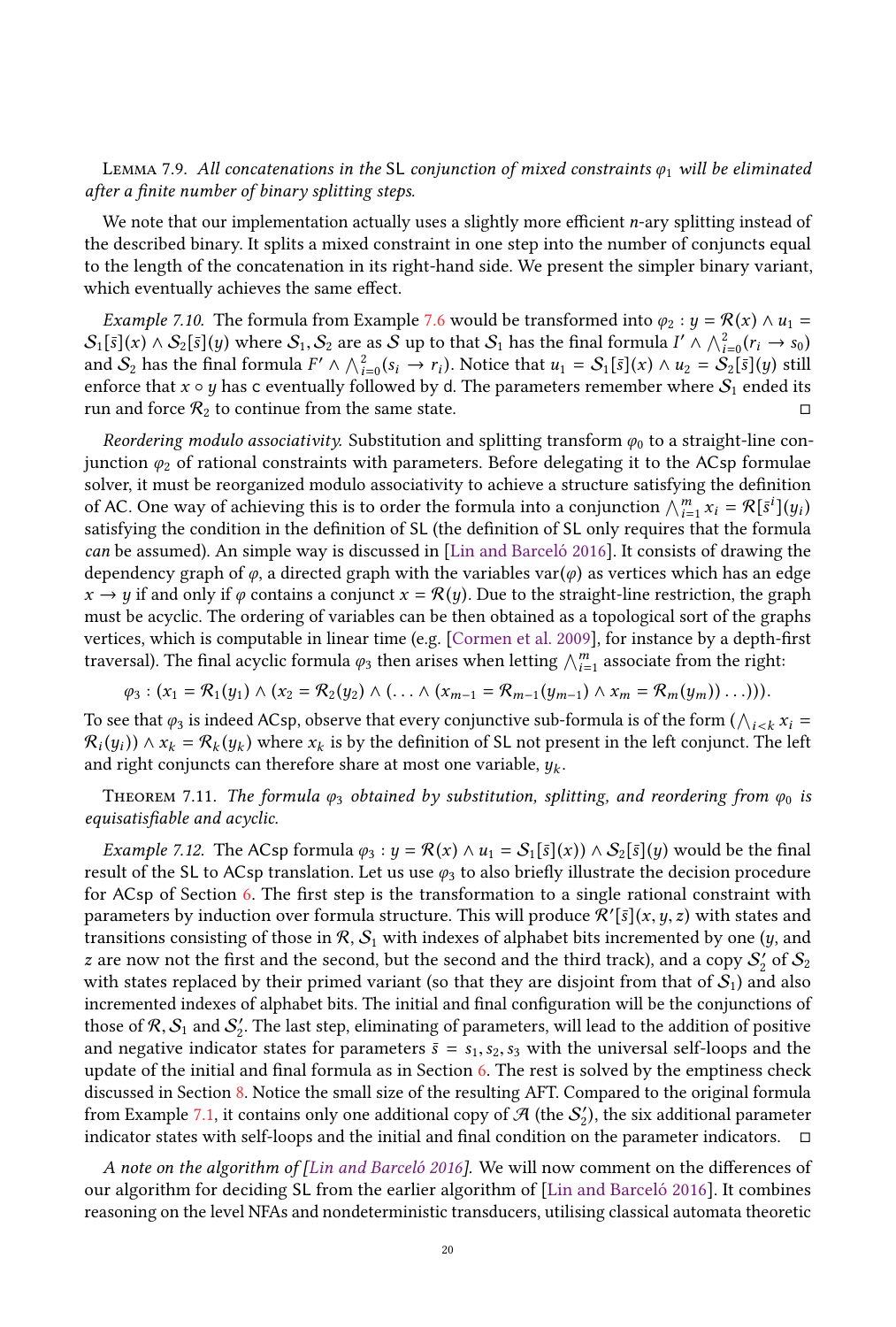techniques, with a technique for eliminating concatenation by enumerative automata splitting. It first turns and SL formula into a pure AC formula and then uses the AC decision procedure.

An obvious advantage of our decision procedure described in Section [5](#page-11-0) is the use of succinct AFA. As opposed to the worst case exponentially larger NFA, it produces an AFA of a linear size (unless the original formula contains negated regular constraints represented as general AFA. See Section [5](#page-11-0) for a detailed discussion). Let us also emphasize the advantages of our algorithm in the first phase, translation of SL to ACsp. Similarly as in the case of deciding AC, the main advantage of our algorithm is that, while [\[Lin and Barceló](#page-30-8) [2016\]](#page-30-8) only works with NFTs, we propose ways of utilising the power of alternation and succinct transition encoding.

We will illustrate the difference on an example. The concatenation in the conjunction  $x =$  $y \circ z \wedge w = \mathcal{R}(x)$  would in [\[Lin and Barceló](#page-30-8) [2016\]](#page-30-8) be done by enumerative splitting. It replaces the conjunction by the disjunction  $\bigvee_{q \in Q} w_1 = \mathcal{R}_q(y) \wedge w_2 = {}_q\mathcal{R}(z)$ . The Q in the disjunction is the set<br>of states of the (nondeterministic) transducer  $\mathcal{R}_q \mathcal{R}_q$  is the same as the NET  $\mathcal{R}_q$  up to that t of states of the (nondeterministic) transducer  $\mathcal{R}, \mathcal{R}_q$  is the same as the NFT  $\mathcal{R}$  up to that the final state is q, and  $_q\mathcal{R}$  the same as  $\mathcal{R}$  up to that the initial state is q. Intuitively, the run of  $\mathcal{R}$  is explicitly separated into the part in which y is read along the prefix  $w_1$  of w, and the suffix in which z is red along the suffix  $w_2$  of w. The variable w would be replaced by  $w_1 \circ w_2$  in the rest of the formula. The disjunction enumerates all admissible intermediate states  $q \in Q$  a run of R can cross, and for each of them, it constructs two copies of  $\mathcal{R}$ . This makes the cost of the transformation quadratic in the number of states of the NFT R. A straightforward generalisation to our setting in which R is an AFT is possible: The disjunction would have to list, instead of possible intermediate states  $q \in Q$ , all possible intermediate configurations  $C \subseteq Q$  a run of the AFA  $\mathcal R$  can cross, thus increasing the quadratic blow-up of the nondeterministic case to an exponential (due to the enumerative nature of splitting, the size is without any optimisation bounded by an exponential even from below).

Our splitting algorithm utilises succinctness of alternation to reduce the cost of enumerative AFA splitting from exponential space (or quadratic in the case of NFAs) to linear. The smaller size of the resulting representation is payed for by a more complex alternating structure of the resulting rational constraints. The worst case complexity of the satisfiability procedure thus remains essentially the same. However, deferring most of the complexity to the last phase of the decision procedure, AFA emptiness checking, allows to circumvent the potential blow-up by means of modern model checking algorithms and heuristics and achieve much better scalability in practice.

## <span id="page-20-0"></span>8 MODEL CHECKING FOR AFA LANGUAGE EMPTINESS

In order to check unsatisfiability of a string formula using our translation to AFTs, it is necessary to show that the resulting AFT does not accept any word, i.e., that the recognised language is empty. The constructed AFTs are succinct, but tend to be quite complex: a naïve algorithm that would translate AFTs to NFAs using an explicit subset construction, followed by systematic state-space exploration, is therefore unlikely to scale to realistic string problems. We discuss how the problem of AFT emptiness can instead be reduced (in linear time and space) to reachability in a Boolean transition system, in a way similar to [\[Cox and Leasure](#page-29-18) [2017;](#page-29-18) [Gange et al.](#page-29-23) [2013;](#page-29-23) [Wang et al.](#page-30-17) [2016\]](#page-30-17). Our translation is also inspired by the use of model checkers to determinise NFAs in [\[Tabakov and](#page-30-23) [Vardi](#page-30-23) [2005\]](#page-30-23), by a translation to sequential circuits that corresponds to symbolic subset construction. We use a similar implicit construction to map AFAs and AFTs to NFAs.

As an efficiency aspect of the construction for AFAs, we observe that it is enough to work with minimal sets of states, thanks to the monotonicity properties of AFAs (the fact that initial formulae and transition formulae are positive in the state variables, and final formulae are negative). This gives rise to three different versions: a direct translation that does not enforce minimality at all; an intensionally-minimal translation that only considers minimal sets by virtue of additional Boolean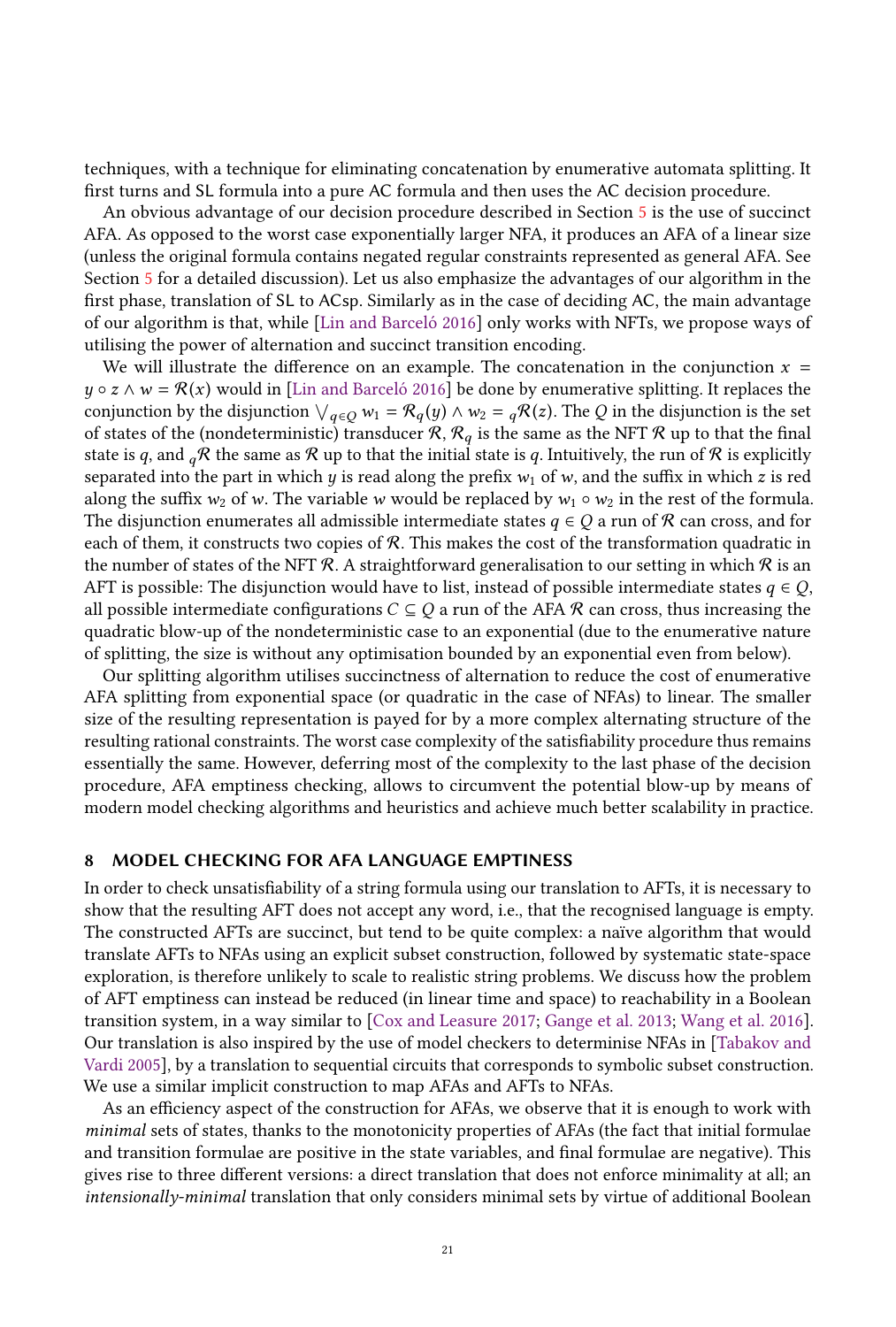constraints; and a deterministic translation that resolves nondeterminism through additional system inputs, but does not ensure fully-minimal state sets.

## <span id="page-21-2"></span>8.1 Direct Translation to Transition Systems

To simplify the presentation of our translation to a Boolean transition system, we focus on the case of AFAs  $\mathcal{A} = (V_n, Q, \Delta, I, F)$  over a single track of bit-vectors of length  $n + 1$ . The translation directly generalises to k-track AFTs, and to AFTs with epsilon characters, by simply choosing n sufficiently large to cover the bits of all tracks.

We adopt a standard Boolean transition system view on the execution of the AFA  $\mathcal{A}$  (e.g., [\[Clarke](#page-29-24) [et al.](#page-29-24) [1999\]](#page-29-24)). If  $\mathcal A$  has  $m = |Q|$  automaton states, then  $\mathcal A$  can be interpreted as a (symbolically described) transition system  $T_{\mathcal{A}}^{di} = (\mathbb{B}^m, Init^{di}, Trans^{di})$ . The transition system has state space  $\mathbb{B}^m$ ,<br>i.e., a system state is a bit-yector  $\bar{a} = (a_0, \ldots)$  of length m identifying the active states in O i.e., a system state is a bit-vector  $\bar{q} = \langle q_0, \ldots, q_{m-1} \rangle$  of length m identifying the active states in Q.<br>The initial states of the system are defined by *Init<sup>di</sup>*  $[\bar{q}] = I$  the same positive Boolean formula as in The initial states of the system are defined by  $Init^{di}[\bar{q}] = I$ , the same positive Boolean formula as in  $\mathcal{A}$ . The transition relation  $Trans^{di}$  of the system is a Boolean formula over two copies  $\bar{q}$ ,  $\bar{q}'$  of the A. The transition relation *Trans<sup>di</sup>* of the system is a Boolean formula over two copies  $\bar{q}$ ,  $\bar{q}'$  of the system is a the set of the system of the formula  $\Lambda(a)$  has to be satisfied state variables, encoding that for each active pre-state  $q_i$  in  $\bar{q}$  the formula  $\Delta(q_i)$  has to be satisfied<br>by the post-state  $\bar{q}'$ , Input variables  $V = \{x_i, \dots, x_j\}$  are existentially quantified in the transition by the post-state  $\bar{q}'$ . Input variables  $V_n = \{x_0, ..., x_n\}$  are existentially quantified in the transition formula expression that all AFA transitions have to agree on the letter to be read: formula, expressing that all AFA transitions have to agree on the letter to be read:

<span id="page-21-0"></span>
$$
Trans^{di}[\bar{q}, \bar{q}'] = \exists v_0, \dots, v_n : \bigwedge_{i=0}^{m-1} q_i \to \Delta(q_i) [\bar{q}/\bar{q}'] \tag{1}
$$

To examine emptiness of A, it has to be checked whether  $T_{\mathcal{A}}^{di}$  can reach any state in the target<br>Final<sup>di</sup>[a] – F i.e. in the set described by the negative final formula E of A. Since is well-known set Final<sup>di</sup>[ $\bar{q}$ ] = F, i.e., in the set described by the negative final formula F of A. Since is well-known that reachability in transition systems is a PSPACE-complete problem [\[Clarke et al.](#page-29-24) [1999\]](#page-29-24), this directly establishes that fragment AC is in PSPACE (Corollary [5.4\)](#page-13-2).

LEMMA 8.1. The language  $L(\mathcal{A})$  recognised by the AFA  $\mathcal A$  is empty if and only if  $T_{\mathcal{A}}^{di}$  cannot reach a configuration in Final<sup>di</sup>[ $\bar{q}$ ].

In practice, this means that emptiness of  $L(\mathcal{A})$  can be decided using a wide range of readily available, highly optimised model checkers from the hardware verification field, utilising methods such as k-induction [\[Sheeran et al.](#page-30-18) [2000\]](#page-30-18), Craig interpolation [\[McMillan](#page-30-19) [2003\]](#page-30-19), or IC3/PDR [\[Bradley](#page-28-7) [2012\]](#page-28-7). In our implementation, we represent  $\overline{T}_{\mathcal{A}}^{di}$  in the AIGER format [\[Biere et al.](#page-28-11) [2017\]](#page-28-11), and then<br>apply nuXmy [Cayada et al. 2014] and ABC [Brayton and Mishchenko 2010] apply nuXmv [\[Cavada et al.](#page-29-19) [2014\]](#page-29-19) and ABC [\[Brayton and Mishchenko](#page-28-9) [2010\]](#page-28-9).

The encoding  $T_{\mathcal{A}}^{di}$  leaves room for optimisation, however, as it does not fully exploit the structure  $\Delta$ FAs and introduces more transitions than strictly necessary In (1), we can observe that if of AFAs and introduces more transitions than strictly necessary. In [\(1\)](#page-21-0), we can observe that if Trans<sup>di</sup>[ $\bar{q}, \bar{q}'$ ] is satisfied for some  $\bar{q}, \bar{q}'$ , then it will also be satisfied for every post-state  $\bar{q}'' \geq \bar{q}'$ , writing  $\bar{q} \leq \bar{q}$  for the point-wise order on bit-vectors  $\bar{q}, \bar{q} \in \mathbb{R}^m$  (i.e writing  $\overline{p} \leq \overline{q}$  for the point-wise order on bit-vectors  $\overline{p}$ ,  $\overline{q} \in \mathbb{B}^m$  (i.e.,  $\overline{p} \leq \overline{q}$  if  $p_i$  implies  $q_i$  for every  $i \in \{0, m-1\}$ ). This is due to the positiveness (or monotonicity) of  $i \in \{0, \ldots, m-1\}$ ). This is due to the positiveness (or *monotonicity*) of the transition formulae  $\Delta(q_i)$ .<br>Similarly since the initial formula Lof an AEA is positive, initially more states than necessary might Similarly, since the initial formula I of an AFA is positive, initially more states than necessary might be activated. Because the final formula  $F$  is negative, and since redundant active states can only impose additional restrictions on the possible runs of an AFA, such redundant states can never lead to more words being accepted.

More formally, we can observe that the transition system  $T_{\mathcal{A}}^{di}$  is well-structured [\[Finkel](#page-29-25) [1987\]](#page-29-25), and the state space  $\mathbb{R}^m$  can be equipped with a well-quasi-order  $\leq$  such that whenever which means that the state space  $\mathbb{B}^m$  can be equipped with a well-quasi-order  $\leq$  such that whenever Trans<sup>di</sup>[ $\bar{q}, \bar{q}'$ ] and  $\bar{q} \leq \bar{p}$ , then there is some state  $\bar{p}'$  with  $\bar{q}' \leq \bar{p}'$  and Trans<sup>di</sup>[ $\bar{p}, \bar{p}'$ ]. In our case,  $\leq$  is the inverse point-wise order  $\geq$  on bit-vectors.<sup>8</sup> intuitively descr the inverse point-wise order  $\geq$  on bit-vectors;<sup>[8](#page-21-1)</sup> intuitively, deactivating AFA states can only enable more transitions. Since the set Finald<sup>i</sup>[ $\bar{q}$ ] is upward-closed with respect to  $\leq$  (downward-closed with

<span id="page-21-1"></span><sup>&</sup>lt;sup>8</sup>Since the state space  $\mathbb{B}^m$  of  $T_{\mathcal{A}}^{di}$  is finite, the "well-" part is trivial.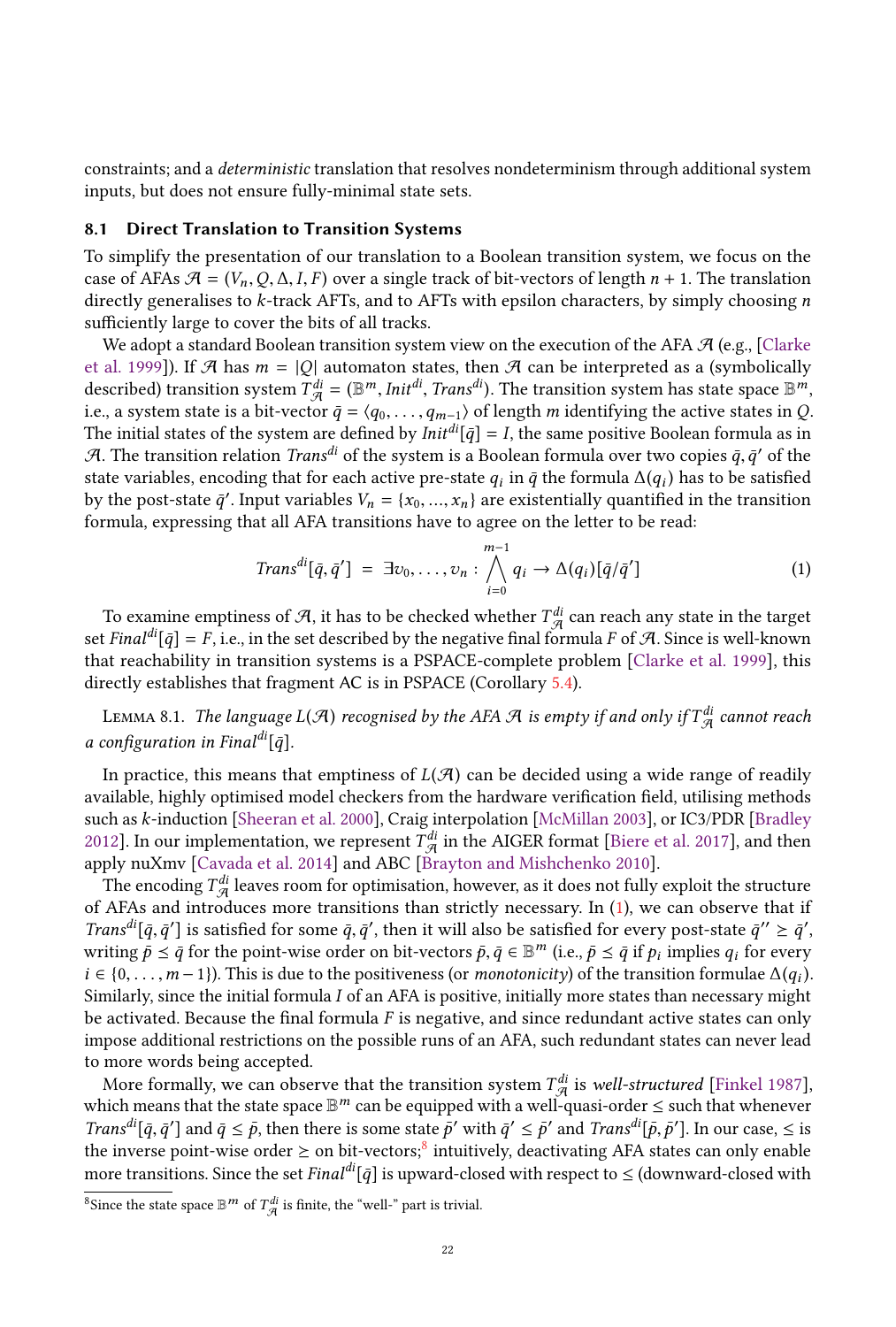respect to  $\leq$ ), the theory on well-structured transition systems tells us that it is enough to consider transitions to  $\leq$ -maximal states (or  $\leq$ -minimal states) of the transition system when checking reachability of *Final<sup>di</sup>*[ $\bar{q}$ ]. In forward-exploration of the reachable states of  $\mathcal{T}_{q}^{di}$ , the non-redundant<br>states to be considered form an anti-chain. This can be exploited by defining tailor-made exploration states to be considered form an anti-chain. This can be exploited by defining tailor-made exploration algorithms [\[Doyen and Raskin](#page-29-26) [2010;](#page-29-26) [Kloos et al.](#page-29-27) [2013\]](#page-29-27), or, as done in the next sections, by modifying the transition system to only include non-redundant transitions.

## <span id="page-22-4"></span>8.2 Intensionally-Minimal Translation

We introduce several restricted versions of the transition system  $T_{\mathcal{A}}^{di}$ , by removing transitions to non-minimal states. The strongest transition system  $T^{\min} - (\mathbb{R}^m I_{\mathcal{B}})^{\min}$ . Trans<sup>min</sup>, obtained in this non-minimal states. The strongest transition system  $T_{\mathcal{A}}^{\text{min}}$  $A_{\mathcal{A}}^{min} = (\mathbb{B}^m, Init^{min}, Trans^{min})$  obtained in this way can abstractly be defined as:

<span id="page-22-1"></span><span id="page-22-0"></span>
$$
Init^{\min}[\bar{q}] =Init^{di}[\bar{q}] \wedge \forall \bar{p} < \bar{q}, \negInit^{di}[\bar{p}]
$$
\n
$$
In^{min}[\bar{q}, \bar{q}'] = Tran^{dif}[\bar{q}, \bar{q}'] \wedge \forall \bar{p} < \bar{q}' = Tran^{dif}[\bar{q}, \bar{p}]
$$
\n
$$
(2)
$$

$$
Trans^{\min}[\bar{q}, \bar{q}'] = Trans^{\hat{di}}[\bar{q}, \bar{q}'] \wedge \forall \bar{p} < \bar{q}'. \neg Trans^{\hat{di}}[\bar{q}, \bar{p}] \tag{3}
$$

That means, *Init*<sup>min</sup> and *Trans<sup>min</sup>* are defined to only retain the  $\le$ -minimal states. Computing *Init*<sup>min</sup> and Trans<sup>min</sup> corresponds to the logical problem of *circumscription* [\[McCarthy](#page-30-24) [1980\]](#page-30-24), i.e., the computation of the set of minimal models of a formula. Circumscription is in general computationally hard, and its precise complexity still open in many cases; in [\(2\)](#page-22-0) and [\(3\)](#page-22-1), note that eliminating the universal quantifiers (as well as the universal quantifiers introduced by negation of Trans<sup>di</sup>) might lead to an exponential increase in formula size, so that  $T_{\mathcal{A}}^{\min}$  $_{\mathcal{A}}^{\text{min}}$  does not directly appear useful as input to a model checker.

We can derive a more practical, but weaker system  $T_{\text{max}}^{\text{im}}$ <br>at atates in Trans<sup>im</sup> with geometric the same input la  $\lim_{\mathcal{A}} = (\mathbb{B}^m, Init^{im}, Trans^{im})$  by only minimising post-states in Trans<sup>im</sup> with respect to the same input letter  $V_n$ .

$$
Init^{im}[\bar{q}] = Init^{min}[\bar{q}]
$$
  
\n
$$
Trans^{im}[\bar{q}, \bar{q}'] = \exists V_n. \left( Trans[\bar{q}, \bar{q}', V_n] \land \forall \bar{p} < \bar{q}'. \neg Trans[\bar{q}, \bar{p}, V_n] \right)
$$
  
\nwith 
$$
Trans[\bar{q}, \bar{q}', V_n] = \bigwedge_{i=0}^{m-1} q_i \rightarrow \Delta(q_i)[\bar{q}/\bar{q}']
$$

The formulae still contain universal quantifiers  $\forall \bar{p}$ , but it turns out that the quantifiers can now be eliminated with only polynomial effort, due to the fact that  $\bar{p}$  only occurs negatively in the be eliminated with only polynomial effort, due to the fact that  $\bar{p}$  only occurs negatively in the scope of the quantifier. Indeed, whenever  $\varphi[\bar{q}]$  is a formula that is positive in  $\bar{q}$ , and  $\varphi[\bar{q}]$  holds for assignments  $\bar{q}_1, \bar{q}_3 \in \mathbb{B}^m$  with  $\bar{q}_1 \leq \bar{q}_3$ , then  $\varphi[\bar{q}]$  will also hold for any assignment  $\bar{q}_2 \in \mathbb{B}^m$ <br>with  $\bar{q}_2 \leq \bar{q}_3 \leq \bar{q}_3$  due to monotonicity. This implies that a satisfying as with  $\bar{q}_1 \leq \bar{q}_2 \leq \bar{q}_3$  due to monotonicity. This implies that a satisfying assignment  $\bar{q}_1 \in \mathbb{B}^m$ <br>is  $\leq$ -minimal if no single bit in  $\bar{q}_1$  can be switched from 1 to 0 without violating  $q[\bar{q}]$ . More is  $\le$ -minimal if no single bit in  $\bar{q}_1$  can be switched from 1 to 0 without violating  $\varphi[\bar{q}]$ . More formally,  $\varphi[\bar{q}] \wedge \neg \exists \bar{p} \prec \bar{q}$ .  $\varphi[\bar{p}]$  is equivalent to  $\varphi[\bar{q}] \wedge \bigwedge_{i=0}^{m-1} q_i \rightarrow \neg \varphi[\bar{q}][q_i/\text{false}]$ , where we write  $\varphi[a]/\text{false}$  for the result of substituting q, with false in  $\varphi$ write  $\varphi[q_i/\text{false}]$  for the result of substituting  $q_i$  with false in  $\varphi$ .

The corresponding, purely existential representation of *Init*<sup>im</sup> and *Trans*<sup>im</sup> is:

<span id="page-22-3"></span><span id="page-22-2"></span>
$$
Init^{im}[\bar{q}] \equiv \text{Init}^{di}[\bar{q}] \wedge \bigwedge_{i=0}^{m-1} q_i \to \neg \text{Init}^{di}[\bar{q}][q_i/\text{false}] \tag{4}
$$

$$
Transim[ $\bar{q}, \bar{q}'$ ] =  $\exists V_n$ .  $\left(Trans[\bar{q}, \bar{q}', V_n] \wedge \bigwedge_{i=0}^{m-1} q'_i \rightarrow \neg Trans[\bar{q}, \bar{q}', V_n][q'_i / \text{false}]\right)$  (5)
$$

The representation is quadratic in size of the original formulae  $Init^{di}$ , Trans<sup>di</sup>, but the formulae can in practice be reduced drastically by sharing of common sub-formulae since the *m* copies of can in practice be reduced drastically by sharing of common sub-formulae, since the m copies of  $Init^{di}[\bar{q}][q_i/\texttt{false}]$  and  $Trans[\bar{q},\bar{q}',V_n][q_i'/\texttt{false}]$  tend to be almost identical.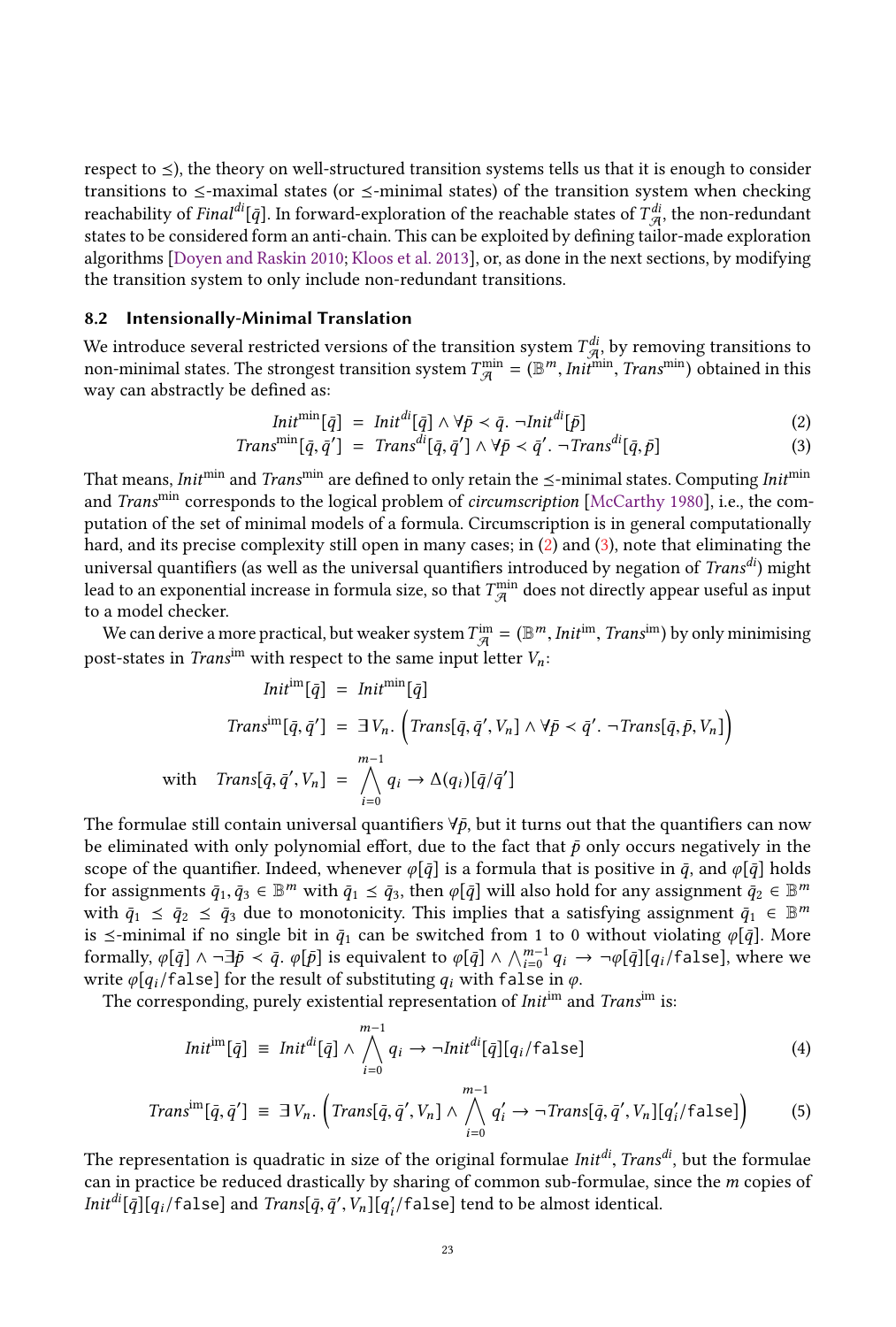Lemma 8.2. The following statements are equivalent:

- (1)  $T_{\mathcal{A}}^{di}$  can reach a configuration in Final<sup>di</sup>[ $\bar{q}$ ];<br>(2)  $T_{\mathcal{A}}^{min}$  can vecele a surfamention in Finaldita
- (2)  $T_{\mathcal{A}}^{min}$  can reach a configuration in Final<sup>di</sup>[ $\bar{q}$ ];<br>(2)  $T_{\mathcal{A}}^{im}$  connected a configuration in Finaldit =1
- (3)  $T_{\mathcal{A}}^{im}$  can reach a configuration in Final<sup>di</sup>[ $\bar{q}$ ].

<span id="page-23-0"></span>*Example 8.3.* To illustrate the  $T_{gq}^{im}$  encoding, we consider an AFA  $\mathcal{A}$  that accepts the language with language  $\mathcal{A}$  $\{xwy \mid |xwy| = 2k, k \ge 1, x \in \{a, b\}, y \in \{c, d\}\}\$ using the encoding of the alphabet  $\Sigma = \{a, b, c, d\}$ from Example [4.1.](#page-7-1) We let  $\mathcal{A} = (\{v_0, v_1\}, \{q_0, q_1, q_2, q_3, q_4\}, \Delta, I, F)$  where  $I = q_0, F = \neg q_0 \wedge \neg q_1 \wedge \neg q_3$ (i.e., the accepting states are  $q_2$  and  $q_4$ ), and  $\Delta$  is defined as  $\Delta(q_0) = \neg v_1 \wedge q_1 \wedge q_3$ ,  $\Delta(q_1) = q_2$ ,  $\Delta(q_2) = q_1, \Delta(q_3) = q_3 \vee (v_1 \wedge q_4)$ , and  $\Delta(q_4) = \text{false}$ .

The direct transition system representation is  $T_{\mathcal{A}}^{di} = (\mathbb{B}^5, Init^{di}, Trans^{di})$ , defined by:

$$
Init^{di}[\bar{q}] = q_0, \qquad Trans^{di}[\bar{q}, \bar{q}'] = \exists v_0, v_1. \begin{pmatrix} (q_0 \rightarrow \neg v_1 \land q'_1 \land q'_3) \land \\ (q_1 \rightarrow q'_2) \land \\ (q_2 \rightarrow q'_1) \land \\ (q_3 \rightarrow q'_3 \lor (v_1 \land q'_4)) \land \\ (q_4 \rightarrow false) \end{pmatrix}
$$

$$
Trans[\bar{q}, \bar{q}', v_n]
$$

The intensionally-minimal translation  $T_{\mathcal{A}}^{in}$  can be derived from  $T_{\mathcal{A}}^{di}$  by conjoining the restrictions in (4) and (5) (Trans<sup>im</sup> [5, 5'] is shown in simplified form for selse of presentation). [\(4\)](#page-22-2) and [\(5\)](#page-22-3) (*Trans<sup>im</sup>*[ $\bar{q}$ , $\bar{q}'$ ] is shown in simplified form for sake of presentation):

$$
Init^{im}[\bar{q}] = q_0 \wedge (q_0 \rightarrow \neg false) \wedge \bigwedge_{i=1}^4 (q_i \rightarrow \neg q_0) \equiv q_0 \wedge \neg q_1 \wedge \neg q_2 \wedge \neg q_3 \wedge \neg q_4
$$
  
\n
$$
Trans^{im}[\bar{q}, \bar{q}'] \equiv \exists v_0, v_1. \begin{pmatrix} Trans[\bar{q}, \bar{q}', V_n] \wedge \neg q'_0 \wedge (q'_1 \rightarrow q_0 \vee q_2) \wedge (q'_2 \rightarrow q_1) \wedge \\ (q'_3 \rightarrow q_0 \vee (q_3 \wedge \neg (v_1 \wedge q'_4))) \wedge (q'_4 \rightarrow q_3 \wedge \neg q'_3) \end{pmatrix}
$$

## <span id="page-23-1"></span>8.3 Deterministic Translation

We introduce a further encoding of  $\mathcal A$  as a transition system that is more compact than [\(4\)](#page-22-2), [\(5\)](#page-22-3), but does not always ensure fully-minimal state sets. The main idea of the encoding is that a conjunctive transition formula  $\Delta(q_1) = q_2 \wedge q_3$ , assuming that  $q_2, q_3$  do not occur in any other transition formula Δ(q<sub>i</sub>), can be interpreted as a set of deterministic updates  $q'_2 = q_1$ ;  $q'_3 = q_1$ . For state variables that occur in multiple transition formulae, the right-hand side of the undate turns into variables that occur in multiple transition formulae, the right-hand side of the update turns into a disjunction. Disjunctions in transition formulae represent nondeterministic updates that can be resolved using additional Boolean flags. The resulting transition system is deterministic, as transitions are uniquely determined by the pre-state and variables representing system inputs.

*Example 8.4.* We illustrate the encoding  $T_{\mathcal{A}}^{det} = (\mathbb{B}^m, \text{Init}^{det}, \text{Trans}^{det})$  using the AFA from Ex-<br>uple 8.3. While the initial states  $\text{Init}^{det}[\bar{a}]$  coincide with  $\text{Init}^{im}[\bar{a}]$  in Example 8.3, the transition ample [8.3.](#page-23-0) While the initial states  $Init^{det}[\bar{q}]$  coincide with  $Init^{im}[\bar{q}]$  in Example [8.3,](#page-23-0) the transition<br>relation Trans<sup>det</sup>  $[\bar{q}, \bar{q}']$  now consists of two parts; a deterministic assignment of the post-state  $\bar{q}'$  in relation *Trans<sup>det</sup>*[ $\bar{q}$ , $\bar{q}'$ ] now consists of two parts: a deterministic assignment of the post-state  $\bar{q}'$  in<br>terms of the pre-state  $\bar{q}$ , together with an auviliary variable  $h_2$ , that determines which br terms of the pre-state  $\bar{q}$ , together with an auxiliary variable  $h_3$  that determines which branch of  $\Delta(q_3)$  is taken; and a conjunct that ensures that value of  $h_3$  is consistent with the inputs  $V_n$ . The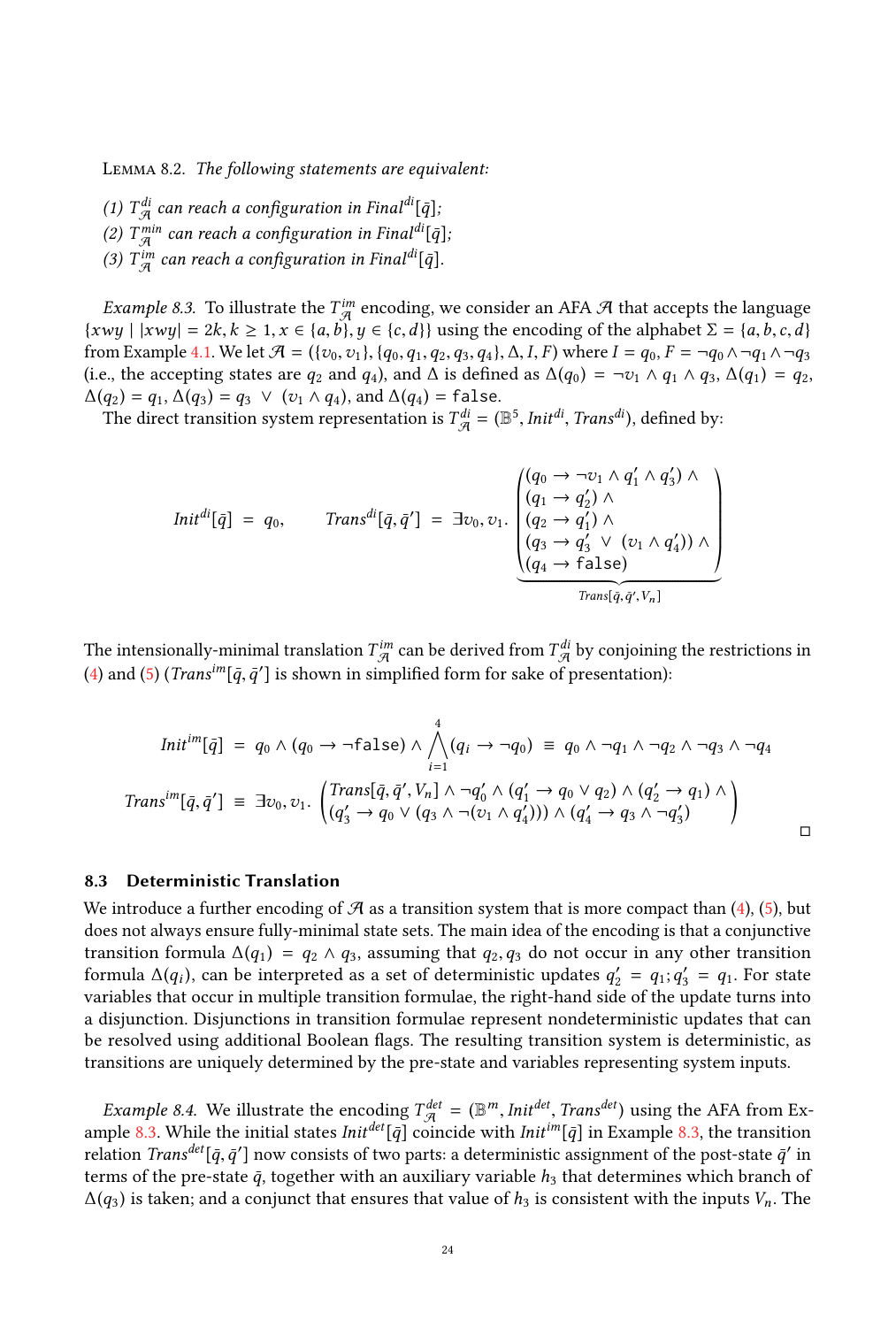resulting *Trans<sup>det</sup>*[ $\bar{q}, \bar{q}'$ ] is (in this example) equivalent to *Trans<sup>im</sup>*[ $\bar{q}, \bar{q}'$ ]:

$$
Init^{det}[\bar{q}] = q_0 \wedge \neg q_1 \wedge \neg q_2 \wedge \neg q_3 \wedge \neg q_4
$$
\n
$$
Trans^{det}[\bar{q}, \bar{q}'] = \exists h_3. \begin{pmatrix} (q'_0 \leftrightarrow false) \wedge \\ (q'_1 \leftrightarrow q_0 \vee q_2) \wedge \\ (q'_2 \leftrightarrow q_1) \wedge \\ (q'_3 \leftrightarrow q_0 \vee q_3 \wedge h_3) \wedge \\ (q'_4 \leftrightarrow q_3 \wedge \neg h_3) \end{pmatrix} \wedge \exists v_0, v_1. \begin{pmatrix} (q_0 \rightarrow \neg v_1) \wedge \\ (q_3 \wedge \neg h_3 \rightarrow v_1) \wedge \\ (q_4 \rightarrow false) \end{pmatrix}
$$

To define the encoding formally, we make the simplifying assumption that there is a unique initial state  $q_0$ , i.e.,  $I = q_0$ , and that all transition formulae  $\Delta(q_i)$  are in negation normal form (i.e., in particular state variables in  $\Delta(q_i)$  do not occur underneath negation). Both assumption can be in particular state variables in  $\Delta(q_i)$  do not occur underneath negation). Both assumption can be established by simple transformation of  $\mathcal{A}$ . The transition system  $T^{det} - (\mathbb{R}^m)$  Initiate Transfet) is: established by simple transformation of A. The transition system  $T^{det}_{\mathcal{A}} = (\mathbb{B}^m,Init^{det}, Trans^{det})$  is:

$$
Init^{det}[\bar{q}] = q_0 \wedge \bigwedge_{i=1}^{m-1} \neg q_i
$$
  
Trans<sup>det</sup>[\bar{q}, \bar{q}'] = \exists H. \left( \bigwedge\_{i=0}^{m-1} q\_i' \leftrightarrow NewState(q\_i) \bigwedge \exists V\_n. \bigwedge\_{i=0}^{m-1} q\_i \rightarrow InputInv(\Delta(q\_i), i) \big) \right)

The transition relation *Trans<sup>det</sup>* consists of two main parts: the state updates, which assert that every post-state variable  $q'_i$  is set to an update formula  $NewState(q_i)$ ; and an input invariant asserting that the letters that are read are consistent with the transition taken. To determinise asserting that the letters that are read are consistent with the transition taken. To determinise disjunctions in transition formulae  $\Delta(q_i)$ , a set H of additional Boolean variables  $h_l$  (uniquely indexed by a position sequence  $l \in \mathbb{Z}^*$ ) is introduced and existentially quantified in Trans<sup>det</sup> indexed by a position sequence  $l \in \mathbb{Z}^*$  is introduced, and existentially quantified in *Trans<sup>det</sup>*.<br>The undate formulae *NewState(a,)* are defined as a disjunction of assignments extracted

The update formulae  $NewState(q_i)$  are defined as a disjunction of assignments extracted from the transition formulae  $\Delta(q_j)$ ,

$$
NewState(q_i) = \bigvee \{ \varphi \mid \text{there is } j \in \{0, \ldots, m-1\} \text{ such that } \langle q_i, \varphi \rangle \in StateAgain(\Delta(q_j), j, q_j) \}
$$

where each *StateAsgn*( $\Delta(q_j)$ , *j*,  $q_j$ ) represents the set of asserted state variables  $q_i$  in  $\Delta(q_j)$ , together with guards  $q_i$  for the case that  $q_i$  occurs underneath disjunctions. The set is recursively defined with guards  $\varphi$  for the case that  $q_i$  occurs underneath disjunctions. The set is recursively defined (on formulae in NNF) as follows: (on formulae in NNF) as follows:

StateAsgn(
$$
\varphi_1 \wedge \varphi_2, l, g
$$
) = StateAsgn( $\varphi_1, l, g$ )  $\cup$  StateAsgn( $\varphi_2, l, g$ )  
StateAsgn( $\varphi_1 \vee \varphi_2, l, g$ ) = StateAsgn( $\varphi_1, l, 1, g \wedge h_l$ )  $\cup$  StateAsgn( $\varphi_2, l, 2, g \wedge \neg h_l$ )  
StateAsgn( $q_i, l, g$ ) = {{ $(q_i, g)}$ }  
StateAsgn( $\varphi, l, g$ ) = 0 (for any other  $\varphi$ ).

In particular, the case for disjunctions  $\varphi_1 \lor \varphi_2$  introduces a fresh variable  $h_l \in H$  (indexed by the position l of the disjunction) that controls which branch is taken. Input variables  $v_i \in V_n$  are ignored in the updates.

The input invariants *InputInv*( $\Delta(q_i)$ , *i*) are similarly defined recursively, and include the same viliary variables  $h_i \in H$  but ensure input consistency: auxiliary variables  $h_l \in H$ , but ensure input consistency:

$$
InputInv(\varphi_1 \land \varphi_2, l) = InputInv(\varphi_1, l) \land InputInv(\varphi_2, l)
$$
  
\n
$$
InputInv(\varphi_1 \lor \varphi_2, l) = (h_l \rightarrow InputInv(\varphi_1, l.1)) \land (\neg h_l \rightarrow InputInv(\varphi_2, l.2))
$$
  
\n
$$
InputInv(v_i, l) = v_i, InputInv(\neg v_i, l) = \neg v_i, InputInv(q_i, l) = true, InputInv(\varphi, l) = \varphi.
$$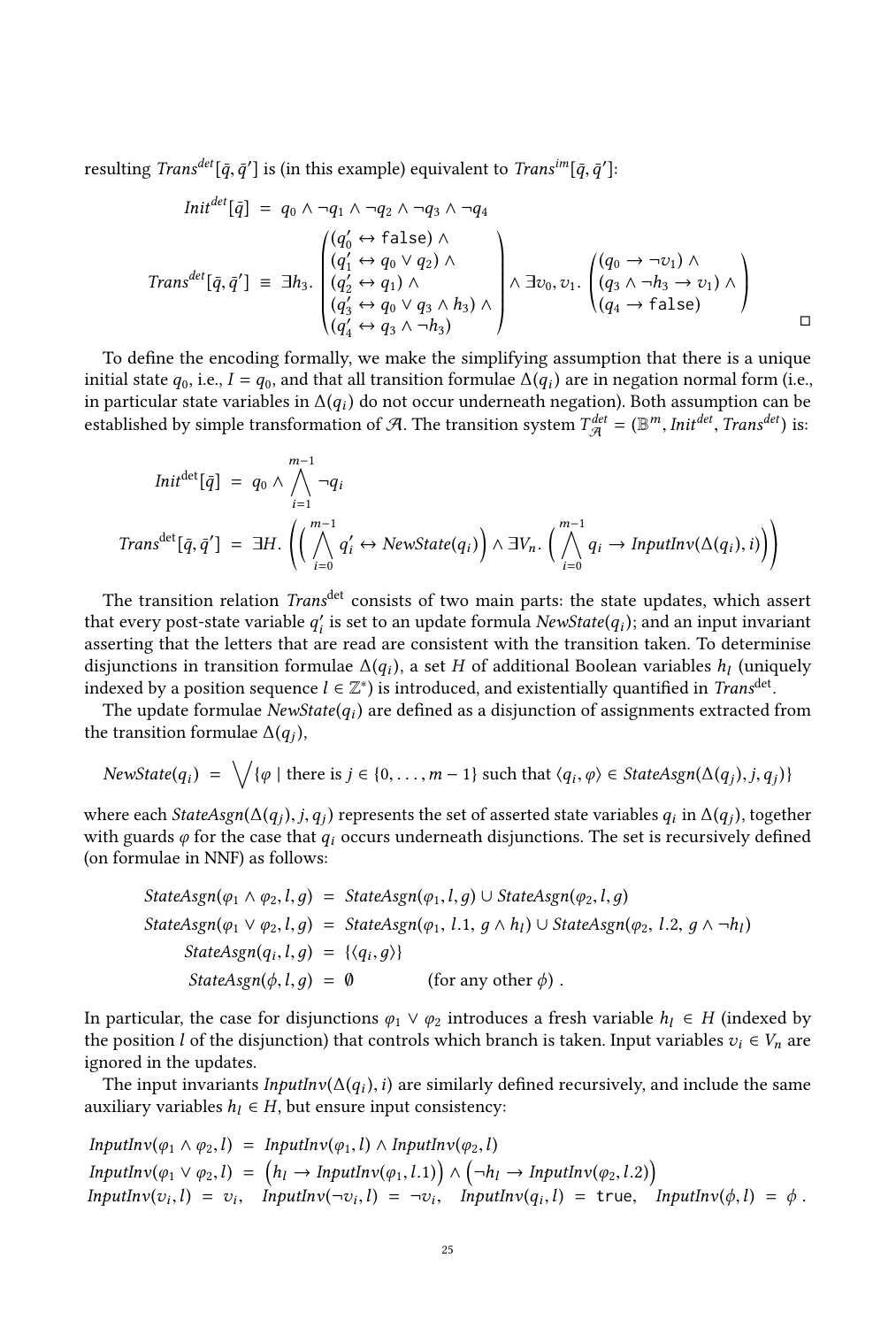## <span id="page-25-0"></span>9 IMPLEMENTATION AND EXPERIMENTS

We have implemented our method for deciding conjunctive AC and SL formulae as a solver called Sloth (String LOgic THeory solver), extending the Princess SMT solver [\[Rümmer](#page-30-20) [2008\]](#page-30-20). The solver Sloth can be obtained from [https://github.com/uuverifiers/sloth/wiki.](https://github.com/uuverifiers/sloth/wiki) Hence, Princess provides us with infrastructure such as an implementation of DPLL(T) or facilities for reading input formulae in the SMT-LIBv2 format [\[Barrett et al.](#page-28-12) [2010\]](#page-28-12). Like Princess, Sloth was implemented in Scala. We present results from several settings of our tool featuring different optimizations.

- SLOTH-1 The basic version of SLOTH, denoted as SLOTH-1 below, uses the direct translation of the AFA emptiness problem to checking reachability in transition systems described in Section [8.1.](#page-21-2) Then, it employs the nuXmv model checker [\[Cavada et al.](#page-29-19) [2014\]](#page-29-19) to solve the reachability problem via the IC3 algorithm [\[Bradley](#page-28-7) [2012\]](#page-28-7), based on property-directed state space approximation. Further, we have implemented five optimizations/variants of the basic solver: four of them are described below, the last one at the end of the section.
- Sloth-2 Our first optimization, implemented in Sloth-2, is rather simple: We assume working with strings over an alphabet  $\Sigma$  and look for equations of the form  $x = a_0 \circ y_1 \circ a_1 \dots \circ y_n \circ a_n$ where  $n \ge 1$ ,  $\forall 0 \le i \le n : a_i \in \Sigma^*$  (i.e.,  $a_i$  are constant strings), and, for every  $1 \le j \le n$ ,  $u_i$  is a free string variable not used in any other constraint. The ontimization replaces such constraints by a regular constraint  $(a_0 \circ \Sigma^* \circ a_1 \dots \circ \Sigma^* \circ a_n)(x)$ . This step allows us to avoid<br>many split operations. The optimization is motivated by a frequent appearance of constraints  $y_i$  is a free string variable not used in any other constraint. The optimization replaces such many split operations. The optimization is motivated by a frequent appearance of constraints of the given kind in some of the considered benchmarks. As shown by our experimental results below, the optimization yields very significant savings in practice, despite of its simplicity.
- SLOTH-3 Our second optimization, implemented in SLOTH-3, replaces the use of nuXmv and IC3 in Sloth-2 by our own, rather simple model checker working directly on the generated AFA. In particular, our model checker is used whenever no split operation is needed after the preprocessing proposed in our first optimization. It works explicitly with sets of conjunctive state formulae representing the configurations reached. The initial formula and transition formulae are first converted to DNF using the Tseytin procedure. Then a SAT solver—in particular, sat4j [\[Berre and Parrain](#page-28-13) [2010\]](#page-28-13)—is used to generate new reachable configurations and to check the final condition. Our experimental results show that using this simple model checking approach can win over the advanced IC3 algorithm on formulae without splitting.
- SLOTH-4 Our further optimization, SLOTH-4, optimizes SLOTH-3 by employing the intensionally minimal successor computation of Section [8.2](#page-22-4) within the IC3-based model checking of nuXmv. Sloth-5 Finally, Sloth-5 modifies Sloth-4 by replacing the use of nuXmv with the property

directed reachability (i.e., IC3) implementation in the ABC tool [\[Brayton and Mishchenko](#page-28-9) [2010\]](#page-28-9).

We present data on two benchmark groups (each consisting of two benchmark sets) that demonstrate two points. First, the main strength of our tool is shown on solving complex combinations of transducer and concatenation constraints (generated from program code similar to that of Example [1.1\)](#page-1-0) that are beyond capabilities of any other solver. Second, we show that our tool is competitive also on simpler examples that can be handled by other tools (smaller constraints with less intertwined and general combinations of rational and concatenation constraints). All the benchmarks fall within the decidable straight-line fragment (possibly extended with the restricted length constraints). All experiments were executed on a computer with Intel Xeon E5-2630v2 CPU @ 2.60 GHz and 32 GiB RAM.

Complex combinations of concatenation and rational constraints. The first set of our benchmarks consisted of 10 formulae (5 sat and 5 unsat) derived manually from the PHP programs available from the web page of the Stranger tool [\[Yu et al.](#page-31-1) [2010\]](#page-31-1). The property checked was absence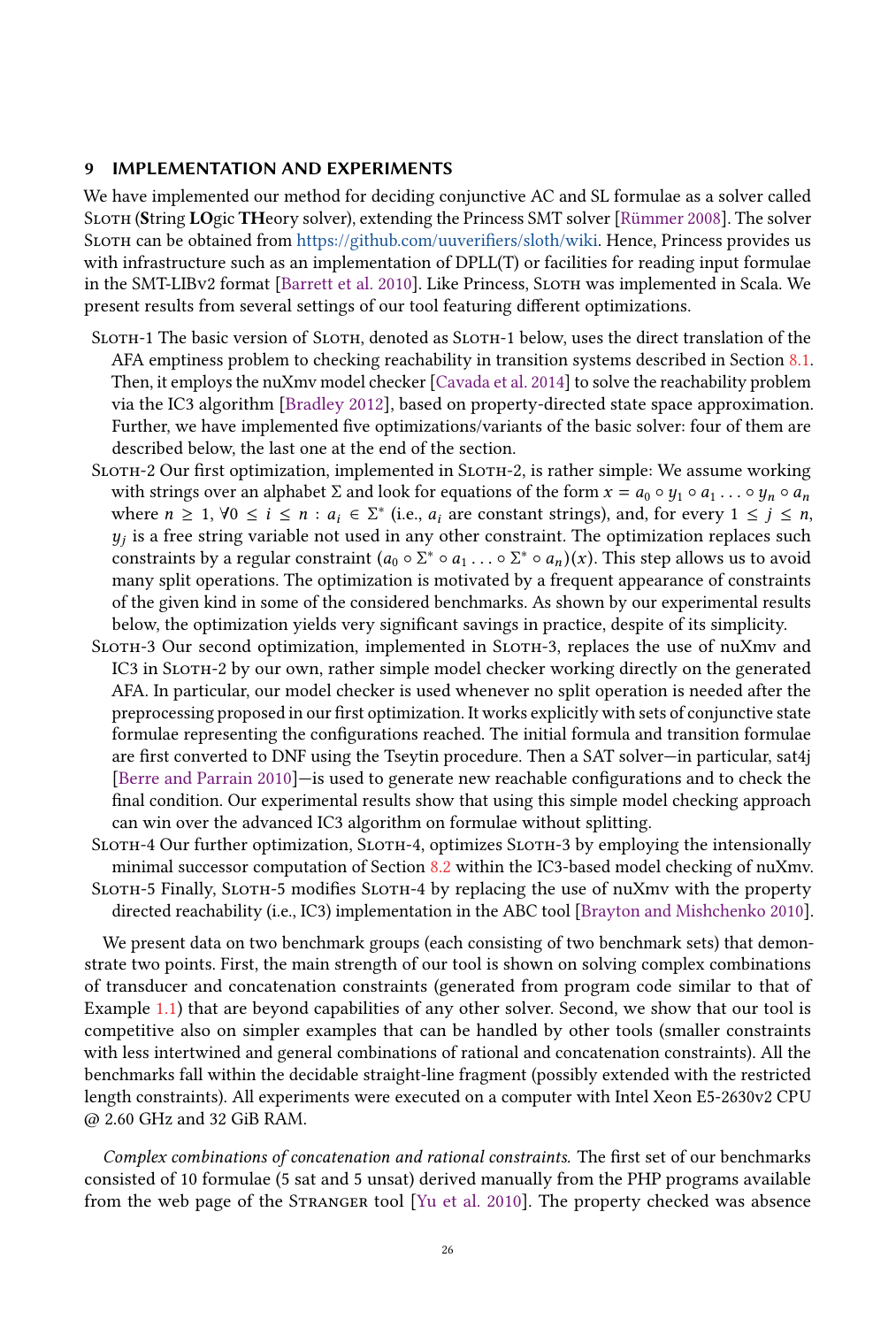of the vulnerability pattern  $.\times$ script. $*\$  in the output of the programs. The formulae contain 7–42 variables (average 21) and 7–38 atomic constraints (average 18). Apart from the Boolean connectives ∧ and ∨, they use regular constraints, concatenation, the str.replaceall operation, and several special-purpose transducers encoding various PHP functions used in the programs (e.g., addslashes, trim, etc.).

Results of running the different versions of SLOTH on the formulae are shown in Table [1.](#page-26-0) Apart from the SLOTH version used, the different columns show numbers of solved sat/unsat formulae (together with the time used), numbers of out-of-memory runs ("mo"), as well as numbers of sat/unsat in-

Table 1. PHP benchmarks from the web of Stranger.

<span id="page-26-0"></span>

| Program       | $#sat$ (sec) | #unsat (sec) | #mo | $\#win +/-$ |
|---------------|--------------|--------------|-----|-------------|
| $S$ LOTH-1    | 4(178)       | 5(6,989)     |     | 1/0         |
| $S$ LOTH- $2$ | 4(83)        | 5(5, 478)    |     | 0/2         |
| SLOTH-3       | 4(72)        | 5(3,673)     |     | 1/2         |
| $S$ LOTH-4    | 4(93)        | 4(6,168)     |     | 0/0         |
| SLOTH-5       | 4(324)       | 4(4,409)     |     | 2/1         |

stances for which the particular SLOTH version provided the best result ("win  $+/-$ "). We can see that Sloth was able to solve 9 out of the 10 formulae, and that each of its versions—apart from SLOTH-4—provided the best result in at least some case.

Our second benchmark consists of 8 challenging formulae taken from the paper [\[Kern](#page-29-13) [2014\]](#page-29-13) providing an overview of XSS vulnerabilities in JavaScript programs (including the motivating example from the introduction).

The formulae contain 9–12 variables (average 9.75) and 9–13 atomic constraints (average 10.5). Apart from conjunctions, they use regular constraints, concatenation, str.replaceall, and again several special-purpose transducers encoding various JavaScript functions (e.g., htmlescape, escapeString, etc.). The results of our exper-

Table 2. Benchmarks from [\[Kern](#page-29-13) [2014\]](#page-29-13).

<span id="page-26-1"></span>

| Solver        | $#sat$ (sec) | #unsat (sec) | $\#win +/-$ |
|---------------|--------------|--------------|-------------|
| $S$ LOTH $-1$ | 4(458)       | 4(583)       | 0/2         |
| $S$ LOTH $-2$ | 4(483)       | 4(585)       | 0/1         |
| SLOTH-3       | 4(508)       | 4(907)       | 2/1         |
| $S$ LOTH-4    | 4(445)       | 4(1,024)     | 1/0         |
| $S$ LOTH $-5$ | 4(568)       | 4(824)       | 1/0         |

iments are shown in Table [2.](#page-26-1) The meaning of the columns is the same as in Table [1](#page-26-0) except that we drop the out-of-memory column since SLOTH could handle all the formulae—which we consider to be an excellent result.

These results are the highlight of our experiments, taking into account that we are not aware of any other tool capable of handling the logic fragment used in the formulae.<sup>[9](#page-26-2)</sup>

A Comparison with other tools on simpler benchmarks. Our next benchmark consisted of 3,392 formulae provided to us by the authors of the Stranger tool. These formulae were derived by Stranger from real web applications analyzed for security; to enable other tools to handle the benchmarks, in the benchmarks the str.replaceall operation was approximated by str.replace. Apart from the ∧ and ∨ connectives, the formulae use regular constraints, concatenation, and the str.replace operation. They contain 1–211 string variables (on average 6.5) and 1–182 atomic formulae (on average 5.8). Importantly, the use of concatenation is much less intertwined with str.replace than it is with rational constraints in benchmarks from Tables [1](#page-26-0) and [2](#page-26-1) (only about 120 from the 3,392 examples contain str.replace). Results of experiments on this benchmark are

<span id="page-26-2"></span><sup>&</sup>lt;sup>9</sup>We tried to replace the special-purpose transducers by a sequence of  $str$ . replaceall operations in order to match the syntactic fragment of the S3P solver [\[Trinh et al.](#page-30-10) [2016\]](#page-30-10). However, neither Sloth nor S3P could handle the modified formulae. We have not experimented with other semi-decision procedures, such as those implemented within STRANGER or SLOG [\[Wang et al.](#page-30-17) [2016\]](#page-30-17), since they are indeed a different kind of tool, and, moreover, often are not able to process input in the SMT-LIBv2 format, which would complicate the experiments.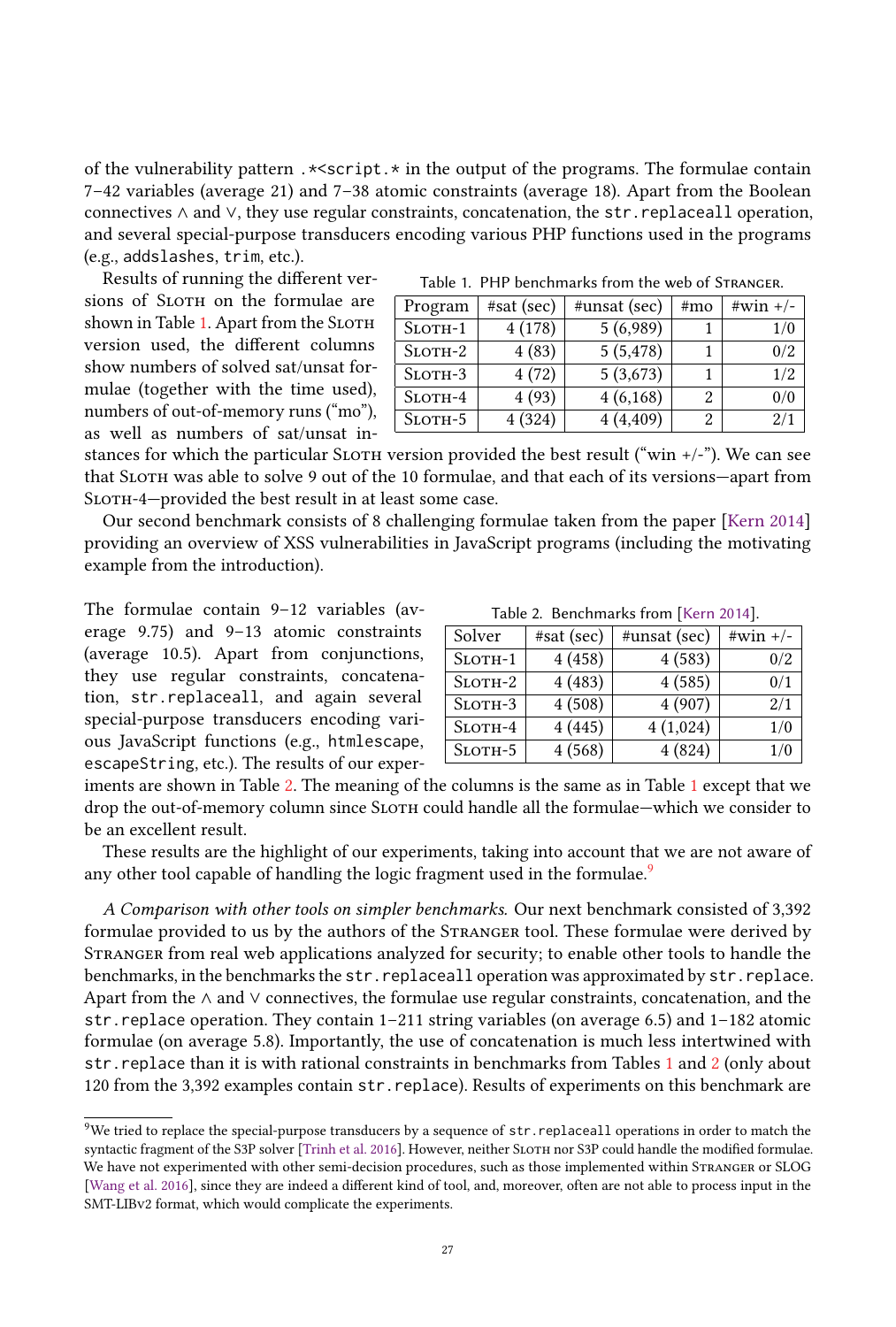shown in Table [3.](#page-27-1) In the table, we compare the different versions of our SLOTH, the S3P solver, and the CVC4 string solver [\[Liang et al.](#page-30-5)  $2014$ ].<sup>[10](#page-27-2)</sup> The meaning of the columns is the same as in the previous tables, except that we now specify both the number of time-outs (for a time-out of 5 minutes) and out-of-memory runs ("to/mo").

From the results, we can see that CVC4 is winning, but (1) unlike SLOTH, it is a semi-decision procedure only, and (2) the formulae of this benchmark are much simpler than in the previous benchmarks (from the point of view of the operations used), and hence the power of SLOTH cannot really manifest.

<span id="page-27-1"></span>

| Table 3. Benchmarks from STRANGER with str. replace. |                |               |        |            |
|------------------------------------------------------|----------------|---------------|--------|------------|
| Solver                                               | #sat (sec)     | #unsat (sec)  | #to/mo | $#win +/-$ |
| $S$ LOTH-1                                           | 1,200(19,133)  | 2,079 (3,276) | 105/8  | 30/43      |
| $S$ LOTH $-2$                                        | 1,211 (13,120) | 2,079 (3,338) | 97/5   | 19/0       |
| $S$ LOTH $-3$                                        | 1,290 (6,619)  | 2,082 (1,012) | 14/6   | 263/592    |
| $S$ LOTH-4                                           | 1,288 (6,240)  | 2,082(1,030)  | 17/5   | 230/327    |
| $S$ LOTH $-5$                                        | 1,291 (6,460)  | 2,082 (953)   | 14/5   | 768/1,120  |
| CVC4                                                 | 1,297 (857)    | 2,082 (265)   | 13/0   |            |
| S3P                                                  | 1,291(171)     | 2,078(56)     | 13/0   |            |

Despite that, our solver succeeds in almost the same number of examples as CVC4, and it is reasonably efficient. Moreover, a closer analysis of the results reveals that our solver won in 16 sat and 3 unsat instances. Compared with S3P, SLOTH won in 22 sat and 4 unsat instances (plus S3P provided 8 unknown and 1 wrong answer and also crashed once). This shows that SLOTH can compete with semi-decision procedures at least in some cases even on a still quite simple fragment of the logic it supports.

Our final set of benchmarks is obtained from the third one by filtering out the 120 examples containing str.replace and replacing the str.replace operations by str.replaceall, which reflects the real semantics of the original programs. This makes the benchmarks more challenging, although they are

still simple compared to those of Tables [1](#page-26-0) and [2.](#page-26-1) The results are shown in Table [4.](#page-27-3) The meaning of the columns is the same as in the previous tables. We compare the different versions of Sloth against S3P only since CVC4 does not support str.replaceall. On the examples, S3P crashed 6 times and provided 6 times the unknown result and 13 times a wrong result. Overall, although Sloth is still slower, it is more reliable than S3P (roughly 10 % of wrong and 10 % of inconclusive results for S3P versus 0 % of wrong and 5 % of inconclusive results for SLOTH).

As a final remark, we note that, apart from experimenting with the SLOTH-1-5 versions, we also tried a version obtained from SLOTH-3 by replacing the intensionally minimal successor computation of Section [8.2](#page-22-4) by the deterministic successor computation of Section [8.3.](#page-23-1) On the given benchmark, this version provided 3 times the best result. This underlines the fact that all of the described optimizations can be useful in some cases.

## <span id="page-27-0"></span>10 CONCLUSIONS

We have presented the first practical algorithm for solving string constraints with concatenation, general transduction, and regular constraints; the algorithm is at the same time a decision procedure for the acyclic fragment AC of intersection of rational relations of [\[Barceló et al.](#page-28-6) [2013\]](#page-28-6) and the

28

| Table 4. Benchmarks from STRANGER with str. replaceall. |  |
|---------------------------------------------------------|--|
|---------------------------------------------------------|--|

<span id="page-27-3"></span>

| Program          | $#sat$ (sec) | #unsat (sec) | #to/mo | $#win +/-$ |
|------------------|--------------|--------------|--------|------------|
| $S$ LOTH-1       | 101(1,404)   | 13(18)       | 6/0    | 9/1        |
| $S$ LOTH $-2$    | 104(1,178)   | 13(18)       | 3/0    | 8/5        |
| SLOTH-3          | 103 (772)    | 13(19)       | 4/0    | 10/1       |
| $S$ LOTH-4       | 101(316)     | 13(23)       | 6/0    | 24/2       |
| $S$ LOTH $-5$    | 102(520)     | 13(20)       | 5/0    | 52/4       |
| S <sub>3</sub> P | 86(11)       | 6(26)        | 0/5    |            |

<span id="page-27-2"></span> $^{10}\rm{The}$  S3P solver and CVC4 solvers are taken as two representatives of semi-decision procedures for the given fragment with input from SMT-LIBv2.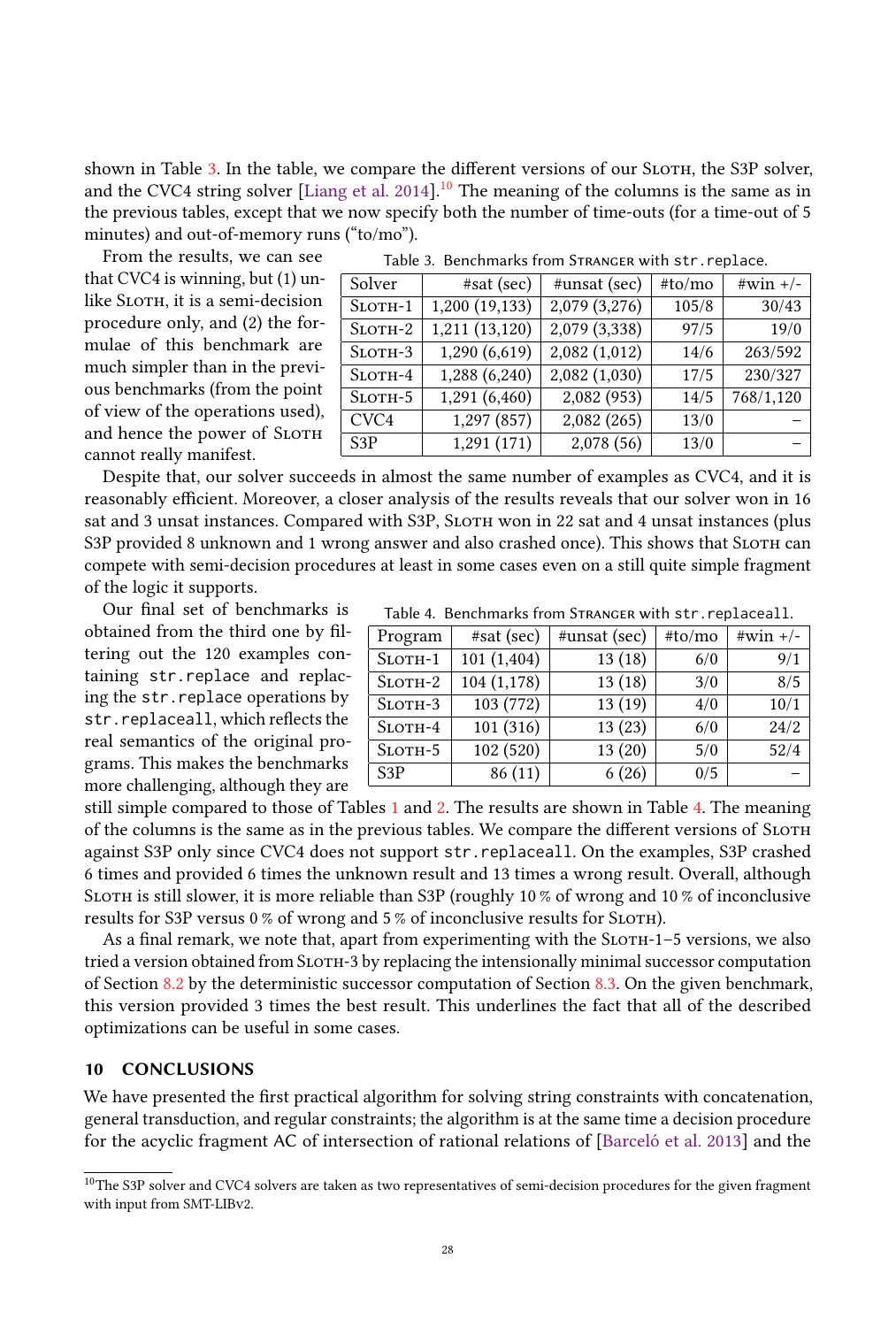straight-line fragment SL of [\[Lin and Barceló](#page-30-8) [2016\]](#page-30-8). The algorithm uses novel ideas including alternating finite automata as symbolic representations and the use of fast model checkers like IC3 [\[Bradley](#page-28-7) [2012\]](#page-28-7) for solving emptiness of alternating automata. In initial experiments, our solver has shown to compare favourably with existing string solvers, both in terms of expressiveness and performance. More importantly, our solver can solve benchmarking examples that cannot be handled by existing solvers.

There are several avenues planned for future work, including more general integration of length constraints and support for practically relevant operations like splitting at delimiters and indexOf. Extending our approach to incorporate a more general class of length constraints (e.g. Presburgerexpressible constraints) seems to be rather challenging since this possibly would require us to extend our notion of alternating finite automata with monotonic counters (see [\[Lin and Barceló](#page-30-8) [2016\]](#page-30-8)), which (among others) introduces new problems on how to solve language emptiness.

## ACKNOWLEDGMENTS

Holík and Janků were supported by the Czech Science Foundation (project 16-24707Y). Holík, Janků, and Vojnar were supported by the internal BUT grant agency (project FIT-S-17-4014) and the IT4IXS: IT4Innovations Excellence in Science (project LQ1602). Lin was supported by European Research Council (ERC) under the European Union's Horizon 2020 research and innovation programme (Grant Agreement no 759969). Rümmer was supported by the Swedish Research Council under grant 2014-5484.

## REFERENCES

- <span id="page-28-3"></span>Parosh Aziz Abdulla, Mohamed Faouzi Atig, Yu-Fang Chen, Lukás Holík, Ahmed Rezine, Philipp Rümmer, and Jari Stenman. 2014. String Constraints for Verification. In CAV. 150–166.
- <span id="page-28-4"></span>Davide Balzarotti, Marco Cova, Viktoria Felmetsger, Nenad Jovanovic, Engin Kirda, Christopher Kruegel, and Giovanni Vigna. 2008. Saner: Composing Static and Dynamic Analysis to Validate Sanitization in Web Applications. In S&P. 387–401.
- <span id="page-28-6"></span>Pablo Barceló, Diego Figueira, and Leonid Libkin. 2013. Graph Logics with Rational Relations. Logical Methods in Computer Science 9, 3 (2013). DOI:[http://dx.doi.org/10.2168/LMCS-9\(3:1\)2013](http://dx.doi.org/10.2168/LMCS-9(3:1)2013)
- <span id="page-28-10"></span>Pablo Barceló, Leonid Libkin, A. W. Lin, and Peter T. Wood. 2012. Expressive Languages for Path Queries over Graph-Structured Data. ACM Trans. Database Syst. 37, 4 (2012), 31.
- <span id="page-28-12"></span>Clark Barrett, Aaron Stump, and Cesare Tinelli. 2010. The SMT-LIB Standard: Version 2.0. In Proc. of SMT'10.
- <span id="page-28-5"></span>Clark W. Barrett, Cesare Tinelli, Morgan Deters, Tianyi Liang, Andrew Reynolds, and Nestan Tsiskaridze. 2016. Efficient solving of string constraints for security analysis. In Proceedings of the Symposium and Bootcamp on the Science of Security, Pittsburgh, PA, USA, April 19-21, 2016. 4-6. DOI:<http://dx.doi.org/10.1145/2898375.2898393>
- <span id="page-28-13"></span>Daniel Le Berre and Anne Parrain. 2010. The Sat4j library, release 2.2. JSAT 7, 2-3 (2010), 59–6. [http://jsat.ewi.tudelft.nl/](http://jsat.ewi.tudelft.nl/content/volume7/JSAT7_4_LeBerre.pdf) [content/volume7/JSAT7\\_4\\_LeBerre.pdf](http://jsat.ewi.tudelft.nl/content/volume7/JSAT7_4_LeBerre.pdf)
- <span id="page-28-8"></span>Jean Berstel. 1979. Transductions and Context-Free Languages. Teubner-Verlag.
- <span id="page-28-11"></span>Armin Biere, Keijo Heljanko, and Siert Wieringa. 2017. AIGER 1.9 and Beyond (Draft). http://fmv.jku.at/hwmcc11/beyond1.pdf (cited in 2017). (2017).
- <span id="page-28-0"></span>Nikolaj Bjørner, Nikolai Tillmann, and Andrei Voronkov. 2009. Path feasibility analysis for string-manipulating programs. In TACAS. 307–321.
- <span id="page-28-7"></span>Aaron R. Bradley. 2012. Understanding IC3. In Theory and Applications of Satisfiability Testing - SAT 2012 - 15th International Conference, Trento, Italy, June 17-20, 2012. Proceedings. 1–14. DOI:[http://dx.doi.org/10.1007/978-3-642-31612-8\\_1](http://dx.doi.org/10.1007/978-3-642-31612-8_1)
- <span id="page-28-9"></span>Robert Brayton and Alan Mishchenko. 2010. ABC: An Academic Industrial-Strength Verification Tool. In Computer Aided Verification: 22nd International Conference, CAV 2010, Edinburgh, UK, July 15-19, 2010. Proceedings, Tayssir Touili, Byron Cook, and Paul Jackson (Eds.). Springer Berlin Heidelberg, Berlin, Heidelberg, 24–40. DOI:[http://dx.doi.org/10.1007/](http://dx.doi.org/10.1007/978-3-642-14295-6_5) [978-3-642-14295-6\\_5](http://dx.doi.org/10.1007/978-3-642-14295-6_5)
- <span id="page-28-1"></span>Cristian Cadar, Vijay Ganesh, Peter M. Pawlowski, David L. Dill, and Dawson R. Engler. 2008. EXE: Automatically Generating Inputs of Death. ACM Trans. Inf. Syst. Secur. 12, 2 (2008), 10:1–10:38. DOI:<http://dx.doi.org/10.1145/1455518.1455522>
- <span id="page-28-2"></span>Cristian Cadar, Patrice Godefroid, Sarfraz Khurshid, Corina S. Pasareanu, Koushik Sen, Nikolai Tillmann, and Willem Visser. 2011. Symbolic execution for software testing in practice: preliminary assessment. In Proceedings of the 33rd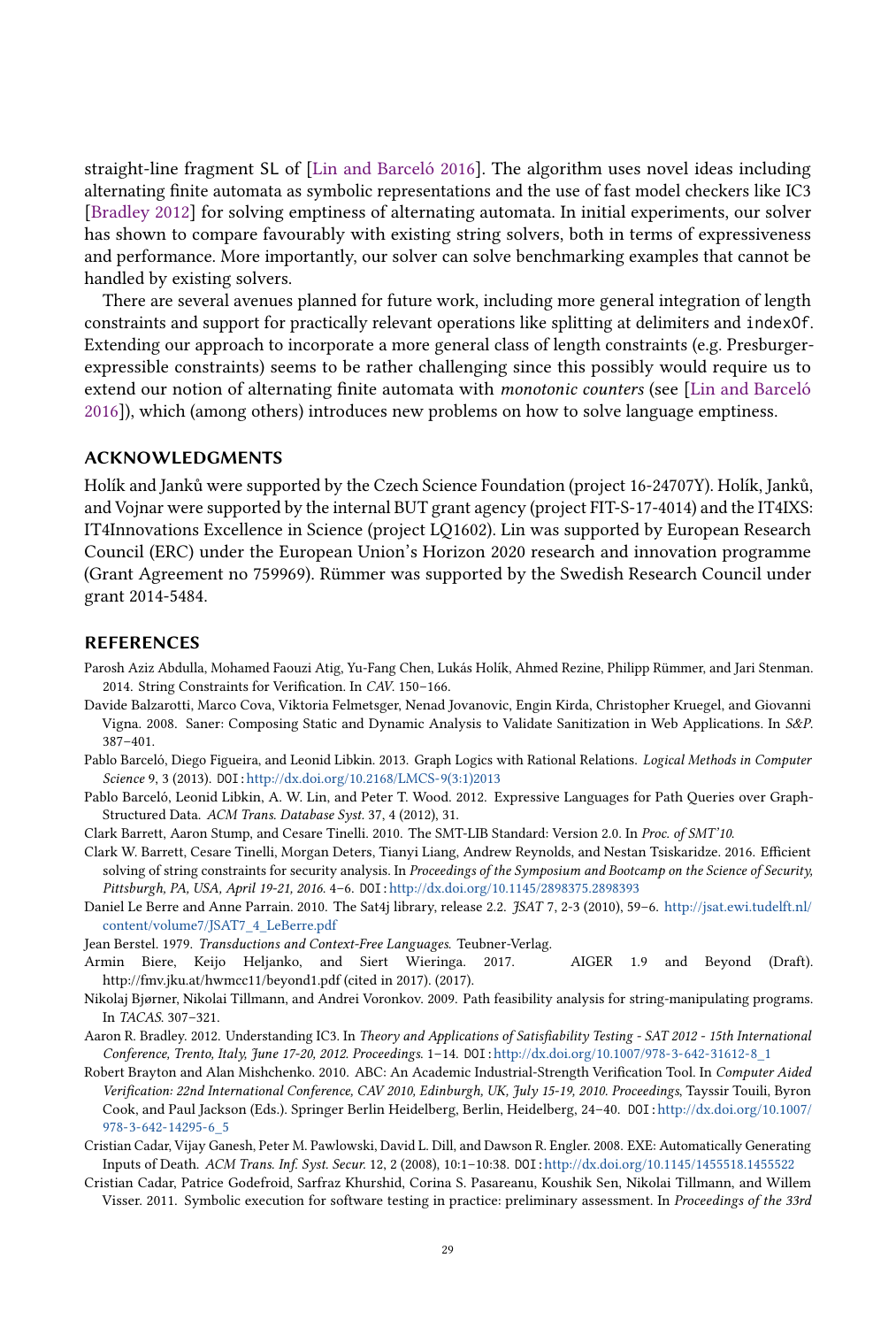International Conference on Software Engineering, ICSE 2011, Waikiki, Honolulu , HI, USA, May 21-28, 2011. 1066–1071. DOI:<http://dx.doi.org/10.1145/1985793.1985995>

<span id="page-29-19"></span>Roberto Cavada, Alessandro Cimatti, Michele Dorigatti, Alberto Griggio, Alessandro Mariotti, Andrea Micheli, Sergio Mover, Marco Roveri, and Stefano Tonetta. 2014. The nuXmv Symbolic Model Checker. In CAV'14 (Lecture Notes in Computer Science), Vol. 8559. Springer, 334–342.

<span id="page-29-24"></span><span id="page-29-14"></span>Edmund M. Clarke, Orna Grumberg, and Doron A. Peled. 1999. Model Checking. The MIT Press, Cambridge, Massachusetts. Google co. 2015. Google Closure Library (referred in Nov 2015). [https://developers.google.com/closure/library/.](https://developers.google.com/closure/library/) (2015).

<span id="page-29-22"></span>Thomas H. Cormen, Charles E. Leiserson, Ronald L. Rivest, and Clifford Stein. 2009. Introduction to Algorithms, Third Edition (3rd ed.). The MIT Press.

- <span id="page-29-18"></span>Arlen Cox and Jason Leasure. 2017. Model Checking Regular Language Constraints. CoRR abs/1708.09073 (2017). arXiv[:1708.09073](http://arxiv.org/abs/1708.09073) <http://arxiv.org/abs/1708.09073>
- <span id="page-29-16"></span>Loris D'Antoni, Zachary Kincaid, and Fang Wang. 2016. A Symbolic Decision Procedure for Symbolic Alternating Finite Automata. CoRR abs/1610.01722 (2016). <http://arxiv.org/abs/1610.01722>

<span id="page-29-2"></span>Loris D'Antoni and Margus Veanes. 2013. Static Analysis of String Encoders and Decoders. In VMCAI. 209–228.

- <span id="page-29-9"></span>Leonardo De Moura and Nikolaj Bjørner. 2011. Satisfiability modulo theories: introduction and applications. Commun. ACM 54, 9 (2011), 69–77.
- <span id="page-29-10"></span>Volker Diekert. 2002. Makanin's Algorithm. In Algebraic Combinatorics on Words, M. Lothaire (Ed.). Encyclopedia of Mathematics and its Applications, Vol. 90. Cambridge University Press, Chapter 12, 387–442.
- <span id="page-29-26"></span>Laurent Doyen and Jean-François Raskin. 2010. Antichain Algorithms for Finite Automata. In TACAS'10 (Lecture Notes in Computer Science), Vol. 6015. Springer, 2–22. DOI:[http://dx.doi.org/10.1007/978-3-642-12002-2\\_2](http://dx.doi.org/10.1007/978-3-642-12002-2_2)
- <span id="page-29-25"></span>Alain Finkel. 1987. A Generalization of the Procedure of Karp and Miller to Well Structured Transition Systems. In Automata, Languages and Programming, 14th International Colloquium, ICALP87, Karlsruhe, Germany, July 13-17, 1987, Proceedings (Lecture Notes in Computer Science), Thomas Ottmann (Ed.), Vol. 267. Springer, 499–508. DOI:[http://dx.doi.org/10.1007/](http://dx.doi.org/10.1007/3-540-18088-5_43) [3-540-18088-5\\_43](http://dx.doi.org/10.1007/3-540-18088-5_43)

<span id="page-29-3"></span>Xiang Fu and Chung-Chih Li. 2010. Modeling Regular Replacement for String Constraint Solving. In NFM. 67–76.

- <span id="page-29-4"></span>Xiang Fu, Michael C. Powell, Michael Bantegui, and Chung-Chih Li. 2013. Simple linear string constraints. Formal Asp. Comput. 25, 6 (2013), 847–891.
- <span id="page-29-5"></span>Vijay Ganesh, Mia Minnes, Armando Solar-Lezama, and Martin Rinard. 2013. Word equations with length constraints: what's decidable? In Hardware and Software: Verification and Testing. Springer, 209–226.
- <span id="page-29-23"></span>Graeme Gange, Jorge A. Navas, Peter J. Stuckey, Harald Søndergaard, and Peter Schachte. 2013. Unbounded Model-Checking with Interpolation for Regular Language Constraints. In TACAS'2013 (Lecture Notes in Computer Science), Vol. 7795. Springer, 277–291.
- <span id="page-29-20"></span>Seymour Ginsburg and Edwin H. Spanier. 1966. Semigroups, Presburger formulas, and languages. Pacific J. Math. 16, 2 (1966), 285–296. <http://projecteuclid.org/euclid.pjm/1102994974>
- <span id="page-29-0"></span>Patrice Godefroid, Nils Klarlund, and Koushik Sen. 2005. DART: directed automated random testing. In Proceedings of the ACM SIGPLAN 2005 Conference on Programming Language Design and Implementation, Chicago, IL, USA, June 12-15, 2005. 213–223. DOI:<http://dx.doi.org/10.1145/1065010.1065036>

<span id="page-29-11"></span>Claudio Gutiérrez. 1998. Solving Equations in Strings: On Makanin's Algorithm. In LATIN. 358–373.

- <span id="page-29-15"></span>Mario Heiderich, Jörg Schwenk, Tilman Frosch, Jonas Magazinius, and Edward Z. Yang. 2013. mXSS attacks: attacking well-secured web-applications by using innerHTML mutations. In CCS. 777–788.
- <span id="page-29-6"></span>Pieter Hooimeijer, Benjamin Livshits, David Molnar, Prateek Saxena, and Margus Veanes. 2011. Fast and Precise Sanitizer Analysis with BEK. In USENIX Security Symposium. [http://static.usenix.org/events/sec11/tech/full\\_papers/Hooimeijer.pdf](http://static.usenix.org/events/sec11/tech/full_papers/Hooimeijer.pdf)
- <span id="page-29-7"></span>Pieter Hooimeijer and Westley Weimer. 2012. StrSolve: solving string constraints lazily. Autom. Softw. Eng. 19, 4 (2012), 531–559.
- <span id="page-29-12"></span>Artur Jez. 2016. Recompression: A Simple and Powerful Technique for Word Equations. J. ACM 63, 1 (2016), 4:1–4:51. DOI: <http://dx.doi.org/10.1145/2743014>
- <span id="page-29-1"></span>Scott Kausler and Elena Sherman. 2014. Evaluation of String Constraint Solvers in the Context of Symbolic Execution. In Proceedings of the 29th ACM/IEEE International Conference on Automated Software Engineering (ASE '14). ACM, New York, NY, USA, 259–270. DOI:<http://dx.doi.org/10.1145/2642937.2643003>

<span id="page-29-13"></span>Christoph Kern. 2014. Securing the Tangled Web. Commun. ACM 57, 9 (Sept. 2014), 38–47.

- <span id="page-29-8"></span>Adam Kiezun and others. 2012. HAMPI: A solver for word equations over strings, regular expressions, and context-free grammars. ACM Trans. Softw. Eng. Methodol. 21, 4 (2012), 25.
- <span id="page-29-17"></span>Nils Klarlund, Anders Møller, and Michael I. Schwartzbach. 2002. MONA Implementation Secrets. International Journal of Foundations of Computer Science 13, 4 (2002), 571–586.
- <span id="page-29-27"></span>Johannes Kloos, Rupak Majumdar, Filip Niksic, and Ruzica Piskac. 2013. Incremental, Inductive Coverability. In CAV'13 (Lecture Notes in Computer Science), Vol. 8044. Springer, 158–173.
- <span id="page-29-21"></span>Daniel Kroening and Ofer Strichman. 2008. Decision Procedures. Springer.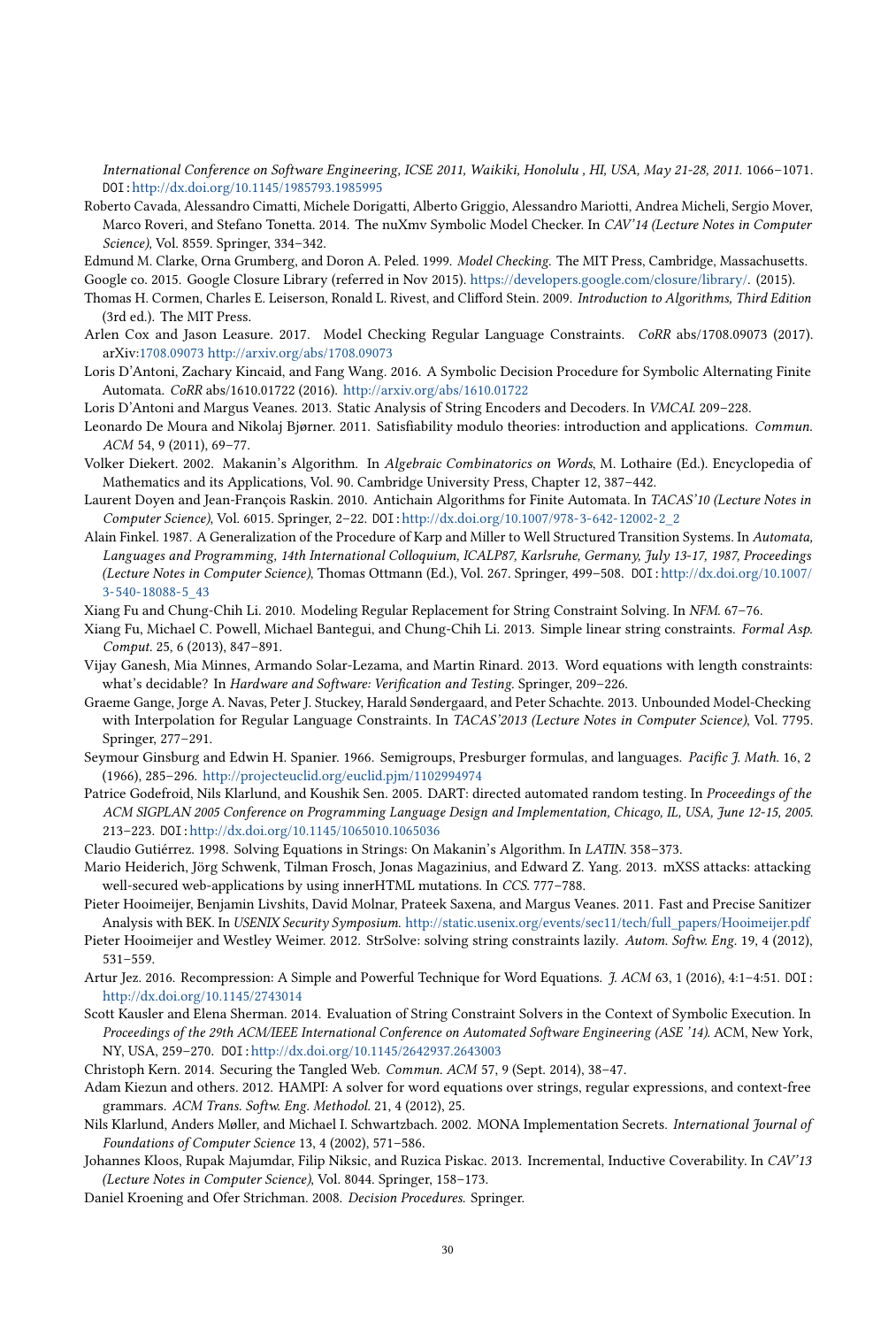- <span id="page-30-5"></span>Tianyi Liang, Andrew Reynolds, Cesare Tinelli, Clark Barrett, and Morgan Deters. 2014. A DPLL(T) Theory Solver for a Theory of Strings and Regular Expressions. In CAV. 646–662.
- <span id="page-30-6"></span>Tianyi Liang, Andrew Reynolds, Nestan Tsiskaridze, Cesare Tinelli, Clark Barrett, and Morgan Deters. 2016. An efficient SMT solver for string constraints. Formal Methods in System Design 48, 3 (2016), 206–234. DOI:[http://dx.doi.org/10.1007/](http://dx.doi.org/10.1007/s10703-016-0247-6) [s10703-016-0247-6](http://dx.doi.org/10.1007/s10703-016-0247-6)
- <span id="page-30-7"></span>Tianyi Liang, Nestan Tsiskaridze, Andrew Reynolds, Cesare Tinelli, and Clark Barrett. 2015. A Decision Procedure for Regular Membership and Length Constraints over Unbounded Strings. In Frontiers of Combining Systems - 10th International Symposium, FroCoS 2015, Wroclaw, Poland, September 21-24, 2015. Proceedings. 135–150. DOI:[http://dx.doi.org/10.1007/](http://dx.doi.org/10.1007/978-3-319-24246-0_9) [978-3-319-24246-0\\_9](http://dx.doi.org/10.1007/978-3-319-24246-0_9)
- <span id="page-30-8"></span>Anthony Widjaja Lin and Pablo Barceló. 2016. String solving with word equations and transducers: towards a logic for analysing mutation XSS. In POPL. 123–136. DOI:<http://dx.doi.org/10.1145/2837614.2837641>
- <span id="page-30-1"></span>Blake Loring, Duncan Mitchell, and Johannes Kinder. 2017. ExpoSE: Practical Symbolic Execution of Standalone JavaScript. In SPIN.
- <span id="page-30-12"></span>Gennady S Makanin. 1977. The problem of solvability of equations in a free semigroup. Sbornik: Mathematics 32, 2 (1977), 129–198.
- <span id="page-30-24"></span>John McCarthy. 1980. Circumscription - A Form of Non-Monotonic Reasoning. Artif. Intell. 13, 1-2 (1980), 27–39. DOI: [http://dx.doi.org/10.1016/0004-3702\(80\)90011-9](http://dx.doi.org/10.1016/0004-3702(80)90011-9)
- <span id="page-30-19"></span>Kenneth L. McMillan. 2003. Interpolation and SAT-Based Model Checking. In Computer Aided Verification, 15th International Conference, CAV 2003, Boulder, CO, USA, July 8-12, 2003, Proceedings. 1–13. DOI:[http://dx.doi.org/10.1007/](http://dx.doi.org/10.1007/978-3-540-45069-6_1) [978-3-540-45069-6\\_1](http://dx.doi.org/10.1007/978-3-540-45069-6_1)
- <span id="page-30-21"></span>Christophe Morvan. 2000. On Rational Graphs. In FoSSaCS. 252–266.
- <span id="page-30-22"></span>Robert Nieuwenhuis, Albert Oliveras, and Cesare Tinelli. 2004. Abstract DPLL and Abstract DPLL Modulo Theories. In LPAR'04 (LNCS), Vol. 3452. Springer, 36–50.
- <span id="page-30-0"></span>OWASP. 2013. [https://www.owasp.org/images/f/f8/OWASP\\_Top\\_10\\_-\\_2013.pdf.](https://www.owasp.org/images/f/f8/OWASP_Top_10_-_2013.pdf) (2013).
- <span id="page-30-13"></span>Wojciech Plandowski. 2004. Satisfiability of word equations with constants is in PSPACE. J. ACM 51, 3 (2004), 483-496.
- <span id="page-30-14"></span>Wojciech Plandowski. 2006. An efficient algorithm for solving word equations. In STOC. 467–476.
- <span id="page-30-2"></span>Gideon Redelinghuys, Willem Visser, and Jaco Geldenhuys. 2012. Symbolic execution of programs with strings. In SAICSIT. 139–148.
- <span id="page-30-20"></span>Philipp Rümmer. 2008. A Constraint Sequent Calculus for First-Order Logic with Linear Integer Arithmetic. In Proceedings, 15th International Conference on Logic for Programming, Artificial Intelligence and Reasoning (LNCS), Vol. 5330. Springer, 274–289.
- <span id="page-30-16"></span>Jacques Sakarovitch. 2009. Elements of automata theory. Cambridge University Press.
- <span id="page-30-3"></span>Prateek Saxena, Devdatta Akhawe, Steve Hanna, Feng Mao, Stephen McCamant, and Dawn Song. 2010. A Symbolic Execution Framework for JavaScript. In S&P. 513–528.
- <span id="page-30-4"></span>Koushik Sen, Swaroop Kalasapur, Tasneem G. Brutch, and Simon Gibbs. 2013. Jalangi: a selective record-replay and dynamic analysis framework for JavaScript. In Joint Meeting of the European Software Engineering Conference and the ACM SIGSOFT Symposium on the Foundations of Software Engineering, ESEC/FSE'13, Saint Petersburg, Russian Federation, August 18-26, 2013. 488–498. DOI:<http://dx.doi.org/10.1145/2491411.2491447>
- <span id="page-30-18"></span>Mary Sheeran, Satnam Singh, and Gunnar Stålmarck. 2000. Checking Safety Properties Using Induction and a SAT-Solver. In FMCAD (LNCS), Vol. 1954. Springer, 108–125.
- <span id="page-30-23"></span>Deian Tabakov and Moshe Y. Vardi. 2005. Experimental Evaluation of Classical Automata Constructions. In Logic for Programming, Artificial Intelligence, and Reasoning, 12th International Conference, LPAR 2005, Montego Bay, Jamaica, December 2-6, 2005, Proceedings (Lecture Notes in Computer Science), Geoff Sutcliffe and Andrei Voronkov (Eds.), Vol. 3835. Springer, 396–411. DOI:[http://dx.doi.org/10.1007/11591191\\_28](http://dx.doi.org/10.1007/11591191_28)
- <span id="page-30-9"></span>Minh-Thai Trinh, Duc-Hiep Chu, and Joxan Jaffar. 2014. S3: A Symbolic String Solver for Vulnerability Detection in Web Applications. In CCS. 1232–1243.
- <span id="page-30-10"></span>Minh-Thai Trinh, Duc-Hiep Chu, and Joxan Jaffar. 2016. Progressive Reasoning over Recursively-Defined Strings. In Computer Aided Verification - 28th International Conference, CAV 2016, Toronto, ON, Canada, July 17-23, 2016, Proceedings, Part I. 218–240. DOI:[http://dx.doi.org/10.1007/978-3-319-41528-4\\_12](http://dx.doi.org/10.1007/978-3-319-41528-4_12)
- <span id="page-30-15"></span>Moshe Y. Vardi. 1995. An Automata-Theoretic Approach to Linear Temporal Logic. In Logics for Concurrency - Structure versus Automata (8th Banff Higher Order Workshop, August 27 - September 3, 1995, Proceedings). 238–266. DOI:[http:](http://dx.doi.org/10.1007/3-540-60915-6_6) [//dx.doi.org/10.1007/3-540-60915-6\\_6](http://dx.doi.org/10.1007/3-540-60915-6_6)
- <span id="page-30-11"></span>Margus Veanes, Pieter Hooimeijer, Benjamin Livshits, David Molnar, and Nikolaj Bjørner. 2012. Symbolic finite state transducers: algorithms and applications. In POPL. 137–150.
- <span id="page-30-17"></span>Hung-En Wang, Tzung-Lin Tsai, Chun-Han Lin, Fang Yu, and Jie-Hong R. Jiang. 2016. String Analysis via Automata Manipulation with Logic Circuit Representation. In Computer Aided Verification - 28th International Conference, CAV 2016, Toronto, ON, Canada, July 17-23, 2016, Proceedings, Part I (Lecture Notes in Computer Science), Vol. 9779. Springer,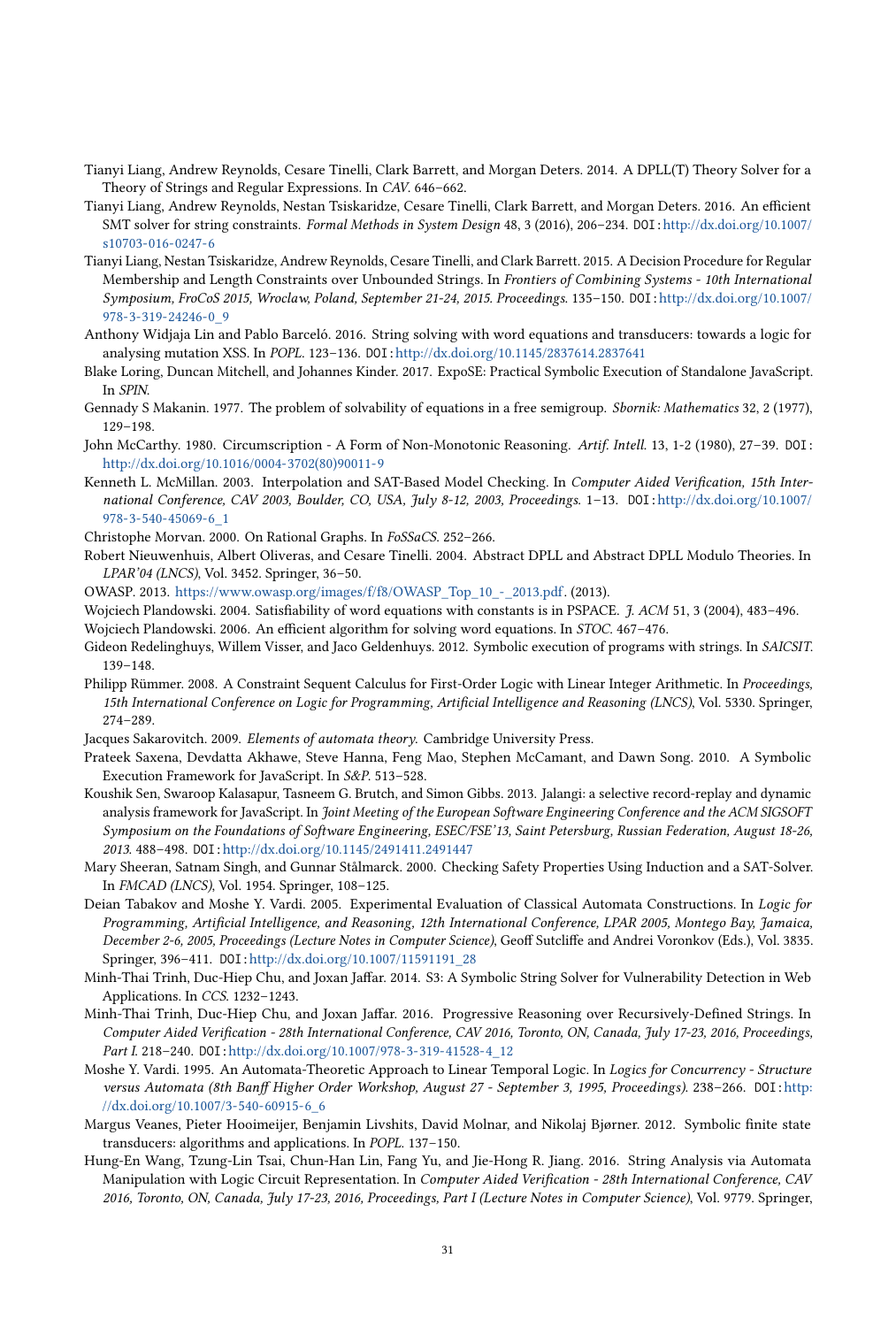241–260. DOI:<http://dx.doi.org/10.1007/978-3-319-41528-4>

- <span id="page-31-0"></span>Gary Wassermann, Dachuan Yu, Ajay Chander, Dinakar Dhurjati, Hiroshi Inamura, and Zhendong Su. 2008. Dynamic test input generation for web applications. In ISSTA. 249–260.
- <span id="page-31-6"></span>Joel Weinberger, Prateek Saxena, Devdatta Akhawe, Matthew Finifter, Eui Chul Richard Shin, and Dawn Song. 2011. A Systematic Analysis of XSS Sanitization in Web Application Frameworks. In ESORICS. 150–171.
- <span id="page-31-1"></span>Fang Yu, Muath Alkhalaf, and Tevfik Bultan. 2010. Stranger: An Automata-Based String Analysis Tool for PHP. In TACAS. 154–157. Benchmark can be found at [http://www.cs.ucsb.edu/~vlab/stranger/.](http://www.cs.ucsb.edu/~vlab/stranger/)
- <span id="page-31-2"></span>Fang Yu, Muath Alkhalaf, Tevfik Bultan, and Oscar H. Ibarra. 2014. Automata-based symbolic string analysis for vulnerability detection. Formal Methods in System Design 44, 1 (2014), 44–70.
- <span id="page-31-3"></span>Fang Yu, Tevfik Bultan, and Oscar H. Ibarra. 2009. Symbolic String Verification: Combining String Analysis and Size Analysis. In TACAS. 322–336.
- <span id="page-31-4"></span>Fang Yu, Tevfik Bultan, and Oscar H. Ibarra. 2011. Relational String Verification Using Multi-Track Automata. Int. J. Found. Comput. Sci. 22, 8 (2011), 1909–1924.
- <span id="page-31-5"></span>Yunhui Zheng, Xiangyu Zhang, and Vijay Ganesh. 2013. Z3-str: a Z3-based string solver for web application analysis. In ESEC/SIGSOFT FSE. 114–124.

## Appendix

## A PROOF OF LEMMA [7.9](#page-19-0)

PROOF. Given an SL conjunction of mixed constraints written in the way

$$
\varphi : \bigwedge_{i=1}^{n} x_i = \mathcal{R}_i[\bar{s}^i](y_1^i \circ \cdots \circ y_{m_i}^i)
$$

which satisfies the condition in the definition of SL, we define its weight as the sum of weights of its variables

$$
W(\varphi) = \sum_{x \in \text{var}(\varphi)} W(x)
$$

where the weight of a variable  $x_i$ ,  $1 \le i \le n$ , is defined as

$$
W(x_i) = (m_i - 1) + \sum_{j=1}^{m_i} W(y_j^i),
$$

and the weight of a variable  $x \in \text{var}(\varphi) \setminus \{x_1, \ldots, x_n\}$  as  $W(x) = 0$ . That is, the weight of  $x_i$  is derived from its defining constraint as the sum of the weights of the concatenated variables and derived from its defining constraint as the sum of the weights of the concatenated variables and the number of concatenation operators used.

Let the binary splitting step replace  $x_i = \mathcal{R}(y_1 \circ \cdots \circ y_m \circ z_1 \circ \cdots \circ z_l)[\bar{s}^i]$  in  $\varphi$  by  $x'_1 = (y_1 \circ \cdots \circ y_{l-1})[\bar{s}^l] \circ \varphi$  or  $z_1 \circ \cdots \circ z_l$  $\mathcal{R}_1(y_1 \circ \cdots \circ y_m)[\bar{s}^i, \bar{t}] \wedge x_2' = \mathcal{R}_2(z_1 \circ \cdots \circ z_l)[\bar{s}^i, \bar{t}]$ , while replacing every other occurrence of  $x, y, y' \circ x'$  producing the formula  $\mathcal{A}'$ . Let us analyze how the splitting influenced the weights  $x_i$  by  $x'_i \circ x'_i$ , producing the formula  $\varphi'$ . Let us analyse how the splitting influenced the weights. First, observe that the weights of variables  $x_k$  for  $k < i$  and of the undefined variables outside  ${x_1, \ldots, x_n}$  do not change since they do not depend on  $x_i$ , by the definition of SL. Hence, the weights of all variables  $y_i$ ,  $y_i$  and  $z_i$ ,  $z_i$  that define  $W(x_i)$  do not change. Since x, is in weights of all variables  $y_1, \ldots, y_m$  and  $z_1, \ldots, z_l$  that define  $W(x_i)$  do not change. Since  $x_i$  is in  $\text{var}(a')$  replaced by  $x'$  and  $x'$  the weight  $W(x_i)$  of x, from the sum defining  $W(a)$  is in the sum  $var(\varphi')$  replaced by  $x'_1$  and  $x'_2$ , the weight  $W(x_i)$  of  $x_i$  from the sum defining  $W(\varphi)$  is in the sum defining  $W(\varphi)'$  replaced by  $W(x') + W(x')$  Observe that due to the -1 factor in the definition of defining  $\hat{W}(\varphi)'$  replaced by  $\hat{W}(x'_1) + \hat{W}(x'_2)$ . Observe that due to the −1 factor in the definition of a weight of a variable, the second number is smaller by one:

$$
W(x_i) = (m + l - 1) + \sum_{j=1}^{m} W(y_j) + \sum_{j=1}^{l} W(z_j) >
$$
  
> 
$$
\left( (m - 1) + \sum_{j=1}^{m} W(y_j) \right) + \left( (l - 1) + \sum_{j=1}^{l} W(z_j) \right) = W(x_1') + W(x_2')
$$